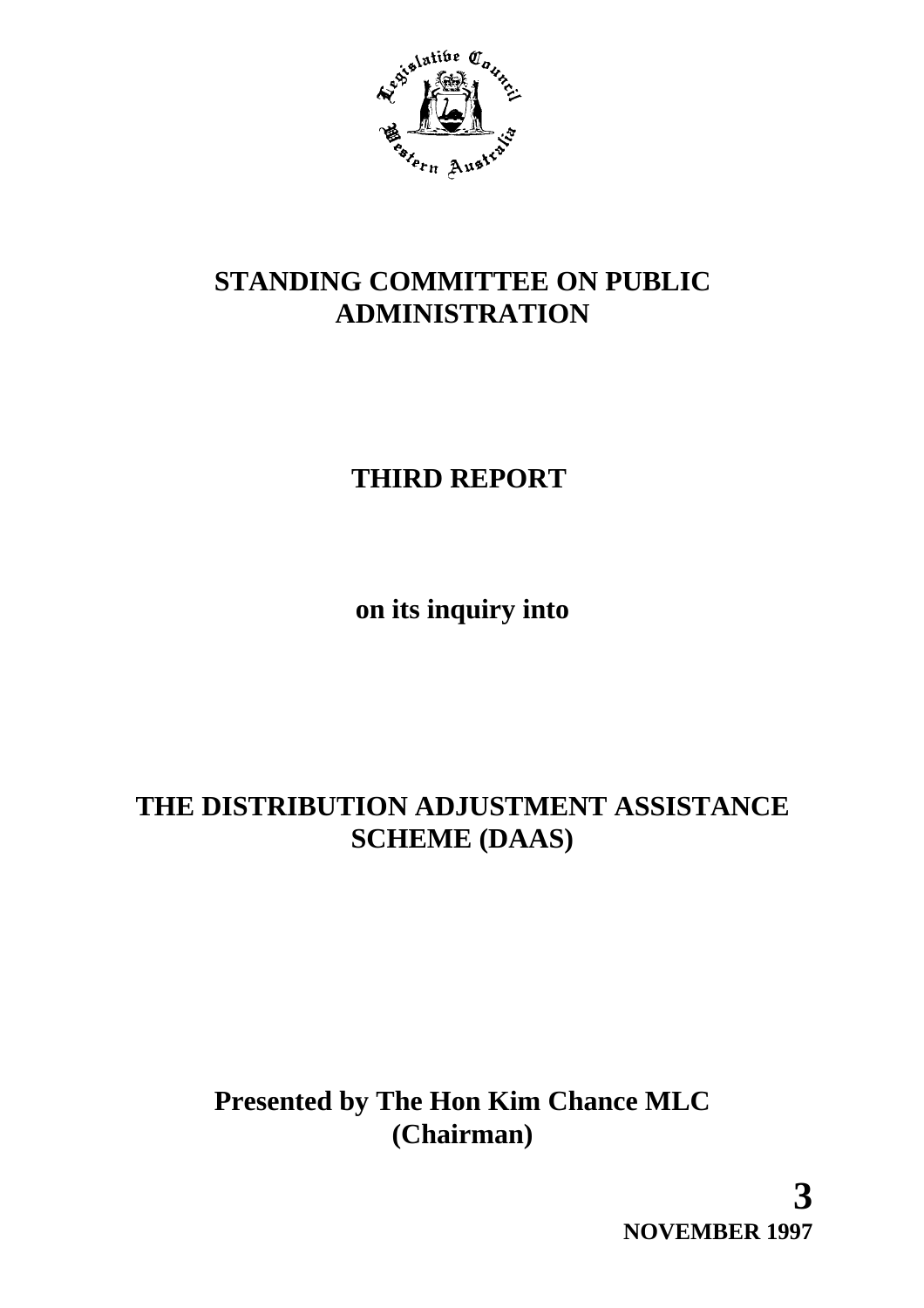#### **Members of the Committee**

Hon Kim Chance MLC (Chair) Hon Barbara Scott MLC (Deputy Chair) Hon Murray Criddle MLC Hon Barry House MLC Hon Cheryl Davenport MLC Hon Helen Hodgson MLC

#### **Members of the Subcommittee**

Hon Kim Chance MLC Hon Murray Criddle MLC

#### **Advisory/Research Officer**

Elizabeth Lawton

#### **Committee Clerk**

Jason Agar

**Address**

Parliament House, Perth WA 6000, Telephone: 9222 7222

**ISBN: 0-7309-8875-9**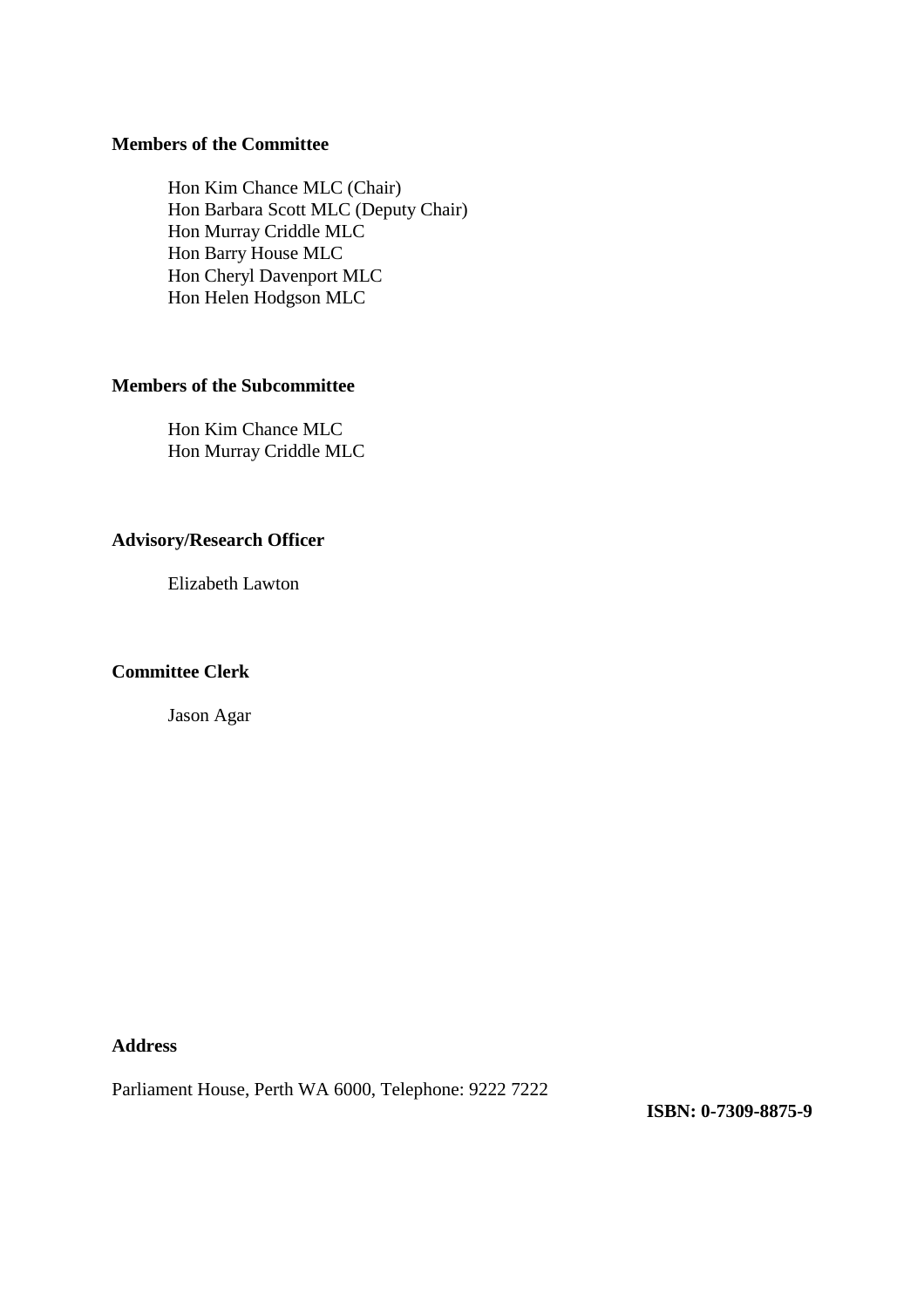# **CONTENTS**

|     | TERMS OF REFERENCE FOR THE STANDING COMMITTEE ON<br><b>PUBLIC ADMINISTRATION</b>                  | $\mathbf{1}$   |
|-----|---------------------------------------------------------------------------------------------------|----------------|
|     | TERMS OF REFERENCE FOR THE INQUIRY AND INTRODUCTION                                               | $\mathbf{3}$   |
| 1.  | <b>BACKGROUND TO THE INQUIRY</b><br>WHAT IS THE DISTRIBUTION ADJUSTMENT ASSISTANCE SCHEME (DAAS)? | 5              |
| 2.  | WHAT ARE THE AGGRIEVED MILK VENDORS INVOLVED IN THIS<br><b>INQUIRY CLAIMING?</b>                  | 6              |
| 3.  | <b>LEGAL ISSUES</b>                                                                               | $\overline{7}$ |
| 4.  | POLITICAL BACKGROUND TO THIS INQUIRY                                                              | 15             |
| 5.  | DOES THE ACT RESULT IN DEREGULATION OF THE DAIRY INDUSTRY?                                        | 16             |
| 6.  | <b>ADJUSTMENT VERSUS COMPENSATION</b>                                                             | 16             |
| 7.  | <b>THE ARBITRATOR</b>                                                                             | 20             |
| 8.  | <b>DEREGULATION</b>                                                                               | 21             |
| 9.  | OUTCOMES FOR INDIVIDUALS WHO HAVE PARTICIPATED IN DAAS                                            | 23             |
| 10. | <b>COMMITTEE'S OVERALL FINDINGS</b>                                                               | 25             |
| 11. | <b>RECOMMENDATIONS</b>                                                                            | 27             |

**APPENDIX 1 - DAAS TERMS AND CONDITIONS**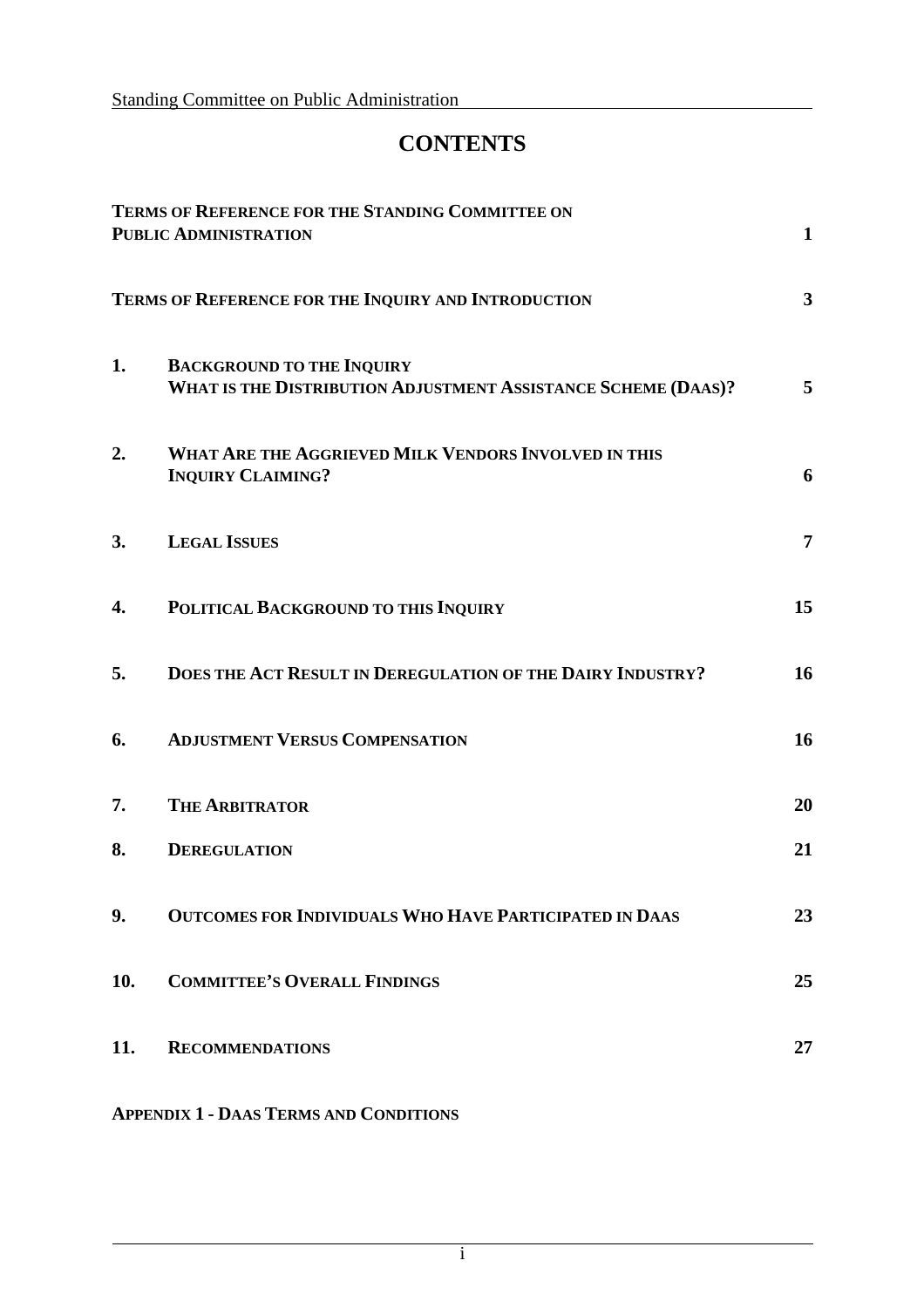#### **TERMS OF REFERENCE FOR THE STANDING COMMITTEE ON PUBLIC ADMINISTRATION**

Schedule 1 of the Standing Orders establishes the Standing Committee on Public Administration. The Terms of Reference for the Standing Committee are:

- "1. A Standing Committee on Public Administration is established.
- 2. The Committee consists of 6 members.
- 3. The functions of the Committee are:
	- (1) to inquire into and report to the House on the means of establishing agencies, the roles, functions, efficiency, effectiveness, and accountability of agencies and, generally, the conduct of public administration by or through agencies, including the relevance and effectiveness of applicable law and administrative practises;
	- (2) to consider and report on any bill referred to it by the House providing for the creation, alteration or abolition of an agency, including abolition or alteration by reason of privatization; and
	- (3) except as provided in Standing Order 367(c), the Committee shall not proceed to an inquiry whose sole or principal object would involve consideration of matters that fall within the purview, or are a function, of another Committee.
- 4. In this order:

"Agency" means-

- (a) an agent or instrumentality of the State Government, established for the purpose of developing, implementing or administering any program or policy with a public purpose or any such program or policy that relies substantially for its development, implementation or administration on public monies or revenue;
- (b) any person empowered by a written law to make a decision enforceable at law whether by that person or otherwise,

and, where appropriate, includes any agency officer or employee acting, or having ostensible authority to act, as the agent or delegate of the agency, but does not include:

- (c) a House of the Parliament, or any Committee or member of either House, or any officer or employee of a department of the Parliament;
- (d) a court of law or a court of record, or a judge or other member of either court;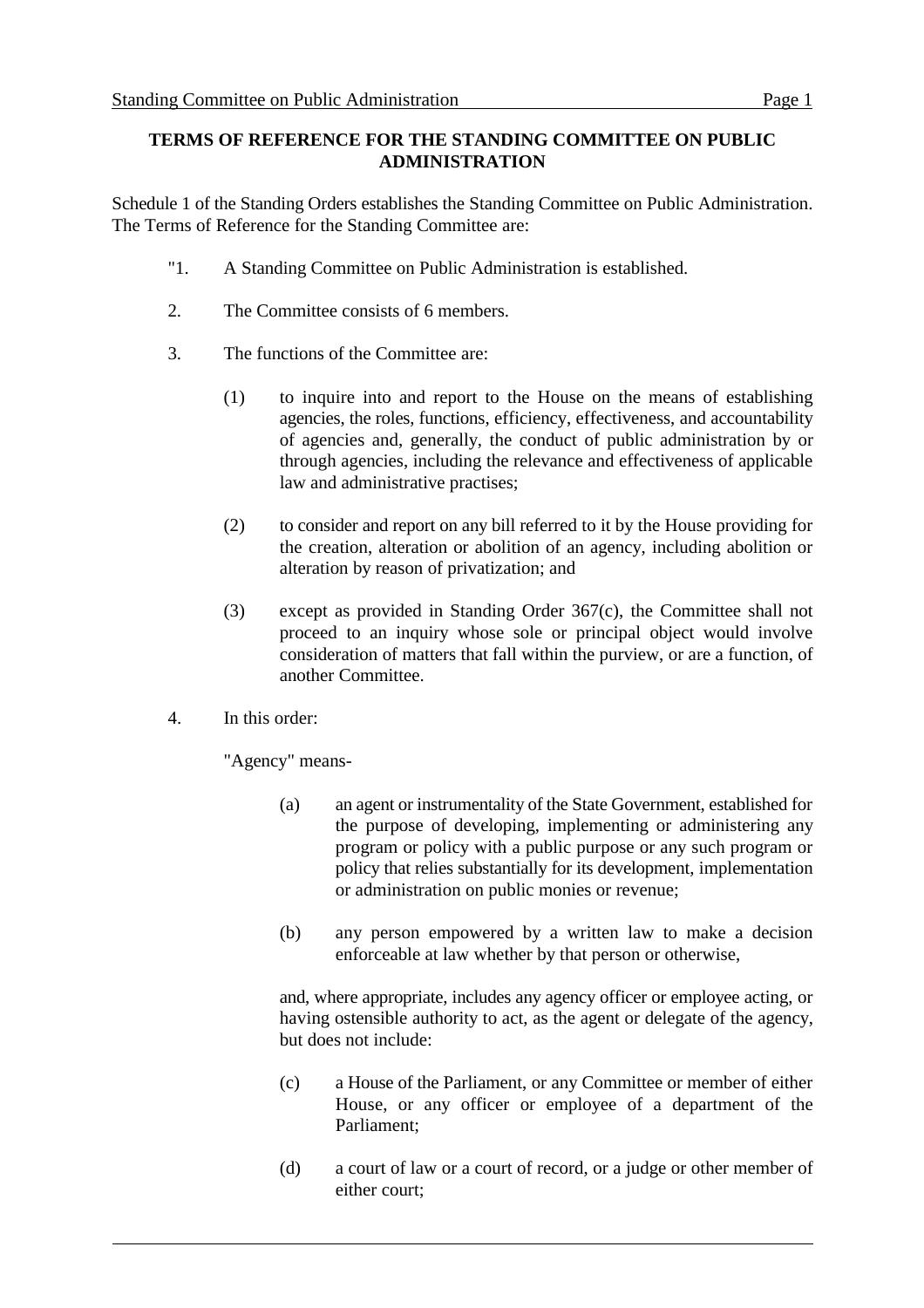- (e) any person whose functions are solely of an advisory nature and the failure to obtain or act in accordance with advice given by that person does not invalidate or make voidable a decision made by another person;
- (f) a police officer or other person in the course of exercising a power conferred by a written law to arrest or charge a person with the commission of an offence, or to enter premises and seize or detain any object or thing;
- (g) a local government within the meaning of the Local Government Act 1995;"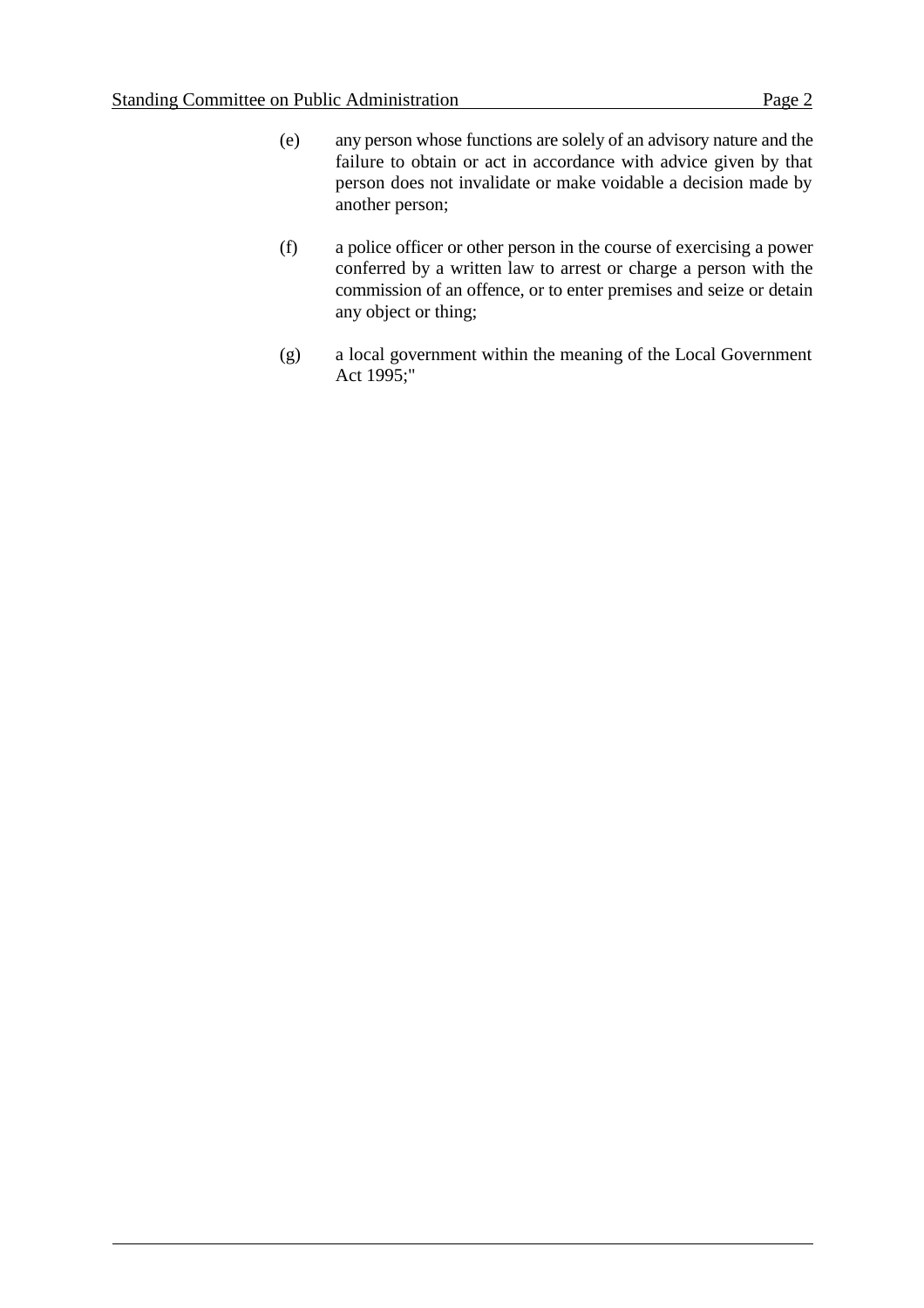#### **TERMS OF REFERENCE FOR THE INQUIRY AND INTRODUCTION**

Although there are no specific terms of reference for this inquiry, this matter was formally referred to the former Standing Committee on Government Agencies in January 1996 by letter from a representative of some of the former licenced milk vendors, who lost their businesses as a result of the passage of the *Dairy Industry Amendment Act 1994* ("the Act"). The Committee resolved on 3 April 1996 to undertake an inquiry into the claims made by some of the former licenced milk vendors.

The Act was created to facilitate the deregulation of the distribution and vending sector of the dairy industry, amongst a number of other issues. Debate in Parliament has centred not so much on the wording or form of the legislation, but on the scheme which is consequential to section 91 of the Act.

Section 91 sets up a scheme for the Dairy Industry Authority ("DIA") to make payments to vendors and distributors who are exiting the industry as a result of deregulation. This scheme is known as the Distribution Adjustment Assistance Scheme ("DAAS")**.** The Committee, in this report, focuses upon the adequacy or otherwise of the adjustment assistance measures consequent to this scheme, rather than on the wording or structure of the scheme itself.

The view of the milk vendors who are involved in this inquiry is that deregulation of the industry was unnecessary, and that the level of assistance offered within DAAS was inadequate. The alternative view is that the process of deregulation was inevitable, and that the improvements made to DAAS levels previously proposed by the Minister are acceptable, and should be accepted by the aggrieved milk vendors.

As the licences for participation in the industry are issued by the DIA, and the DIA is an agency of government, this matter falls clearly within the jurisdiction of the Standing Committee on Public Administration for review and assessment. All inquiries being undertaken by the former Standing Committee on Government Agencies were transferred to the new Standing Committee on Public Administration in November 1996, when this new Committee was created to replace the Government Agencies Committee. Pursuant to Standing Order 339 of the Legislative Council, a Subcommittee consisting of the Hon Kim Chance and the Hon Murray Criddle was formed to assist in the taking of evidence for this inquiry.

The Committee has had discussions with some of the former milk vendors, as well as receiving written submissions from various parties.

The Committee is thankful for all information and statistics provided by the Minister for Primary Industry, the Hon Monty House MLA, his Department, and the DIA itself.

The Terms and Conditions of DAAS are attached at Appendix A.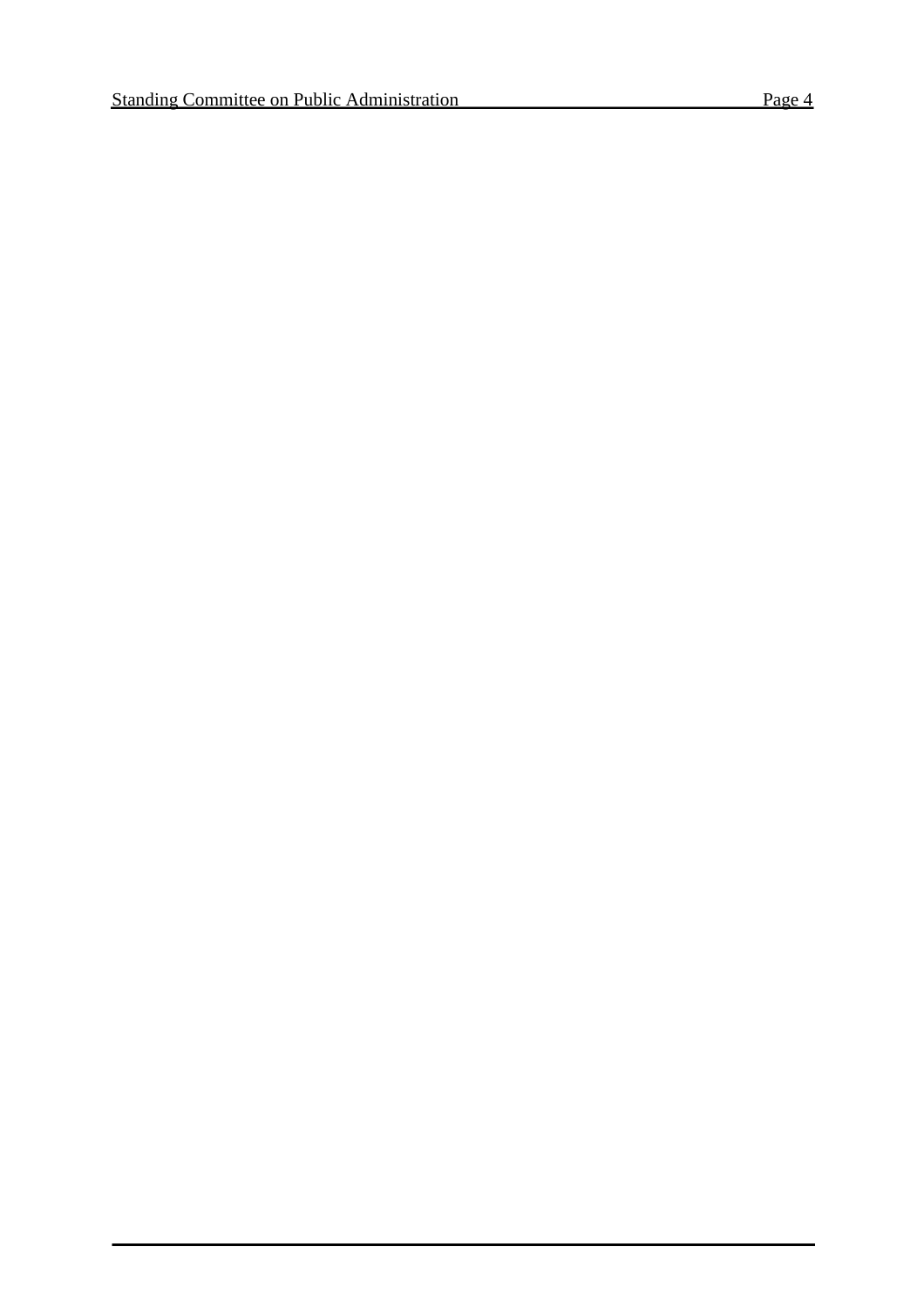#### **1. BACKGROUND TO THE INQUIRY -WHAT IS THE DISTRIBUTION ADJUSTMENT ASSISTANCE SCHEME (DAAS)?**

- 1.1 The *Dairy Industry Amendment Act 1994* ("the Act") was created to facilitate the deregulation of the distribution and vending sector of the dairy industry, amongst a number of other issues. Section 91 of the Act set up a scheme for the Dairy Industry Authority ("DIA") to make payments to vendors and distributors who are exiting the industry as a result of deregulation.
- 1.2 The DIA is the regulating body for the whole of the dairy industry. The scheme implemented by the DIA is known as the Distribution Adjustment Assistance Scheme ("DAAS")**.** The DIA is established by section 10 of the *Dairy Industry Act 1973.* The DIA is a body corporate with perpetual succession. It may sue, and can be sued in its corporate name.<sup>1</sup> Sections 22 and 23 of the *Dairy Industry Act 1973* outline the basic functions and powers of the  $DIA<sup>2</sup>$ , which include powers for the "making, settlement and approval of contracts for the supply of milk by dairymen" to the DIA or such other person as the DIA determines<sup>3</sup>. In addition to section 91 of the Act, this provision empowers the DIA to make the necessary arrangements to regulate the industry, and to draft provisions in the nature of those created as the DAAS Terms and Conditions (Appendix A).
- 1.3 In 1993, the Minister at the time appointed the Milk Distribution Review Committee chaired by Mr Eric Kelly to review the dairy industry. The main recommendation of that Committee was a controlled and phased-in deregulation process of the distribution and vending sector of the industry<sup>4</sup>. On page 16 of this report, the Milk Distribution Review Committee stated that deregulation would place control of the distribution of milk and milk products very largely in the hands of the dairy processing companies. This raises the issue of whether deregulation of the industry has been achieved at all, or whether the industry has simply become 're-regulated' by different bodies - ie - the dairy companies.<sup>5</sup>
- 1.4 This process of deregulation moves control of the distribution arrangements from the DIA, and transfers it to the dairy companies, who are then empowered to control the distribution aspects of the industry. This effectively means that control moves from statutory regulation, to the commercial management of the dairy companies. The Committee considers it questionable whether the transfer of the regulatory process can be viewed as 'deregulation' at all, except to the extent that control of the distribution sector passes from the public sector through DIA to the private sector (ie - the dairy companies). In other words, it is the Committee's view that the process has been more one of 'corporatisation' than 'deregulation'.

 $5$  See also Hansard, 1994, volume 20, part A at 8525.

<sup>&</sup>lt;sup>1</sup> Section 10(2)(a) and (e) of the Dairy Industry Act 1973.

<sup>&</sup>lt;sup>2</sup> See also sections 46, 49 and 57 of the Dairy Industry Act 1973.

 $3$  Section 22(2)(f) of the Dairy Industry Act 1973.

<sup>&</sup>lt;sup>4</sup> Milk Distribution Review Committee Report 1993.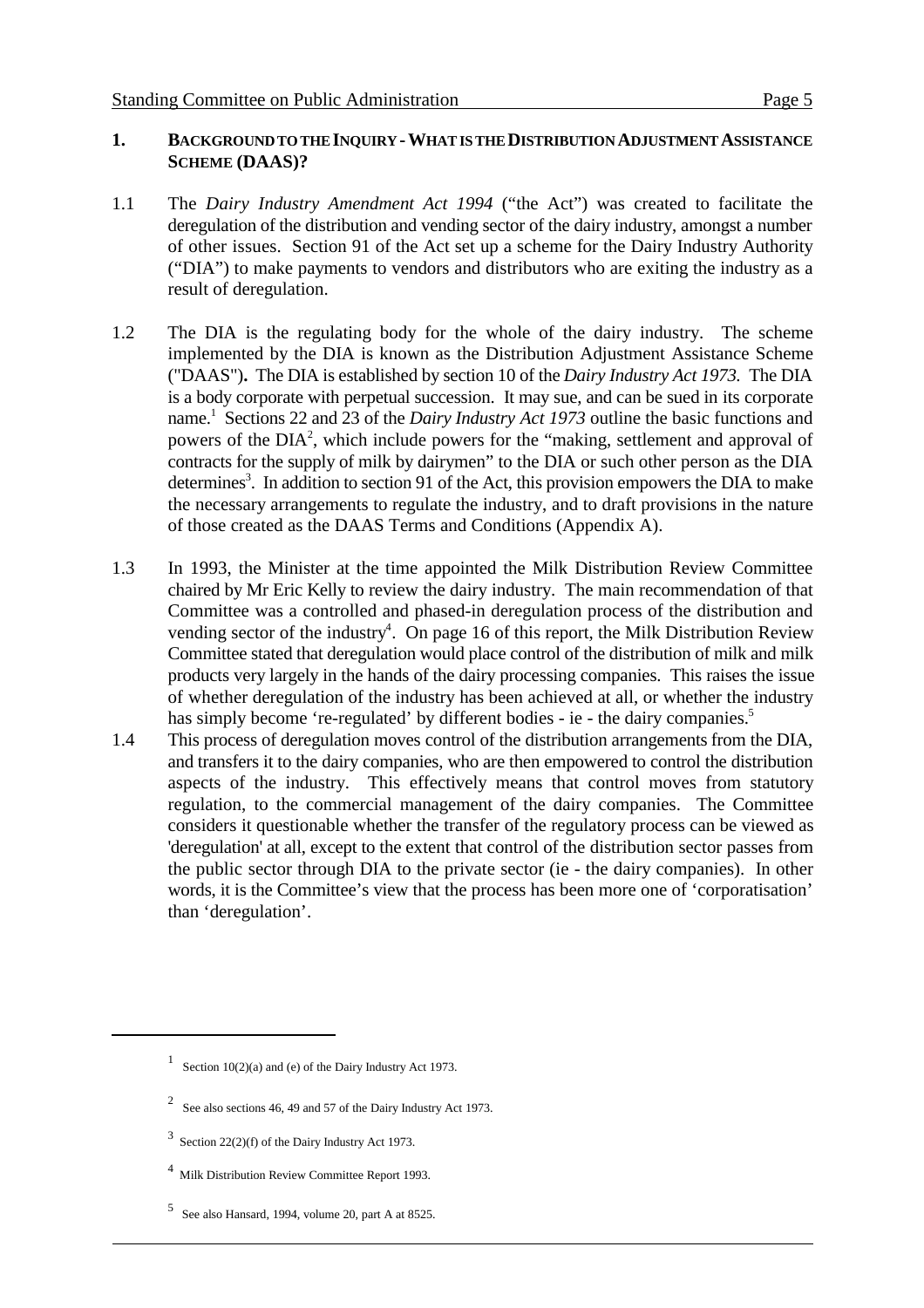- 1.5 The former Labor Government reduced the number of milk districts in Perth from 228 to 90. The DAAS arrangements were introduced as an assistance measure for those who chose to leave the industry as a result of this restructuring, although it is clear on the evidence before the Committee that as a consequence of the Act, some people have had no choice but to leave the industry.
- 1.6 The Government has argued that nearly all of the then existing licenced vendors were invited by the dairy companies to take up contracts with the companies, but some declined the invitation. The figures before the Committee are that as at February 1995, a total of 214 metropolitan/country milk distributor/vendors were offered contracts. 44 metropolitan/country milk distributors/vendors were not offered contacts with the dairy companies.<sup>6</sup> This, in itself, has become an important consideration for the Committee.

#### **2. WHAT ARE THE AGGRIEVED MILK VENDORS INVOLVED IN THIS INQUIRY CLAIMING?**

- 2.1 The milk vendors involved in the complaint are claiming**;**
- 2.1.1 that there has been a transfer of a property right from the former licenced milk vendors involved, to the dairy companies involved;
- 2.1.2 that this transfer was effected by the Act, and that the dairy companies assumed the intrinsic value of the licences without having to pay for them;
- 2.1.3 that the adjustment assistance paid to the former licenced milk vendors under the Terms and Conditions of DAAS was inadequate;
- 2.1.4 that some vendors who were awarded contracts under the new arrangements are now seeking to sell the implied right to deliver milk which is contained within the new contracts, a right which was formerly the property of the milk vendors;
- 2.1.5 that dairy companies are now able to sell, or franchise those rights;
- 2.1.5 that as a result of the above, the former licenced milk vendors involved have been dealt with unjustly and have been unfairly deprived of their property rights, notwithstanding their access to arbitration, which in any case is limited.
- 2.1.6 that the true value of the former licenced milk vendors' property rights should be determined, and this value, less any payment under the DAAS, should be recouped by the State from the identified beneficiaries of the transfer, and paid to the former licenced milk vendors.
- 2.1.7 that the DAAS settlement arrangements unfairly and unreasonably limited the former vendors' employment and economic activity.

Letter from the Minister of Primary Industry and Fisheries to the Standing Committee on Public Administration <sup>6</sup> dated 6 October 1997.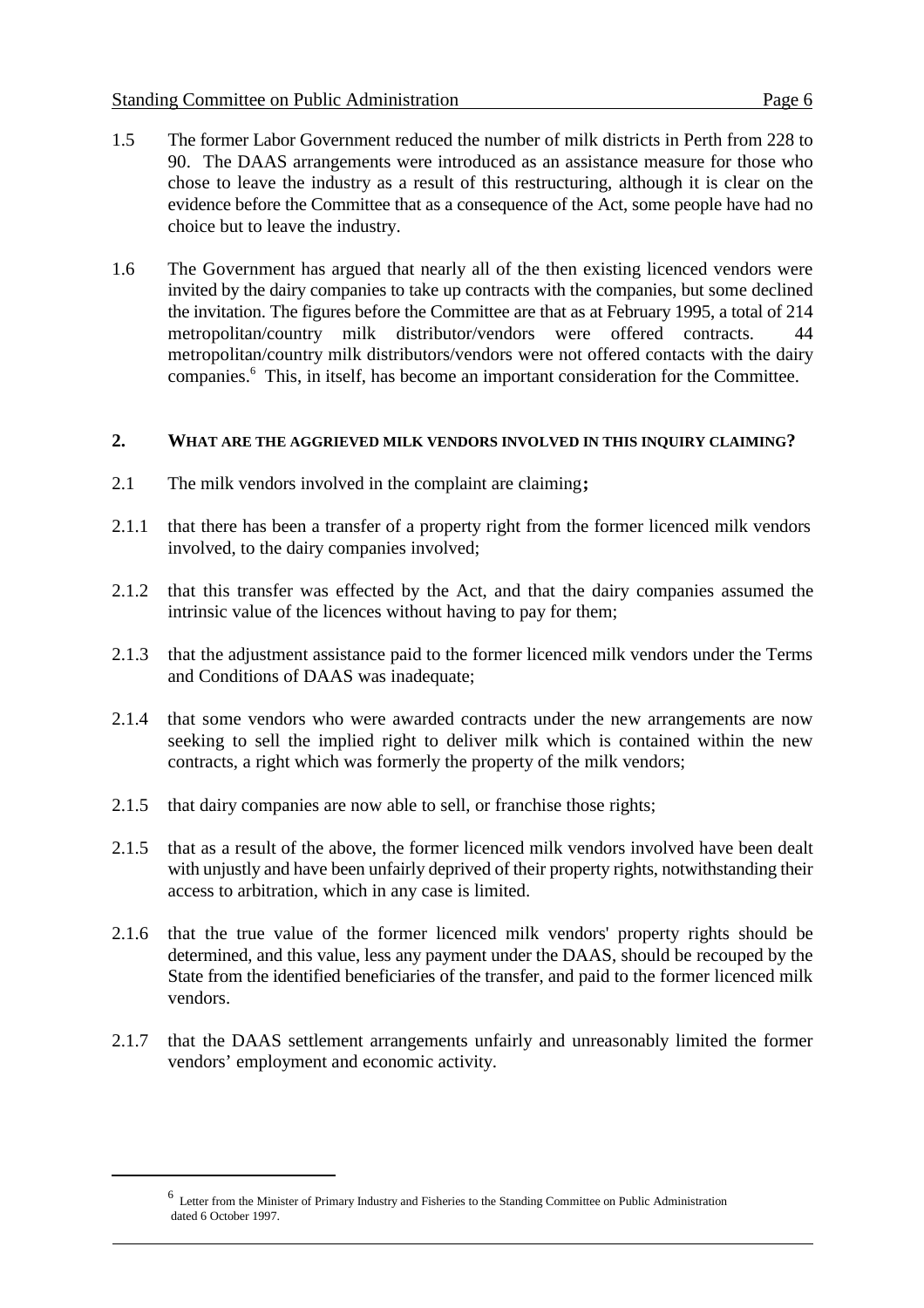#### **3. LEGAL ISSUES**

#### **3.1 Property rights in licences and compensation**

- 3.1.1 At the time in question, vendors of white milk needed a licence to operate in a limited entry market that was established by statute. Wholemilk producers still need a licence to operate. In each case, the right to compete in that market, either by licence or quota, had been capitalised into a transferable value, and into a property right which was tradable between the parties in its own right. As the requisite licence was an instrument of entry to a prescribed market, it was understood to have a value of its own at law.
- 3.1.2 The milk vendors involved in this dispute have argued that the legislative changes outlined in the Act have the effect of transferring the value of this property right to the dairy companies, who in the future, could realise on that value by selling franchise rights to other milk vendors, or by issuing contracts. The aggrieved milk vendors raised this argument before the DIA, to be told that it was not the companies' intention to sell franchise rights, and that any changes involved were designed to reduce costs in the structure of the whole industry. Therefore, the DIA has argued that as there was no transfer of a property right to the dairy companies, there was no need for full financial compensation of the milk vendors. More specifically, the DIA has maintained that they were not obliged to establish and compensate licence values as the deregulatory process could not be compared to the transaction of business between commercial entities.<sup>7</sup> This issue is hotly in dispute between the two parties.
- 3.1.3 The aggrieved milk vendors have always maintained that by holding a State issued licence to compete in a limited entry market, they held something of intrinsic market value that was easily quantified (in much the same way as a rock lobster fisherman holds a licence which is his property to sell or deal with as he wishes). They believe that they have not been afforded justice in their dealings with the DIA in its non-recognition of this intrinsic market value.
- 3.1.4 Although the State must always have the right to alter such arrangements in the public interest, there is a well-established convention that proprietary rights are recognised in licencing arrangements. This is particularly so when changes are made that impinge on those rights, and which are beyond the control of the holders of the licence.<sup>8</sup>
- 3.1.5 The value of the licence which was transferred to the dairy companies (by delegation to their contractors) by the DIA is not recognised as compensable under DAAS. There does appear to be disparity in a scheme that does not recognise an intrinsic value in a property licence when it is commonly recognised at law. Although it appears unlikely at this stage that the dairy companies will sell the franchise rights, there is nothing preventing the companies from onselling the rights in the future should there be a change of company policy, for example. Indeed, company shareholders could reasonably insist that the latent value of the rights be utilised for the benefit of the particular dairy company.

 $\frac{7}{1}$  Hansard, 1994, volume 20, part A at 8523.

Australian Commercial Law by Yorston, Fortescue and Turner 18th Ed., 1990, Law Book Company, page 473-474. <sup>8</sup>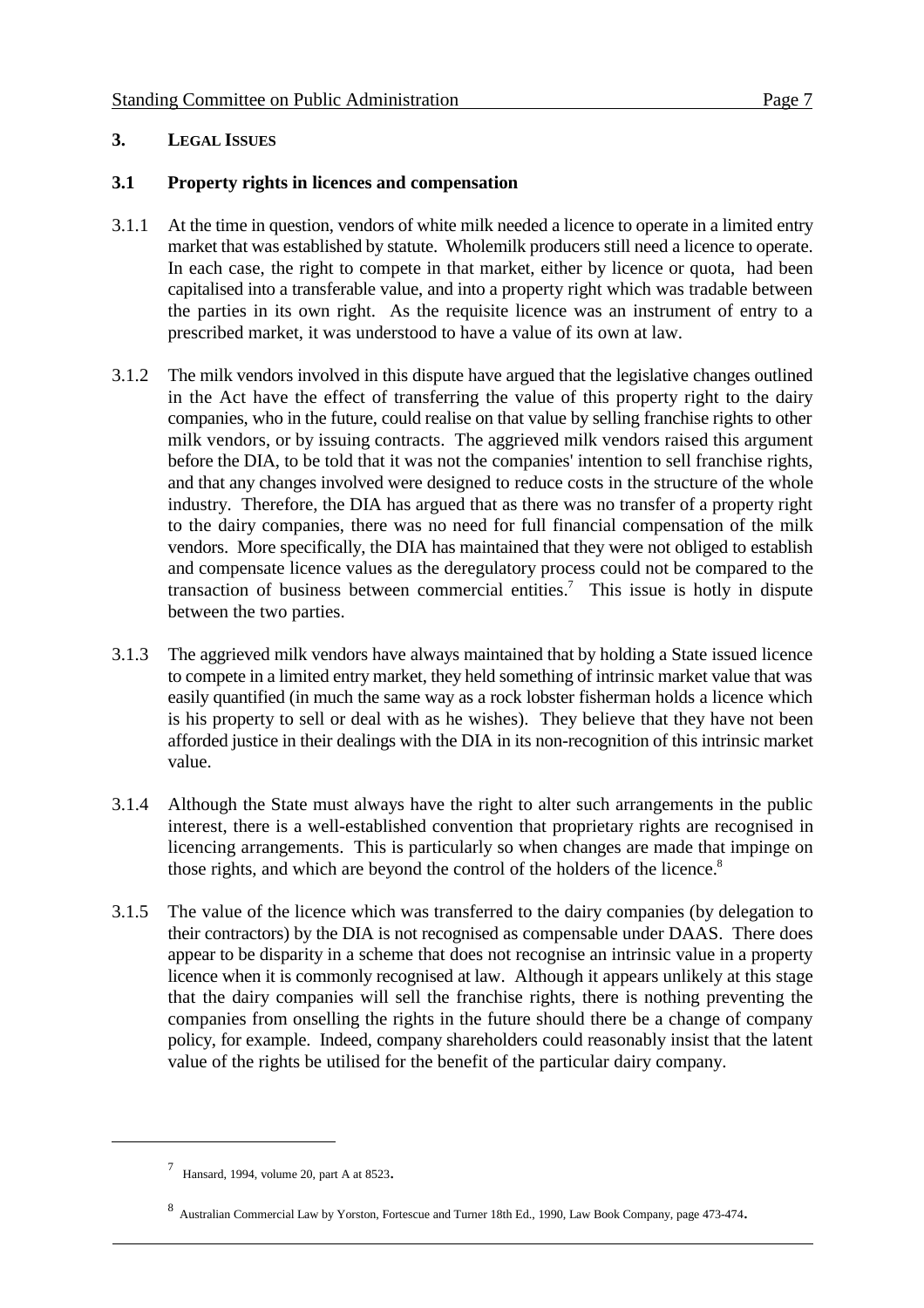#### **3.2 Prior to the changes in the legislation in 1994, did the vendors hold licences to which a property right attached?**

- 3.2.1 There are two fundamental aspects to the matter of property rights attaching to a transferable and negotiable licence, permit or endorsement which endows the holder of such right to engage in an activity which is regulated by law, such as in the milk vending industry, the taxi industry, wholemilk production, and in the regulation of the fishing industry.
- 3.2.2 The first aspect is that of the usual public perception of ownership of a tradable right or property. The second is the treatment of such rights at common law.
- 3.2.3 As to the first aspect, the Committee is left in no doubt that it is a normal community standard that if a milk vendor legally purchases and holds a licence and a right to deliver milk within an area, then that licence, and all of the rights attached to the licence, is the property of the licence holder.
- 3.2.4 At common law, the position is no different. While debate may take place in some industries such as fishing and forestry as to the political or environmental desirability of some forms of property rights within a commonly owned resource, the common law is clear that once a transferable right to perform a function has been granted, that right becomes the property of the licensee.
- 3.2.5 Although there is, in some circumstances, a recognised right of compensation for the removal of a property right at common law, this is always subject to the law made by the legislature. Some statutes actually provide for the provision of compensation when rights are removed, although at law, there is no compulsion upon a State as a sovereign power to provide compensation when an Act removes property rights. The most recent example of a statute providing for compensation is the *Fishing and Related Industries Compensation (Marine Reserve) Act 1997,* in which fishermen who are excluded by the declaration of a marine reserve from certain areas in which they presently have rights to fish, are entitled to full compensation under the empowering legislation.

#### *Committee's Finding*

3.2.6 *The Committee concludes that prior to the proclamation of the Act in 1995, licensed milk vendors held rights attaching to those licences, and that those rights were their legal property.* 

#### **3.3 Did any property right that may have been held, cease upon proclamation of the amended Act in early 1995?**

#### *Committee's Finding*

3.3.1 *The Committee concludes that the property rights held by the licenced vendors prior to the proclamation of the Act, were rendered void as a result of the Act.*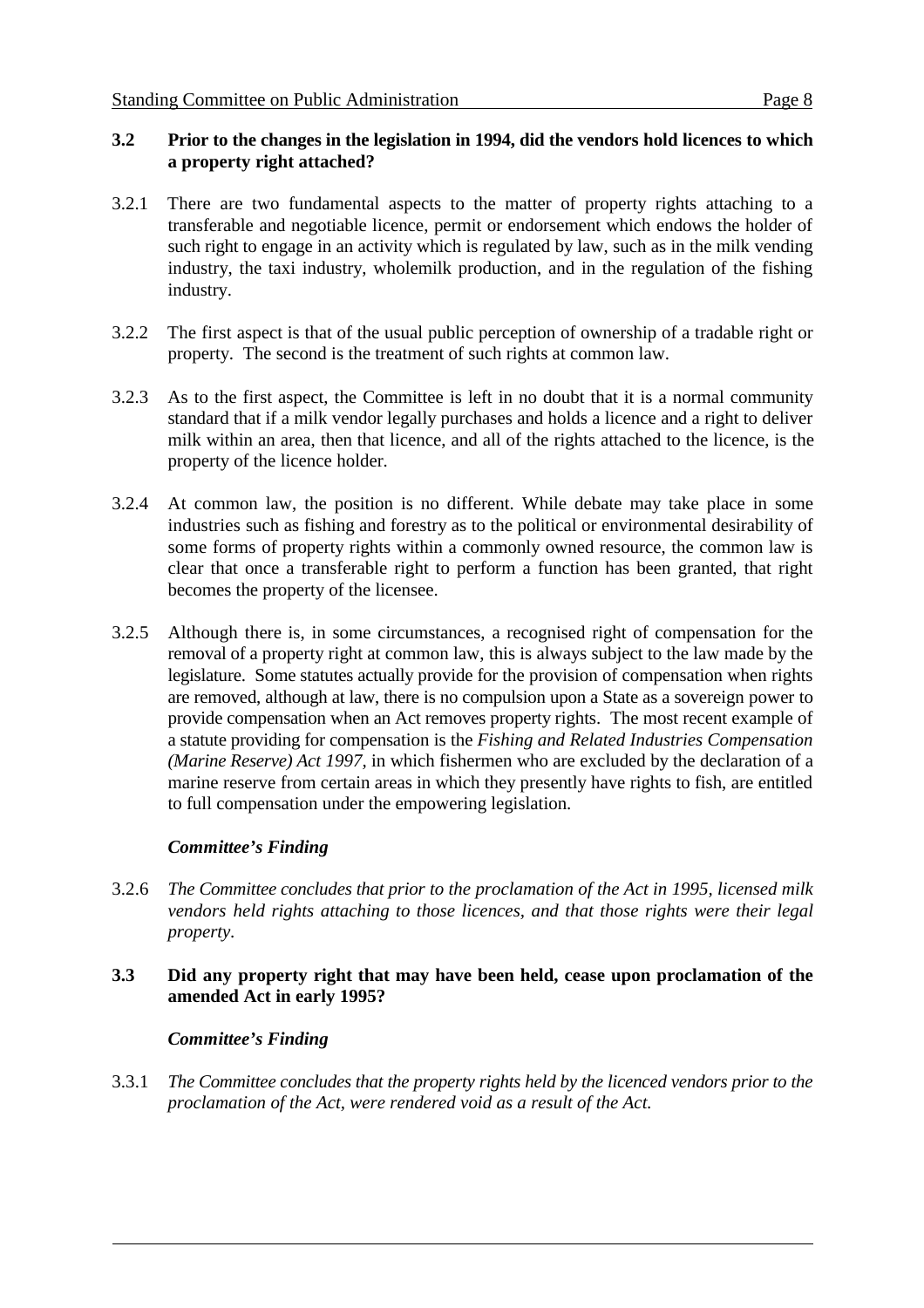#### **3.4 If a loss did occur, is the amount of the loss quantifiable?**

- 3.4.1 The market value of the rights associated with the former licences are common knowledge within the industry, and can be verified by business brokers and actual sales. The Committee has heard evidence from the former vendors that the value of a licence was generally the equivalent to the sum of two years (gross return) of the business. To some extent, this is confirmed by the present prices asked for the new contracts on the market which are about that level. The Committee is concerned that some of the former vendors' businesses acquired under the DAAS currently are being sold at market value, which was never recognised in some cases where vendors received but a fraction of the value of what they could have sold their business for on the open market.
- 3.4.2 The Committee does not necessarily accept this figure of two years gross return. A report prepared by consultants ACIL Australia Ltd for the DIA in 1991 put the market value of licences nearer to the sum of four years gross return.<sup>9</sup>
- 3.4.3 It would appear possible that uncertainty about the future of regulation in the industry had the effect of artificially depressing market prices for licences in the period leading up to deregulation, and that the then traded price of licences at double the annual gross profit was lower than the historical prices.
- 3.4.4 In any event, the Committee is not required to make a quantitative judgement on the value of the property right, and does not seek to do so.

#### *Committee's Finding*

3.4.5 *It is the Committee's conclusion, however, that the value of the rights that were lost may be quantified by reference to sale records over the preceding decade and that it is clear that the amount of that loss is no less than the market value of licences prior to deregulation.*

#### **3.5 Is there justification for compensation for that loss?**

- 3.5.1 As has been discussed, the law may require full compensation for a person who has suffered a loss of property rights, although this is subject to the statutory law in question. Further, the position is not straightforward when property rights have been removed by an Act of Parliament.
- 3.5.2 There is no question that the Parliament had the legal capacity to take the action that it did in altering milk distribution arrangements. From time to time, it is necessary for Parliament to act in a manner which might disadvantage an individual or a group, but is in the overall public interest. The strict issue for the Committee is not the legality or even the propriety of the actions that were taken by the Parliament, but the adequacy of the arrangements that were made to recompense the former vendors for their loss.

<sup>&</sup>lt;sup>9</sup> "An Adjustment Assistance Scheme for the Milk Distribution Sector - A Report for the Dairy Industry Authority of Western Australia", February 1991, by ACIL Australia Ltd.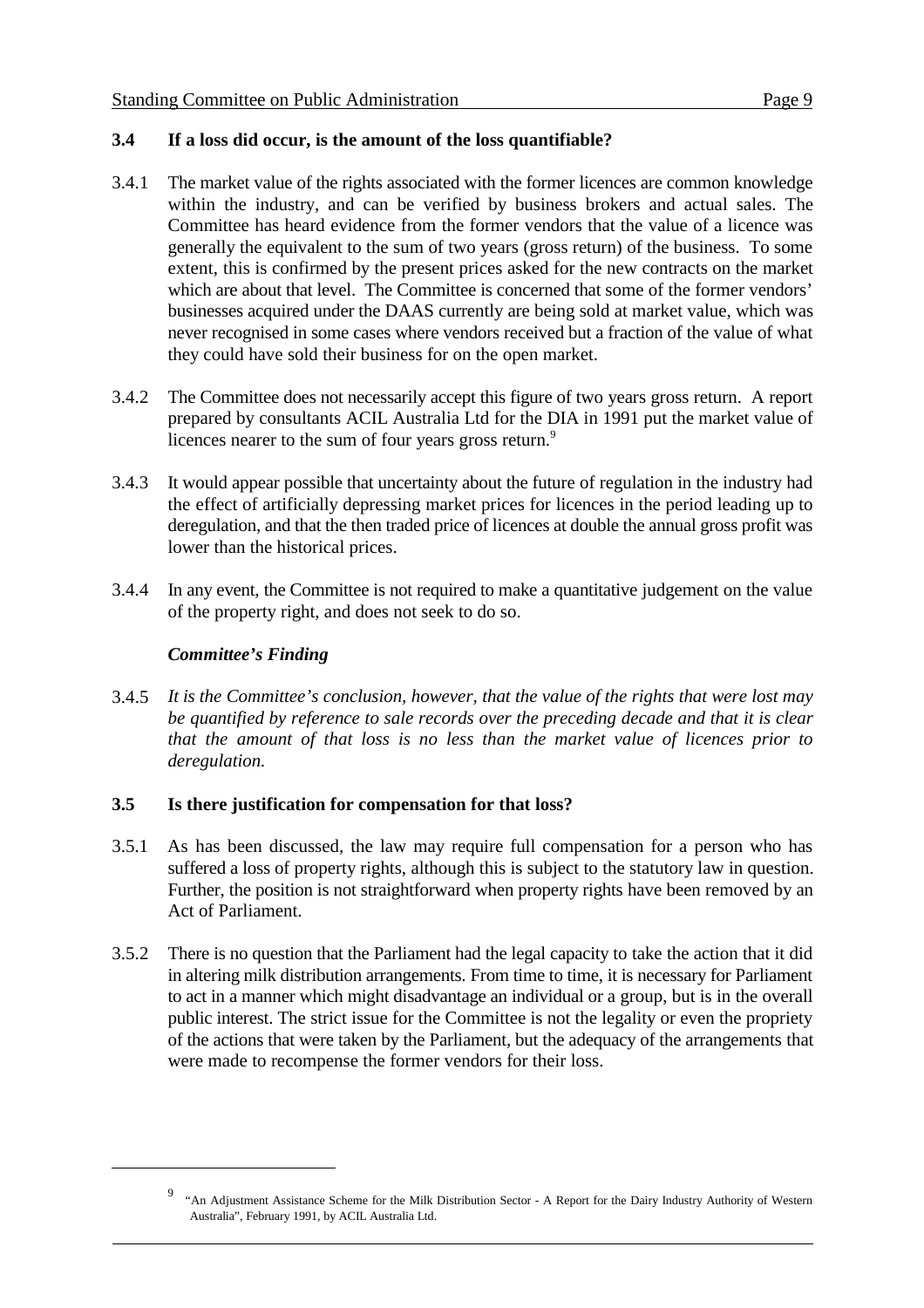- 3.5.3 In this context, the Committee has raised the question whether there is a constitutional obligation upon Parliament to compensate members of the public for losses they may have suffered as a result of the passing of a certain piece of legislation. This is a difficult issue which involves consideration of state and federal constitutional law.
- 3.5.4 Section 51 of the Commonwealth Constitution authorises the Commonwealth Parliament to make laws with respect to:"*(t)he acquisition on just terms from any State or person in respect of which the Parliament has the power to make laws...."10*
- 3.5.5 Dixon J stated in *Bank of New South Wales v Commonwealth*<sup>11</sup> that:

*"Section 51(xxxi) serves a double purpose. It provides the Commonwealth Parliament with a legislative power of acquiring property at the same time, as a condition upon the exercise of the power, it provides the individual or the State affected with a protection against governmental interferences with his proprietary rights without just recompense...In requiring just terms s51(xxxi) fetters the legislative power by forbidding laws with respect to acquisition on any terms that are not just."*

3.5.6 Starke J in *Minister of Army v Dalziel*<sup>12</sup> described the term 'property' in section 51(xxxi) as extending *"to every species of valuable right and interest including real and personal property, incorporeal hereditaments such as rents and services, rights of way, rights of profit or use of land of another, and choses in action".*

The property which the Commonwealth cannot take unless it gives "just terms" covers any kind of proprietary interest.

- 3.5.7 In his book "An Introduction to the Australian Constitutions<sup>13</sup>, PH Lane states at page 104 that there are two limitations on the Commonwealth Parliament's acquisition power, namely that the Parliament must always give "just terms", and that the Parliament can take property only for one of the special purposes in the list of Commonwealth legislative matters. He adds that the States have neither of these limits in their acquisition powers. In the decision of *Magennis v the Commonwealth*<sup>14</sup>, it was held that the State of New South Wales was not required to give "just terms" in its acquisition of property.
- 3.5.8 The Committee has also examined the issue of compensation by Parliaments in other jurisdictions. In his book "Liability of the Crown"<sup>15</sup>, Peter Hogg states about the Canadian jurisdiction that:

- <sup>13</sup> 6th Ed., Law Book Company, 1994.
- $14$  (1949) 80 CLR 382.

 $10$  Commonwealth Constitution section 51(xxxi).

 $11$  (1948) 76 CLR 1, at 349-50

 $12$  (1944) 68 CLR 261 at 290.

<sup>&</sup>lt;sup>15</sup> Liability of the Crown by Peter W. Hogg, Law Book Company, 1989, at 105.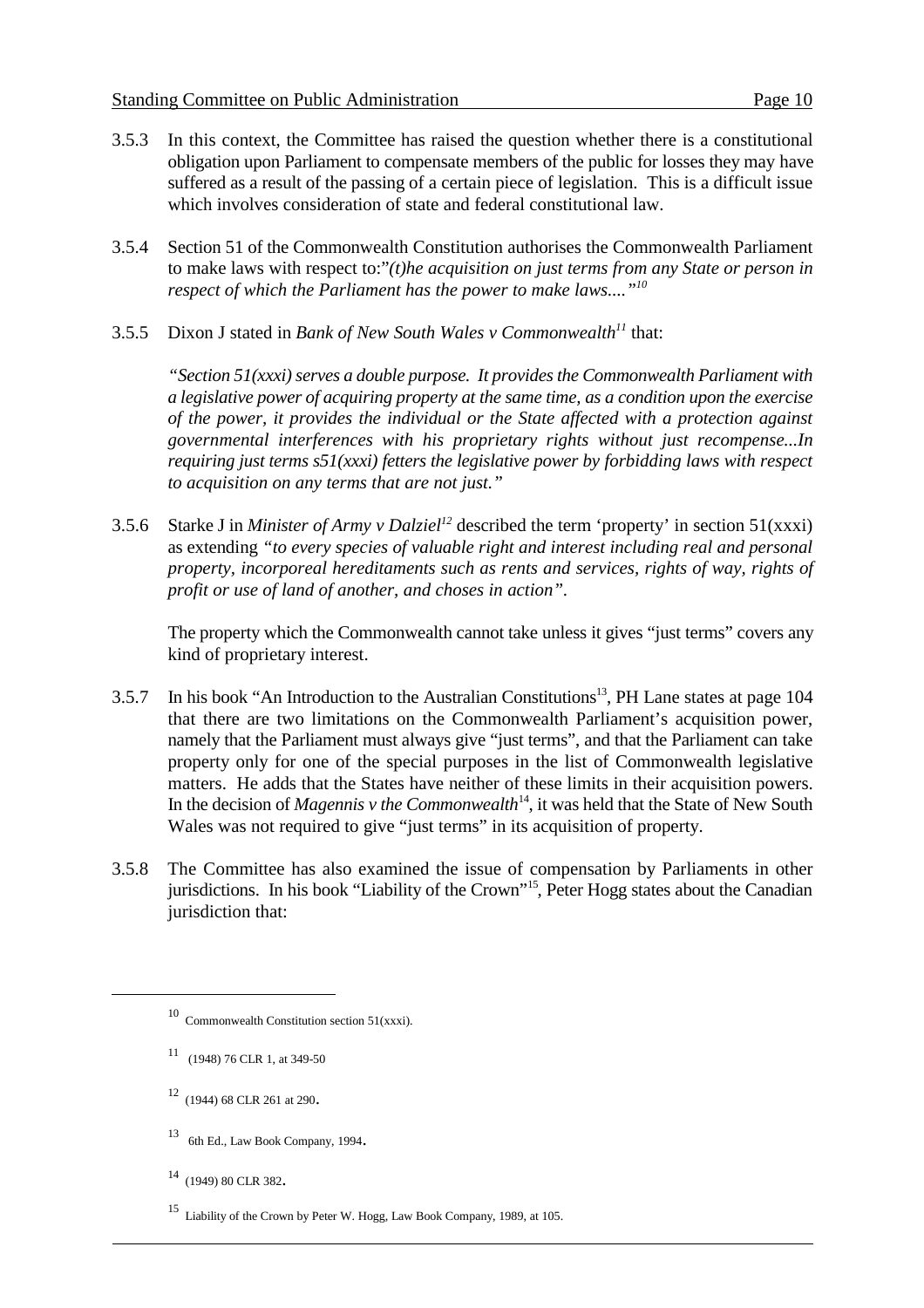*"If a statute authorizes an act that causes injury to a private person, and is silent with respect to compensation for the injury, the general rule is that no compensation is payable in respect of the injury. Since the act cannot be a tort because of the existence of statutory authority, common law damages are not payable either. The injured person is left without redress. Only an express statutory right to compensation would afford redress.*

*An exception to the general rule of no compensation is the case where a statute takes private property. In that case, if the statute is silent respecting compensation, the statute will be interpreted as implicitly requiring compensation to be paid. The Supreme Court of Canada in Manitoba Fisheries v The Queen* (1978)<sup>16</sup> held that the establishment of a *Crown monopoly of fish exporting amounted to the taking of property of a private fish exporter who had been put out of business by the statute that established the monopoly. This meant that the exporter was entitled to compensation, despite the silence of the statute. With such a liberal definition of taking, it may be anticipated that other injuries to property will be held to attract compensation."*

3.5.9 It should be noted, however, there is a difference between the Canadian and Australian jurisdictions in that within the Australian federal jurisdiction, there is a constitutional requirement for compensation when property is taken under section  $51(xxxi)$ . It is also acknowledged by the Committee that the system of state and federal powers is significantly different to that in operation in Australia, and makes any comparison of legal precedent on these types of issues difficult, and uncertain.

#### *Committee's Finding*

3.5.10 *Although there is Canadian authority to the effect that a common law right to compensate exists when Parliament removes rights, and there is an obligation upon the Federal Parliament under the Commonwealth Constitution to provide "just terms" when acquiring property, it is clear that the State as a sovereign power is not under any legal obligation to provide compensation when property rights are removed by legislation. The requirement for "just terms" does not apply to the Western Australian legislature.*

#### **3.6 Ouster Clauses**

3.6.1 The Committee also has questioned the legality and appropriateness of clause 2 in section E of the DAAS Terms and Conditions which provides:

*"The applicant hereby agrees with the Authority (DIA) in consideration of the Authority accepting an application for assistance pursuant to the Distribution Adjustment Assistance Scheme (DAAS) I/We will not at any time subsequent to such acceptance commence legal proceedings for the purpose of seeking judicial review of the decision to be made by the Authority as to whether or not to grant assistance to the applicant."*

3.6.2 Although it is not stated expressly in the Act, as a general rule of law, there are various ways in which Parliament can restrict the scope of judicial review of a particular action or decision. Many Acts, for example, say of the decision they wish to protect from

 $^{16}$  [1979] 1 SCR 101.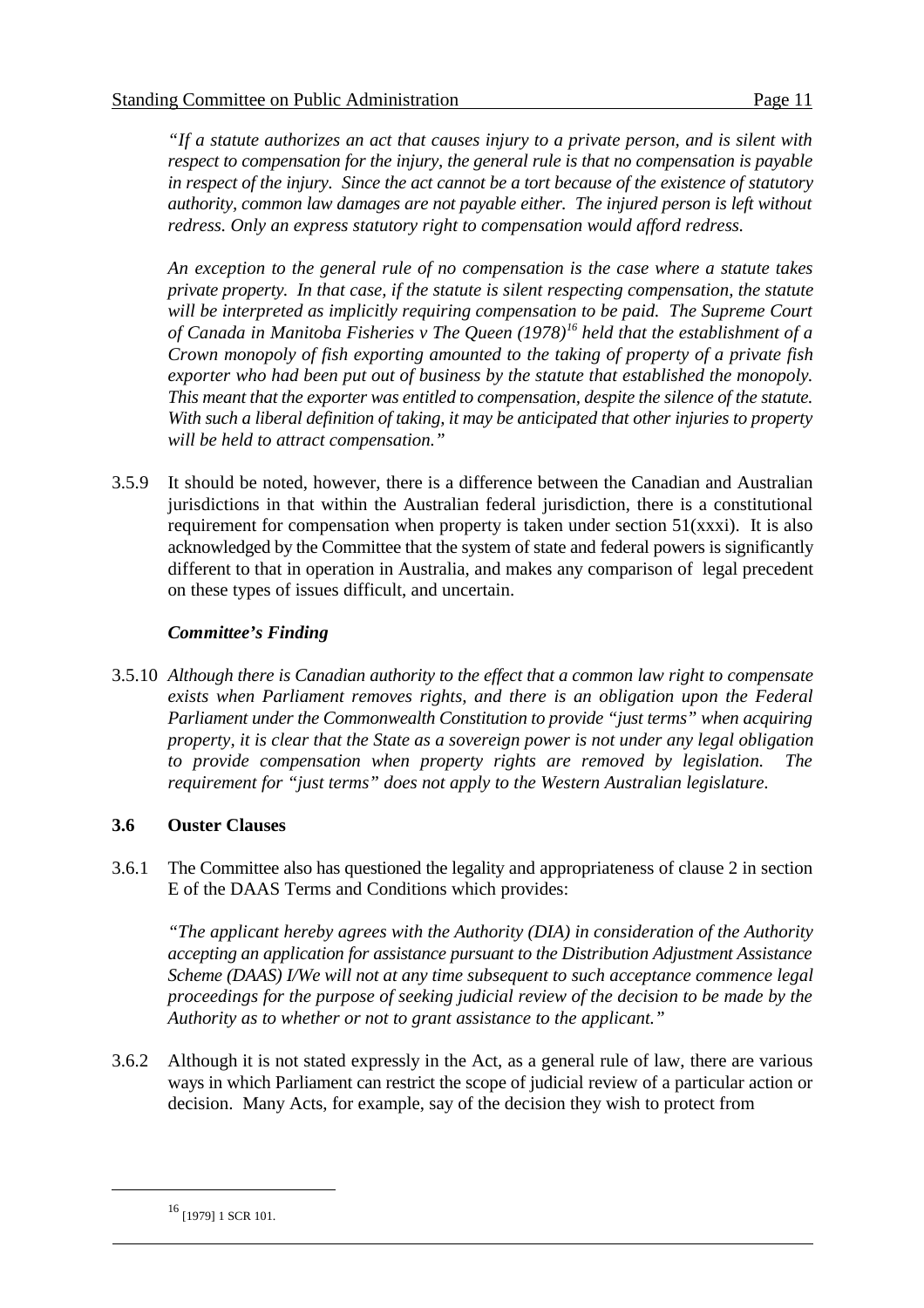judicial review of a tribunal or other body that it is final, no appeal should lie from it, nor shall it be questioned, challenged or reviewed. These types of clauses are generally called "ouster clauses" or "privative clauses".<sup>17</sup> It is important to read ouster clauses carefully, in order to see exactly what it is that they are designed to protect. For example, an ouster clause which protects a tribunal's determination does not oust prohibition before the tribunal has handed down its determination.<sup>18</sup>

- 3.6.3 The normal ouster clause is directed at the nature of the body's acts, rather than at the nature of the body itself. Although the Australian cases are inconclusive<sup>19</sup>, ouster clauses are read as narrowly as possible by the courts, the principle being that only clear words will deprive the courts of their power of review.On that basis, an assessment of clause 2 in section E would confine it to prohibiting judicial review of DIA's decision as to whether or not to grant assistance to the applicant, and may not extend to, for example, judicial review of an application to *increase* a DAAS payment, nor would it seem to prohibit a review of the procedures and mechanisms whereby a decision by the DIA is reached. In any event, the Committee considers that this provision is highly prejudicial to many of the former licenced milk vendors who had no choice but to exit the industry on the terms provided.
- 3.6.4 The Committee has also inquired into the jurisdiction of the DIA to incorporate an ouster clause in the DAAS Terms and Conditions. Section 91 of the Act states at subsection (2) that:

*"Subject to subsection (3), the Authority may make payments to a milk distributor or a vendor who enters into an arrangement to sell or otherwise not continue in the business of milk distribution or milk vending, as the case may be, where the arrangement includes a restraint of trade provision that meets the Authority's requirements".*

3.6.5 Subsection (3) states that subsection (2) applies only in respect of applications for payment that are received by the Authority before 1 July 1995.

#### *Committee's Finding*

*3.6.6 Although it is probably within the DIA's power to create the necessary terms and conditions for arranging the payments to the milk vendors exiting the industry, the Committee queries whether it is reasonable that no judicial review of the decision of the DIA be permitted under the DAAS when the empowering Act has not specifically precluded judicial review. Although the ouster clause contained in the DAAS Terms and Conditions may not be strictly ultra vires to the DIA's authority, the Committee is concerned that this ousting of judicial review may not, in all the circumstances, be reasonable or fair given that many of the DAAS applicants have had little option but to leave the industry without proper means of challenging the conditions of their exit. Although the Committee does not hold itself out as a court of law, the Committee* 

<sup>&</sup>lt;sup>17</sup> Judicial Review of Administrative Action by Mark Aronson and Bruce Dyer, The Law Book Company 1996, page 942.

 $18$  Belmore Property Co (Pty) Ltd v Allen (1950) 80 CLR 191 at 196.

<sup>&</sup>lt;sup>19</sup> Judicial Review of Administrative Action by Mark Aronson and Bruce Dyer, The Law Book Company 1996, page 947.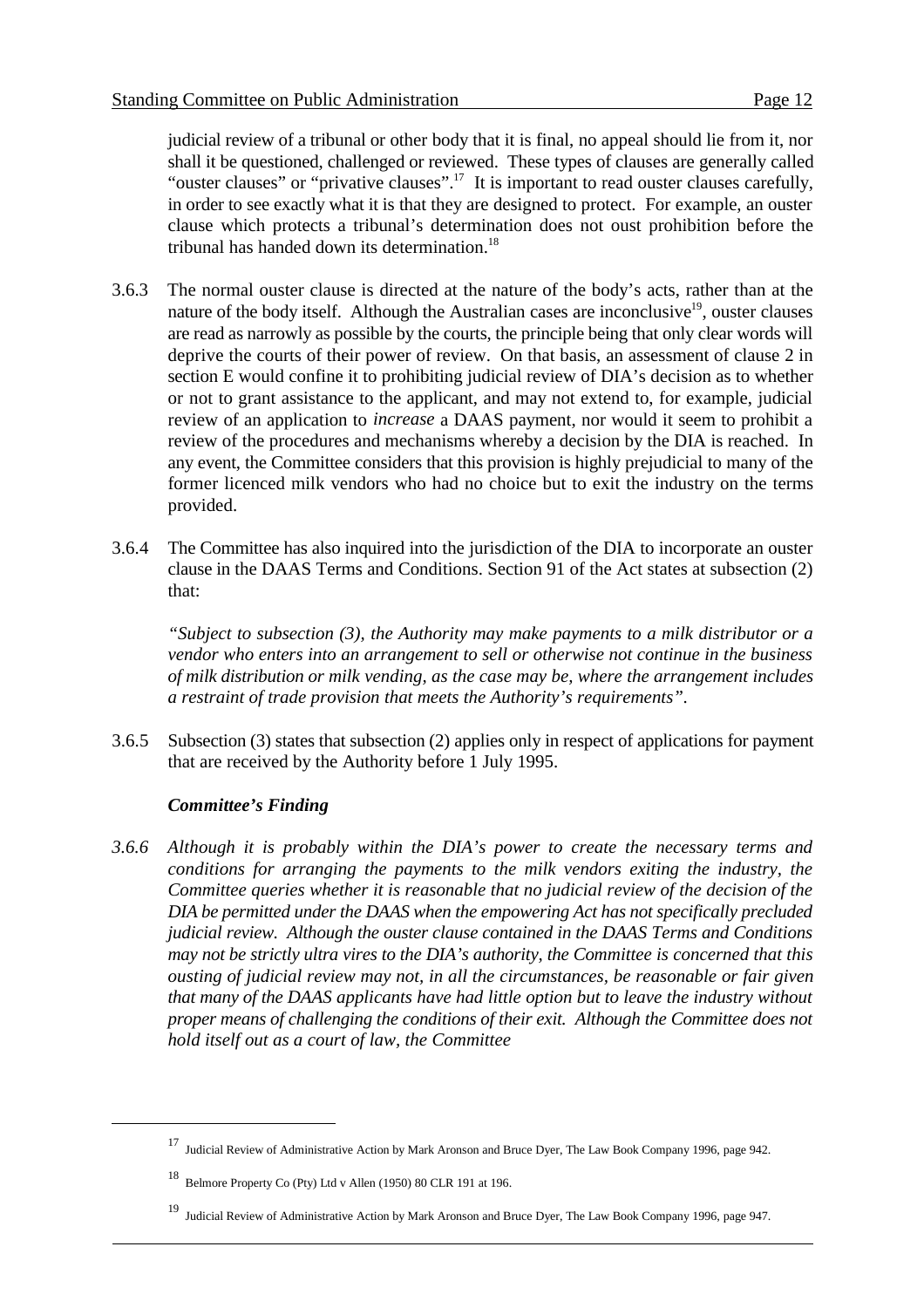*considers the clause precluding judicial review is highly unreasonable, and that it may be held to be unlawful if contested.*

#### **3.7 Restraint of Trade**

3.7.1 The Committee has considered clause 1 and 2 of the Terms and Conditions of DAAS which provide that:

*"(i)n order to obtain DAAS assistance, all people associated with a particular milk distributor/vendor business will be expected to leave the industry."20*

It is further specified in clause 2 under the Terms and Conditions that the former distributor/vendor will not be involved in a milk delivery business until after the expiry of three years from signing the Deed of Agreement to be paid an amount pursuant to DAAS.

- 3.7.2 Many kinds of anti-competitive conduct are now proscribed by the Commonwealth *Trade Practices Act* 1974 ("TPA"). Section 46 of the TPA proscribes misuse of market power by corporations which have a "substantial" degree of power in a market. Section 46(1) prohibits corporations with a substantial degree of market power taking advantage of that power to:
	- substantially damage or eliminate a competitor;
	- substantially damage or eliminate competitors generally, a class of competitors or any particular competitor; and
	- prevent or deter anyone from engaging in competitive conduct in any market.
- 3.7.3 Section 46(2) provides for the aggregation of the market power of related corporations for the purpose of assessing market power.
- 3.7.4 Section 46(4) contains a number of provisions which seek to refine section 46(1). Section 46(4)(a) provides that the term "power" referred to in section 46(1) means market power. Section 46(4)(b) provides that the term "market" refers to a market for goods and services. Section  $46(4)(c)$  provides that the power which a corporation may possess for the purposes of the section may be the power either as a supplier or as an acquirer of goods or services. As has been previously noted in this report, the DIA is a corporation, and is thereby subject to the provisions of the TPA.
- 3.7.5 The Committee suggests that the former milk vendors involved in this complaint have rights under section 46 to show that the corporations involved in the deregulation process of the industry have taken advantage of their power to substantially damage them as competitors, or to eliminate them from the industry entirely. Further, transferral of the milk vendors' interests to the dairy companies through the DIA has not only created a duopoly, but may be a misuse of market power by both the DIA and the dairy companies

 $20$  Term and Condition 1, DAAS.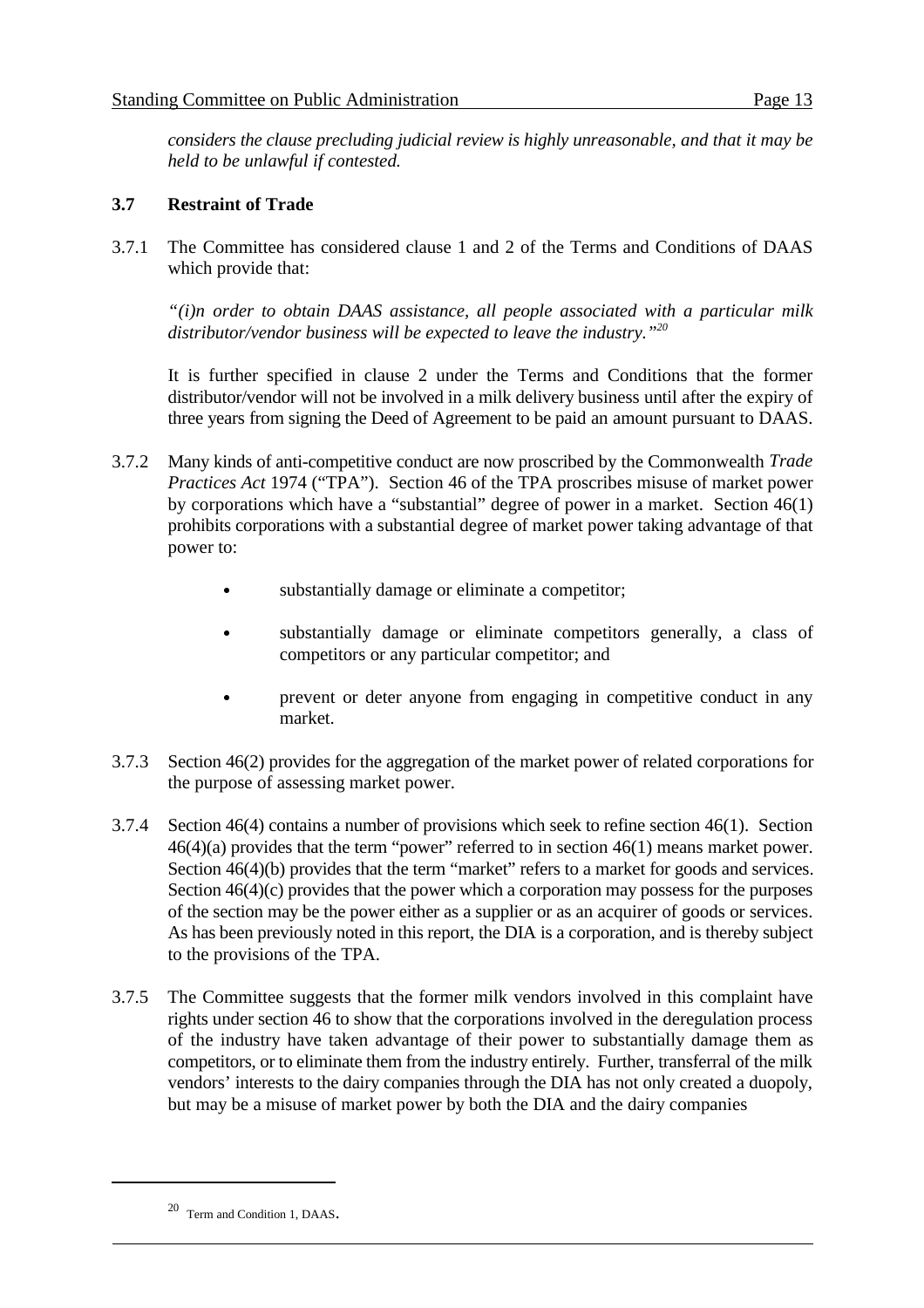to vest autonomy in three corporations exclusively, each with a substantial degree of market power as corporations in their own right, and also cumulatively.

- 3.7.6 The Committee notes the case of *Midland Milk Pty Ltd v Victorian Dairy Industry Authority*<sup>21</sup> where a milk processing company succeeded in obtaining an interlocutory injunction for breach of section 46 of the TPA against a milk authority to restrain the authority from terminating a milk supply agreement. On the facts before the Committee, the former milk vendors involved in this complaint may have a similar case to that outlined in the *Midland Milk* decision, although this is not for the Committee to conclude or advise upon.
- 3.7.7 Further, the common law restraint of trade doctrine will often govern contracts for the sale of a business, or contracts of employment. As Terms 1 and 2 of DAAS deal with the vendors' future employment in the dairy industry, and often amount to a relinquishment of their milk vending/distributing business, the Committee considers it appropriate that recourse also be had to the common law to assess the legality and appropriateness of such provisions.
- 3.7.8 An agreement or contract in restraint of trade is one which restricts a person from freely exercising his or her trade, business or profession. The most widely accepted definition of restraint of trade is that enunciated by Diplock LJ in *Petrofina (Great Britain) Ltd v Martin*<sup>22</sup> where he stated that:

*"A contract in restraint of trade is one in which a party (the covenantor) agrees with any other party (the covenantee) to restrict his liberty in the future to carry on trade with other persons not parties to the contract in such a manner as he chooses."*

- 3.7.9 A contract, or a provision of a contract, which is a restraint of trade is prima facie void as being contrary to public policy but will be binding on the parties if the court is satisfied that it is reasonable in the circumstances. The main points in considering whether a contract in restraint of trade at common law is void or binding are:
	- the restraint must be reasonable and fair as between the parties ie it must be no wider than is reasonably necessary to protect the person (or authority) for whose benefit it is imposed and it must not be exercised through coercion; and
	- the restraint must be reasonable in the interest of the public. The duration and extent of the area of the restraint are important, and particularly when dealing with contracts of employment, the courts may also have regard to the relative bargaining positions of the two parties involved. That means that where there is a perceived inequality of bargaining power, the courts will have regard to the fairness of the bargain in determining whether the restraint in question is reasonable in the circumstances. 23

 $21$  (1988) 82 ALR 279.

 $22$  [1966] 1All ER 126 at 138.

A. Schroeder Music Publishing Co. Ltd v Macaulay, [1974] 1 WLR 1308.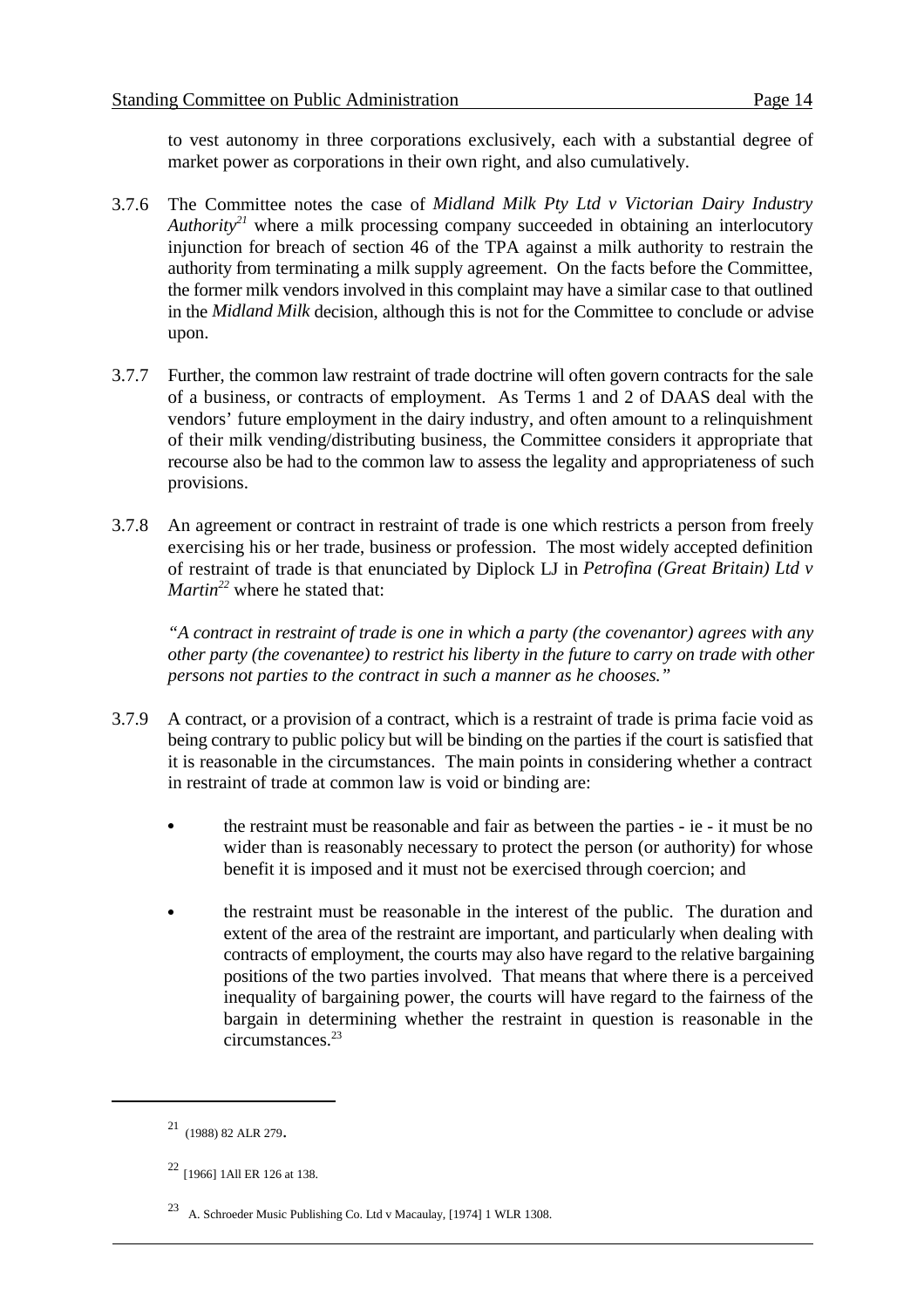#### *Committee's Finding*

- *3.7.10 The Committee acknowledges that the DIA is empowered under section 91 of the Act to include a restraint of trade provision in the DAAS Terms and Conditions. Although the Committee does not hold itself out as a court of law in reviewing the strict legality of matters raised by this inquiry, the Committee is of the view that the Terms restraining trade for vendors for three years after a DAAS payment are unreasonable, both under the common law, and also could be in conflict with section 46 of the Trade Practices Act. Many of the vendors have received considerably less than the true value of their business even though the main objective of the DAAS is to assist those vendors who are adjusting to the new 'deregulated' environment. The Committee is also concerned that this provision may not be regarded as fair for all DAAS applicants given that over 40 vendors were not given any choice to continue in the industry they had worked in, some for significant periods of time. This effectively meant that some vendors had their livelihood taken away from them, with nothing to replace their business, and without an option to continue in some capacity in the dairy industry once a sum had been paid to them under the DAAS, even though the sum was often much less than the established worth of their business.*
- *3.7.11 In this context, the Committee also considers that the relative bargaining positions of the DIA and the former vendors are not equal for the purposes of negotiations under the DAAS, and that there has potentially been a misuse of market power by the dairy companies and the DIA to corporatise the industry on their own terms.*

#### **4. POLITICAL BACKGROUND TO THIS INQUIRY.**

- 4.1 Under the current terms of the DAAS offered by the Minister, the amount of adjustment assistance available is in total, the sum of \$7 million. This has been increased from the sum of \$4.7 million. The Minister's proposed cap for an individual with a legitimate claim is the sum of \$150,000, although this limit has been exceeded in some cases based on grounds such as financial hardship. The West Australian Small Business and Enterprise Association Inc ("WASBEA") proposed a package of funding in the sum of \$9.3 million. This package proposed by the WASBEA was partially self-funded in the sense that on a reduced sliding scale, vendors would have the ability to onsell their rounds. This would also mean that the beneficiaries of those onsold rounds would pay something for it. This package was also said to have the advantage of allowing experienced operators to remain in the industry. In essence, this proposed package assigns an inherent value to the licence itself.
- 4.2 This package proposed by the WASBEA was rejected by the Minister. The WASBEA then suggested that the Minister convene a forum of industry participants under the chairmanship of an independent arbitrator to establish guidelines for the allocation of the outlined funds. This forum was to include representatives of the Minister's office, dairy companies, the DIA, the Milk Vendor's Association, and the WASBEA.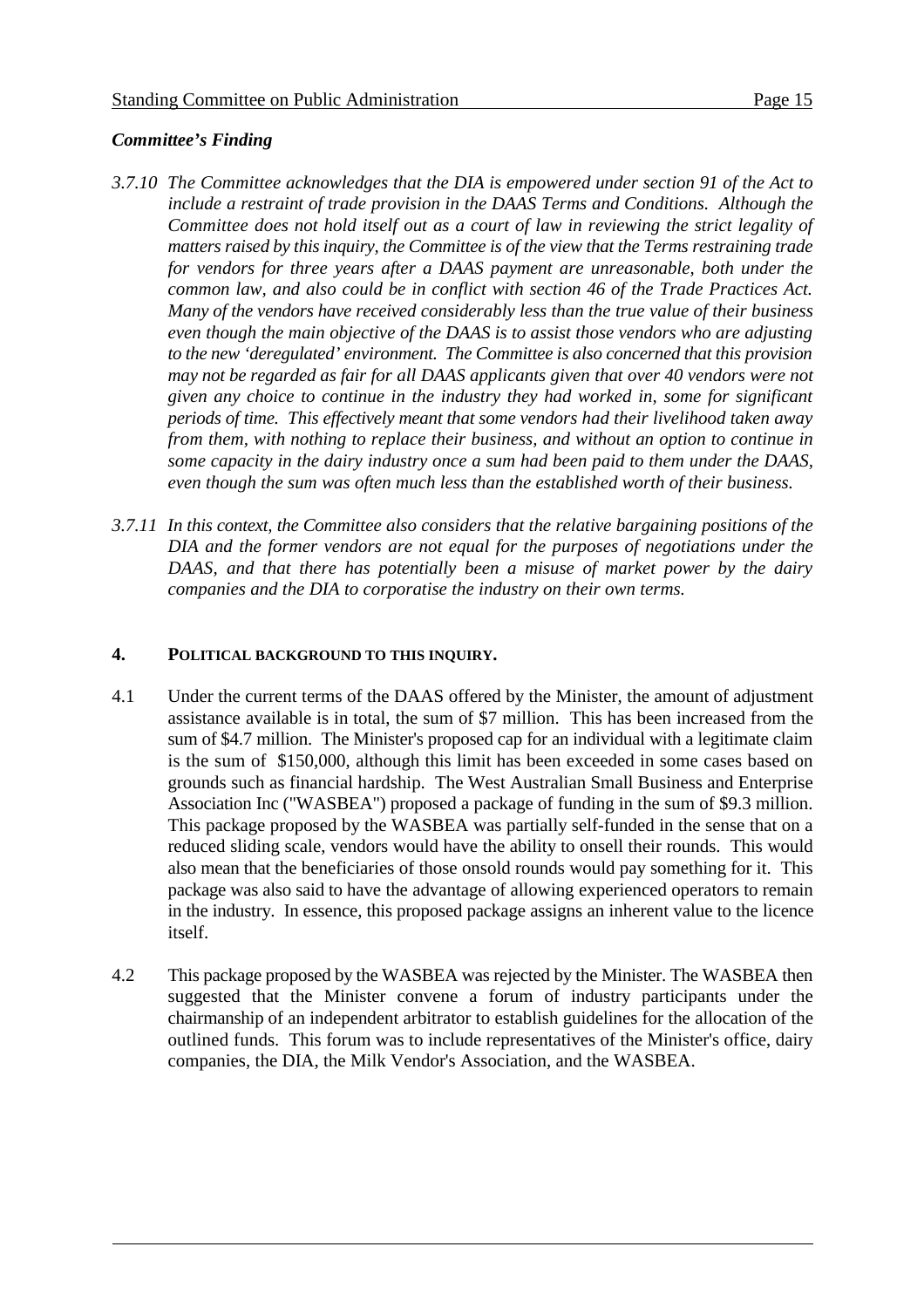4.3 The Minister has advised the Committee that as a review of the DAAS had been undertaken prior to the receipt of the submission by WASBEA, this forum was never convened.<sup>24</sup>

#### **5. DOES THE ACT RESULT IN DEREGULATION OF THE DAIRY INDUSTRY?**

- 5.1 The Act ensures that regulation is retained in both the farming and the processing sectors of the industry. It is therefore important to recognise that the Act does not provide for an *outright* deregulation of the industry. Although the Act does provide for deregulation at the vending and distribution level, there is no deregulation of either the production or the processing sectors. Therefore, it is actually only one in a relatively small part of the whole industry that has gone through the process of deregulation under the legislation.
- 5.2 This process of deregulation moves control from the DIA, and transfers it to the dairy companies, who are then empowered to control the distribution aspects of the industry. This effectively means that control moves from statutory regulation, to the commercial management of the dairy companies. The Committee considers it questionable whether the transfer of the regulatory process can be viewed as 'deregulation' at all, except to the extent that control of the distribution sector passes from the public sector through DIA to the private sector (ie - the dairy companies). This was noted as an outcome of the deregulatory process by the Milk Distribution Review Committee in its 1993 report, and has been previously commented on by the Committee at paragraph 1.3 of this report.
- 5.3 Further, on a simplistic level, all that appears to be removed by the Act is the ability to trade in white milk (ie - by-product trading was never subject to deregulation - these products include items such as non-fat milk, flavoured milk, yoghurt, cheese etc). The fact is, however, that without the ability to trade in white milk, there is limited opportunity for the milk vendors to trade in any of the milk by-products. Proof of this lies in the fact that no former vendor has been able to continue to trade in by-products after losing their right to deliver white milk.

#### **6. ADJUSTMENT VERSUS COMPENSATION**

#### **6.1 Does DAAS offer adjustment or compensation?**

- 6.1.1 There is little argument that significant losses have occurred on the part of some of the milk vendors. It is acknowledged by the Minister that the DAAS payments were never intended to provide for full compensation to the milk vendors. In fact, the DAAS scheme was never intended to offer 'compensation' at all. The Government claims that DAAS is not a compensatory measure, but rather an 'aid to adjustment'.
- 6.1.2 More specifically, the Government has argued that DAAS was introduced to facilitate the adjustment of the milk vending and distribution sector to a deregulated environment. The DAAS scheme was never held out by the Government as a compensation scheme. It is

<sup>&</sup>lt;sup>24</sup> Letter from the Minister of Primary Industry and Fisheries to the Standing Committee on Public Administration dated 16 June 1997.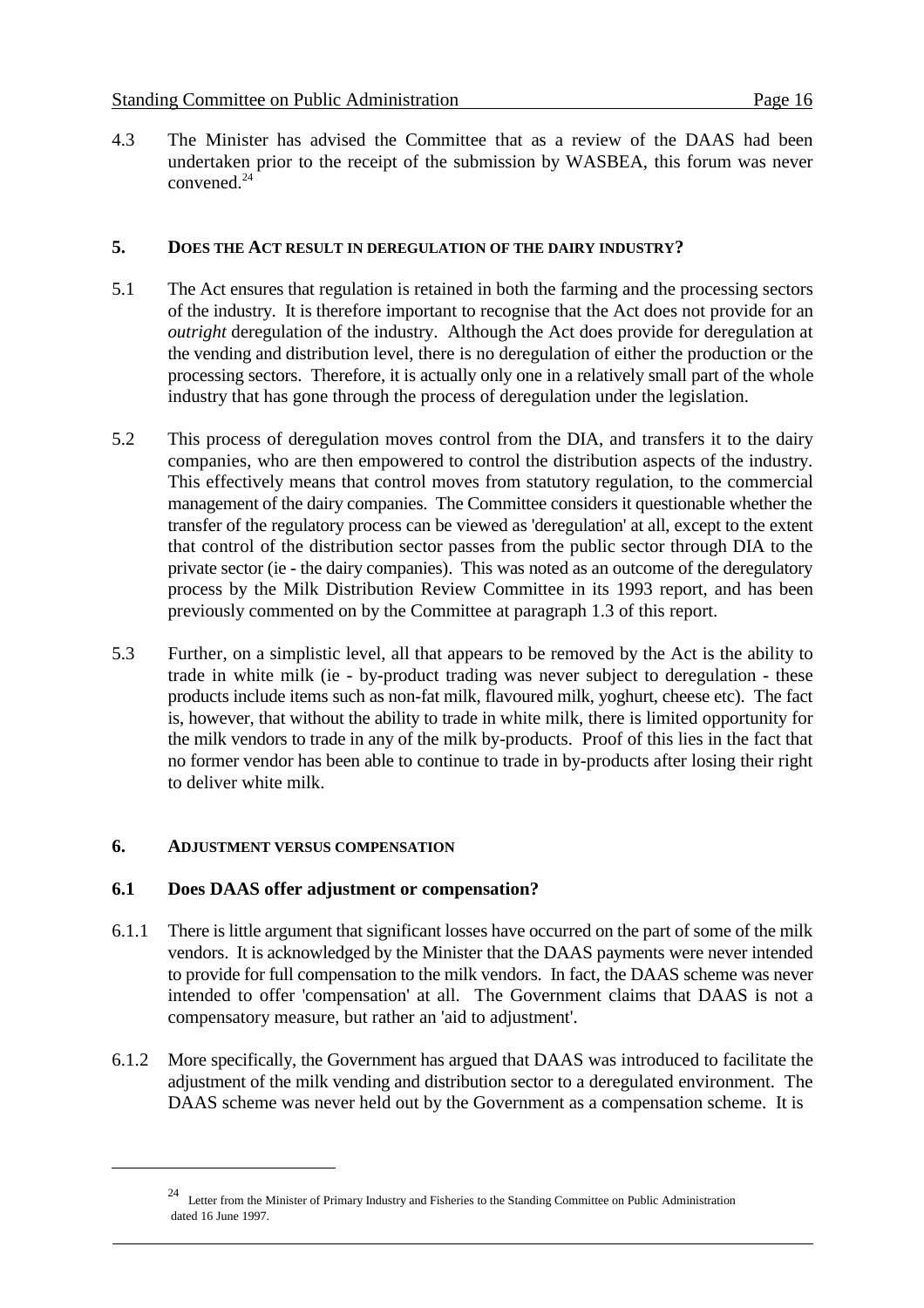arguable that this does not support the claim by the milk vendors for full compensation for their alleged losses. Nonetheless, this does not necessarily mean that the DAAS is a fair and equitable mechanism by which to resolve this issue, even if it was never intended to offer full compensation.

#### *Committee's Finding*

*6.1.3 It is the Committee's view, however, that this raises the question whether full compensation should have been offered to the aggrieved milk vendors, which is addressed later in this report by the Committee.*

#### **6.2 Were the vendors fairly and fully 'compensated' either according to the law or according to the common standards, expectations and practices of the community?**

- 6.2.1 The Committee has considered the arrangements that were put in place to facilitate the altered distribution system.
- 6.2.2 These were in three parts, vis:
	- there was an expectation that the incoming contractors would make a payment to the outgoing licensee;
	- there were the DAAS provisions; and
	- there were the arbitration provisions as a 'safety net'.
- 6.2.3 The expectation of a commercial settlement between the incoming contractor and the outgoing licensee was bizarre from the outset. The outgoing licensee had nothing left to sell to the incoming contractor since the principal asset that was held by the licensee had been invalidated by the legislation. Any expectation that a commercial transaction would take place seems to rely on nothing more than an act of kindness. The outcome of this component was no better than can be expected. Some vendors did receive some payment from the new contractor, others received nothing at all.
- 6.2.4 The DAAS is not, and has never been claimed to be, a compensatory mechanism. DAAS is, as its name suggests, an adjustment scheme put in place to assist the process of change. Any attempt that has been made to expand the function of DAAS to meet a perceived need for compensation has been resisted by Government on the stated basis that it was never intended to provide full compensation.
- 6.2.5 Similarly the arbitration process has also been limited in its function of addressing cases of hardship. The arbitrator has felt enjoined firstly to confine awards to fit within the total sum of money available under the DAAS, and secondly to consider Government policy in the matter of the adjustment provisions. This policy did not contemplate the question of full compensation.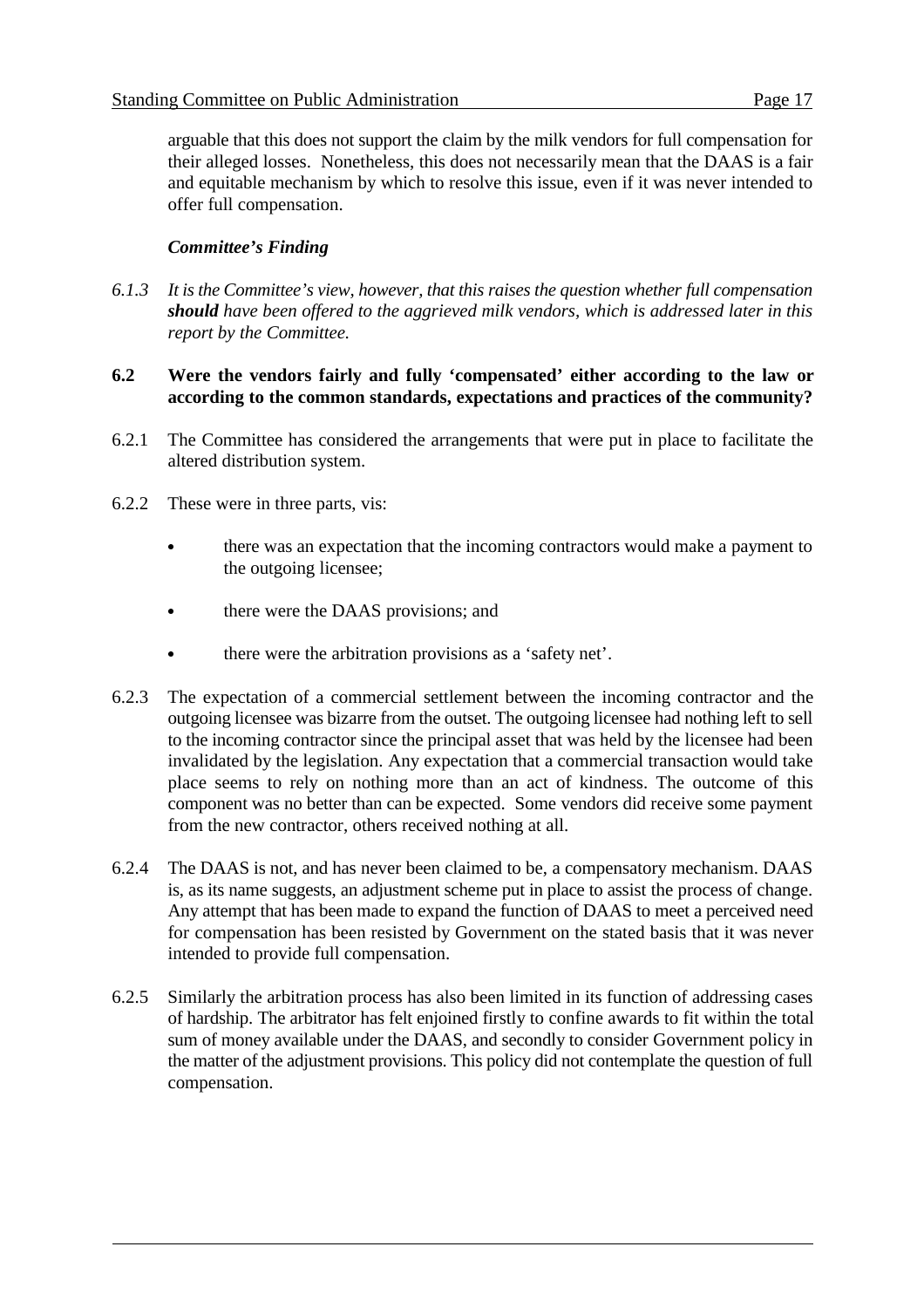#### *Committee's Finding*

6.2.6 *The Committee concludes that while adjustment assistance has been provided to some of the former vendors, they have never been fully or fairly 'compensated' according to the common law or according to the standards, expectations and practices of the community. This is outlined in paragraph 6.2.4 above.*

#### **6.3 Should full and fair 'compensation' have been paid to the aggrieved milk vendors?**

#### *Committee's Finding*

6.3.1 *The Committee concludes that full and fair 'compensation' should have been provided, and that a moral and ethical duty exists to ensure that the former licensed milk vendors are fairly recompensed for the loss of property rights which occurred as a result of altered legislative arrangements.*

#### **6.4 If full 'compensation' should have been paid, to whom should it be paid, and who should accept the responsibility to make that payment?**

- 6.4.1 The first part of this question is more complex than appears at first sight, and to some extent it is necessary to refer to the DAAS provisions for assistance under that scheme.
- 6.4.2 DAAS provided for assistance to those vendors who did not take up contracts (or were not offered them) at the time the changes took effect. There was provision however for a second wave of persons leaving the industry within the first three years of the implementation of the new arrangements in that they would remain eligible for assistance. The three year period is significant as this was the term of the initial processor/distributor contracts, and the Committee's interest ceases at that point.
- 6.4.3 The Committee has been somewhat puzzled by the low uptake of the DAAS funding. As at 29 May 1997, only \$2 824 126 of the maximum \$7 million has been paid out in initial and arbitrated awards, leaving \$4 175 874 still to be awarded or to be 'returned' unused.<sup>25</sup>
- 6.4.4 As the three year "initial processor contract" period that was specified for the use of DAAS funds is not far from expiring, the Committee is uncertain of the reason for the lower than expected use of the fund and can only speculate that far fewer vendors actually left the industry than was first anticipated. Alternatively, it is possible that a large number of the present vendors will exit the industry during the next few months, claiming DAAS assistance to do so.
- 6.4.5 Accordingly the Committee felt that any decision on which of the former vendors should be eligible for further recompense should, for the sake of consistency, be linked to the DAAS, and adopt the same time scales under which the DAAS operates.
- 6.4.6 In determining the second part of the question -ie- who bears responsibility for paying compensation, two factors arise. The first is a matter of determining who caused the loss to occur. In this case, the loss occurred as a result of an Act of the Parliament. The

<sup>&</sup>lt;sup>25</sup> Letter from the Dairy Industry Authority to the Standing Committee on Public Administration dated 29 May 1997.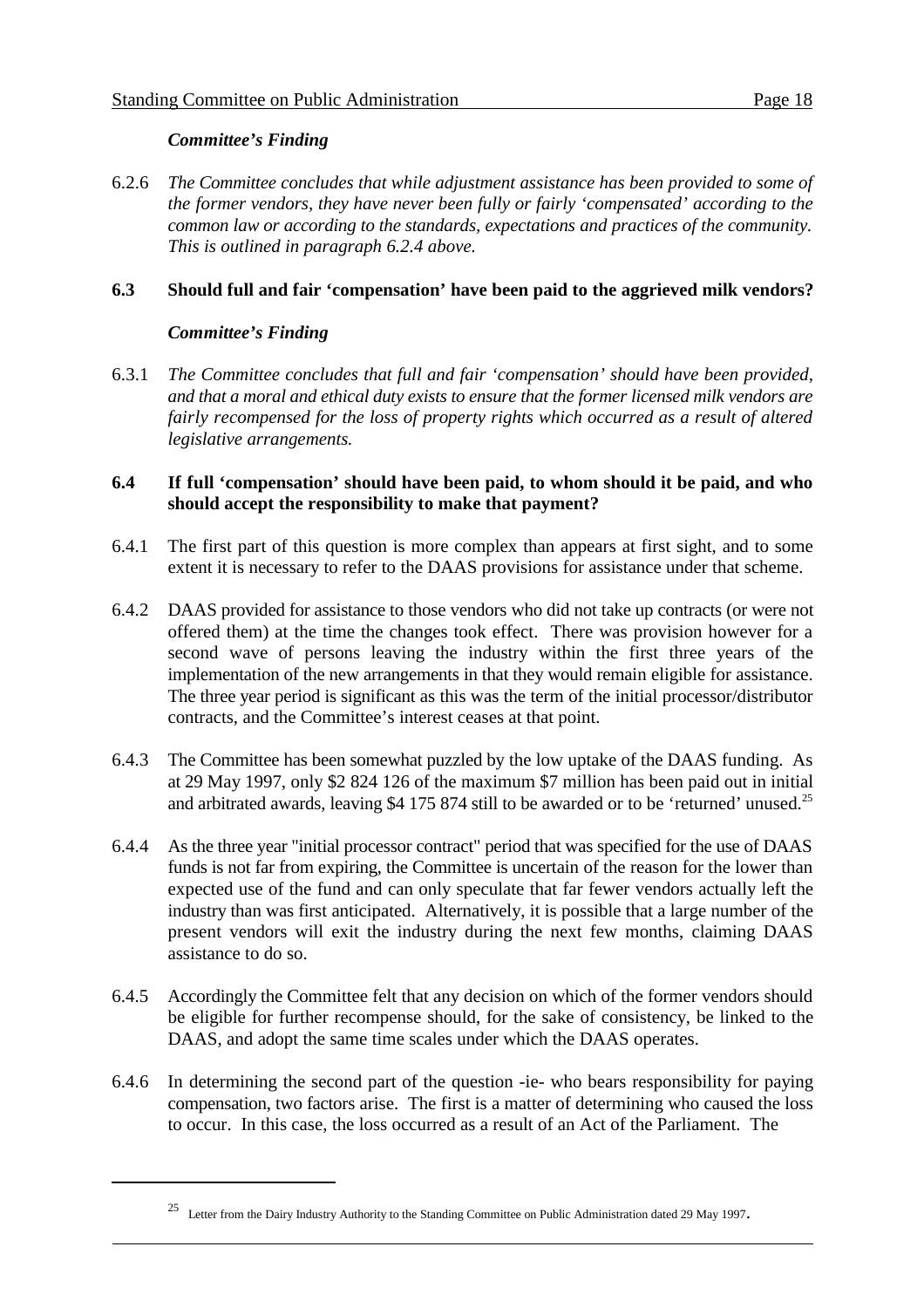second factor is, was there a direct beneficiary from the change and if so, does that beneficiary have, or share, the responsibility for the losses of others? In this inquiry, there is an identifiable beneficiary, being the dairy companies.

- 6.4.7 During debate on the second reading of the Act in 1994, it was argued that there was a significant transfer of value involved in the shift from vendor ownership of delivery rights to others.<sup>26</sup> The recipient of that value is the entity which controls the new distribution arrangements and is able, by exercising that control, to realise on that latent value by selling distribution franchise arrangements. That entity is the dairy companies who have assumed the control of distribution arrangements from the public, as represented by the DIA, without charge.
- 6.4.8 It would be quite wrong to assume that the former licenced vendors obtained their right to distribute milk without charge. Leaving aside the fact that they had to purchase their licence from an outgoing vendor, which is a private business arrangement, vendors were charged an ad valorem fee by the DIA according to the number of litres of milk they delivered.

#### *Committee's Finding*

6.4.10 *The Committee therefore concludes that while the responsibility for providing fair recompense to the former vendors rests with the Government, it would be appropriate and proper for the Government to recoup all or part of the cost from the dairy companies by means of a distribution levy administered by the DIA.*

#### **6.5 Is the DAAS an equitable mechanism?**

- 6.5.1 The Committee has been less concerned with the equity aspects of the DAAS than it has with the more fundamental questions of property rights and compensation issues.
- 6.5.2 As has been discussed, DAAS was not intended to be a compensatory measure, but rather an adjustment mechanism. The Committee acknowledges that genuine attempts were made by the Government to improve its capacity to facilitate adjustment under the DAAS.
- 6.5.3 The Committee, therefore, makes only three comments with regard to equity issues in DAAS:
	- DAAS provided for payments to vendors on the basis of a lump sum of \$50 for each daily litre delivered to retail outlets, and \$20 for each daily litre delivered to homes. The Committee is of the view that there seems to be no justification for this differential;
	- DAAS guidelines required a commitment from applicants that they would not work in any capacity in the industry if they were successful in gaining DAAS assistance on leaving the industry. This was a offensive provision which was

 $^{26}$  Hansard, 1994, volume 20, part A, page 8503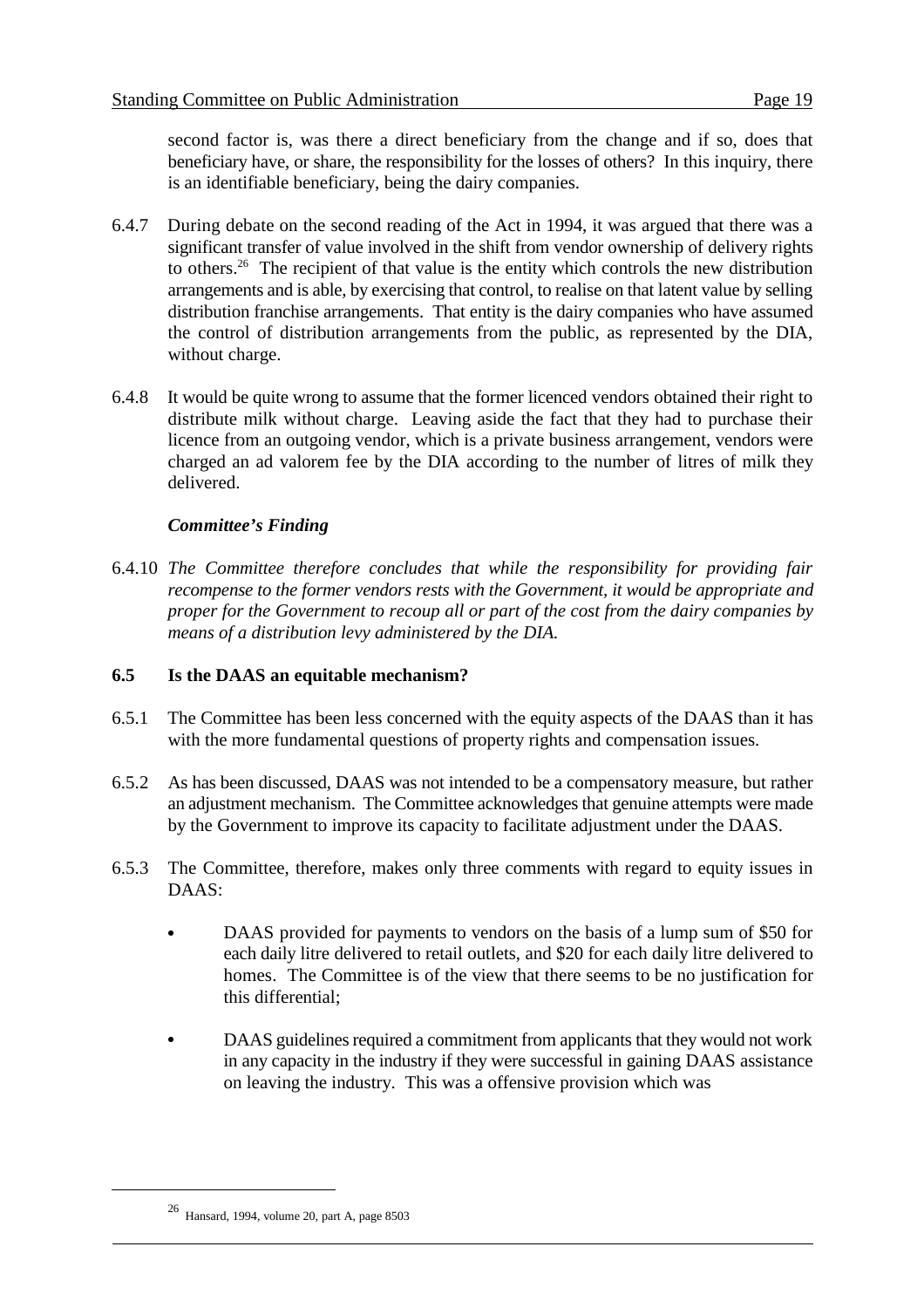modified to some extent after consultation between the Minister and the DAAS applicants; and

 The upper limit of \$150 000 payment per applicant under the DAAS provisions meant that larger vendors (some with an investment of more than \$500 000) suffered much larger losses relative to the smaller vendors in the industry.

#### *Committee's Finding*

6.5.4 *The Committee concludes that the DAAS provisions have not been viewed in the same way as a compensation package might be and as such, the Committee does not raise comprehensive issues of equity. There were aspects of the scheme that were seen by many of the former vendors to be offensive, and to some extent inequitable. In the context of an appropriate package, however, it is the Committee's view the principal inequities can be overcome.*

#### **7. THE ARBITRATOR**

#### **7.1 Role of the Arbitrator**

- 7.1.1 As part of the DAAS process, an independent arbitrator was appointed to assess claims by some of the aggrieved milk vendors that the assistance received under DAAS was insufficient or inadequate. The Committee refers to the Ministerial direction in the DIA's Annual Report for  $1996-1997^{27}$  which records the "appointment by the Minister of an independent arbitrator to consider appeals by aggrieved milk distributors or vendors against assessed rates of payment made under the DAAS". The Government has argued that the appointment of an arbitrator provided an independent review procedure as part of the deregulation process.
- 7.1.2 The Government also has argued that each applicant had an opportunity to state their grievances as part of the DAAS scheme, and that Government policy placed no constraints on this process. It is submitted by the Government that the arbitrator has only been constrained in the sense that the rules guiding the DAAS reflect limitations on finance and are in the nature of:
	- ensuring that DAAS is only directed to genuine applicants and that the total funding of \$7 million is not exceeded. The total amount of assistance paid to the aggrieved milk vendors to 29 May 1997 is \$2 824 126. It is understood by the Committee that as at 6 October 1997, 53 DAAS payments have been made to aggrieved milk distributors/vendors<sup>28</sup>. The remaining amount of funds available under the DAAS process as at 29 May 1997 was \$4 175 874  $^{29}$ ;

<sup>&</sup>lt;sup>27</sup> Dairy Industry Authority of Western Australia Annual Report 1996-1997, page 7.

<sup>&</sup>lt;sup>28</sup> Letter from the Minister for Primary Industry and Fisheries to the Standing Committee on Public Administration dated 6 October 1997.

<sup>&</sup>lt;sup>29</sup> Letter from the Dairy Industry Authority to the Standing Committee on Public Administration dated 29 May 1997.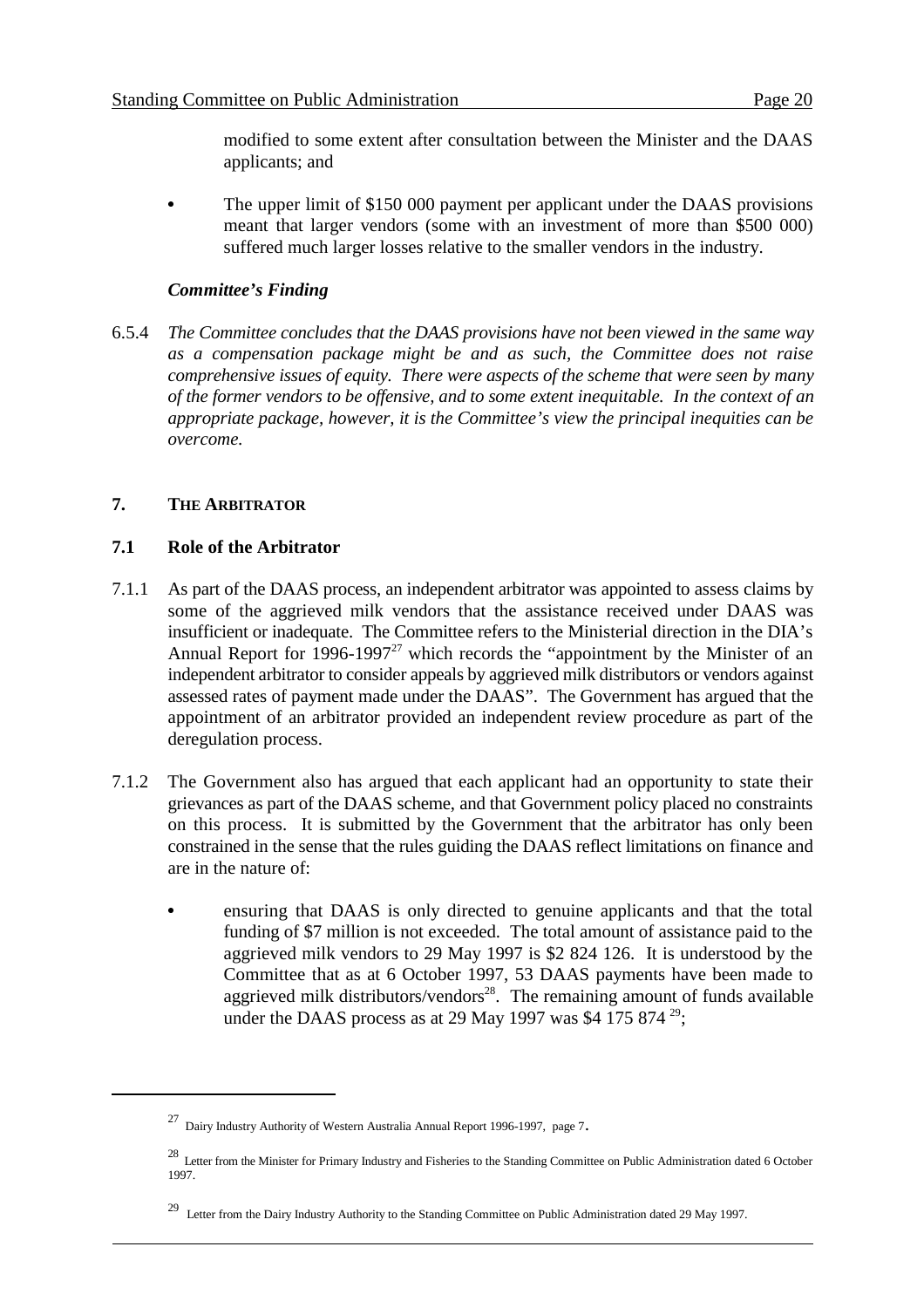- as at 29 May 1997, the independent arbitrator, Mr John Negus, had conducted 21 DAAS appeals against payments determined by the DIA; and
- the appeals have operated under the Terms and Conditions for the independent arbitrator of applications for special relief from the requirements of DAAS.<sup>30</sup>
- 7.1.3 The milk vendors have expressed reservations about the limitations on the arbitrator's Terms of Reference. It is noted by the Committee, however, that Mr Negus has exceeded the  $$150,000$  maximum limit set down under the DAAS Terms and Conditions<sup>31</sup> for some distributors based on various factors, including financial hardship.

#### **7.2 Has the arbitration system met the needs that it was designed and expected to meet?**

- 7.2.1 The initiation of the arbitration system was generally welcomed at the time of the debate on the Act, on the basis that it could overcome deficiencies that were foreseen in the DAAS guidelines, and also that it could deal with cases of individual hardship that the Minister and other Members had become aware of. There was an expectation created that the arbitrator would be free from direction, and would operate independently from policy or other restrictions.
- 7.2.2 In the main, neither expectation was realised. The arbitrator has noted in his statement of reasons for some of the former vendors that he did feel enjoined to consider both Government policy and the quantum of funds available under DAAS when reaching his decisions.<sup>32</sup>
- 7.2.3 Vendors who took appeals to the arbitrator were variously grateful for what they did receive, or became further embittered as a result of the reasons given for rejection of their application for assistance.

#### *Committee's Finding*

7.2.4 *The Committee concludes that the process of arbitration did provide valuable assistance to some former vendors whose financial position was particularly difficult, however, the restrictions that were applied to the awards that could be made reduced the arbitrator's effectiveness as a means of addressing inequities created under the DAAS.*

#### **8. DEREGULATION**

#### **8.1 Have there been advantages from 'deregulation'?**

8.1.1 There is some dispute as to whether the costs of milk distribution have been affected by deregulation. The Government has argued that the suggestion by the milk vendors that

Terms and Conditions for DAAS, 'Further Information' on page 3 of document C. <sup>30</sup>

Terms and Conditions of DAAS, document C, appendix 1, page 4. <sup>31</sup>

Decision of Mr J.A Negus, Independent Arbitrator for Messrs Chapman (dated 19 March 1996), Messrs Lewis (dated 6 December <sup>32</sup> 1995).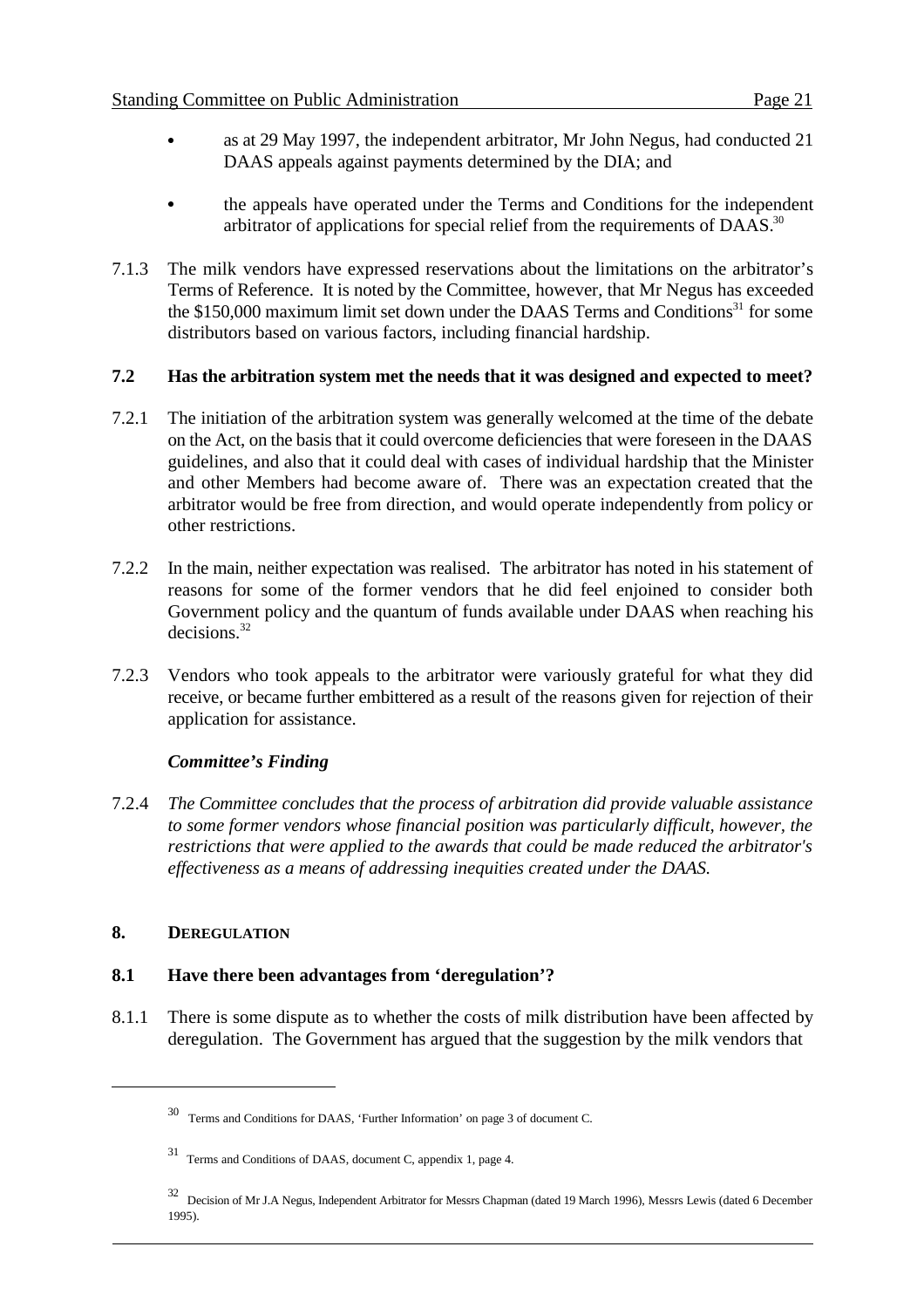the costs of milk vending have increased is not correct. The Government has also argued that there are now fewer vendors handling larger rounds, and that the unit costs of milk distribution have fallen, not increased. The Committee notes that the fixed payment per litre for vendors has risen (ie - vendors' margins have increased). The Government has said that on a 'like to like' comparison, the goodwill value of franchisees rounds have declined, and now more closely reflect open market value rather than an inflated value.

8.1.2 On the other hand, the aggrieved milk vendors have suggested that the argument of increased efficiency does not add up given the increase in the costs of distribution since the deregulation process.

#### **8.2 Has the process of deregulation been beneficial to the State as a whole and to the specific individuals who have been affected by it?**

- 8.2.1 The Committee has examined evidence which points to an increase in the margin paid to milk distributors since deregulation. The cost to consumers has thus risen, rather than fallen.
- 8.2.2 There has been no apparent increase in competition or efficiency in the distribution of milk since deregulation. On the contrary, as distributors may now carry only one brand of product rather than the multiple brands as under the former system, it would appear that choice to retailers and possibly also to consumers has been limited.
- 8.2.3 Due to the need for different distributors for each brand line, it is apparent that at least two distributors, rather than one, need to stop at each retailer's shop each day if more than one brand line is to be carried by that retailer.
- 8.2.4 Individual retailers are 'assigned' to contractors in a manner that restricts both their choice, and the principle of competition within a given contracted area. The Subcommittee heard evidence that contracted districts overlapped with each other and that contractors were assigned clients who were located far from their area, whilst other contractors were assigned clients that were within their area.
- 8.2.5 The Subcommittee was advised by former vendors that the previous system of defining clear boundaries within which a number of vendors were licenced to operate and compete with each other provided retailers with more choice, and was not only more competitive, but also more efficient.

#### *Committee's Finding*

- *8.2.6 The Committee concludes that the process of deregulation of the milk distribution industry has been almost entirely negative in that:*
	- & *Consumers have not been advantaged, indeed it is likely that further investigation will reveal that costs to consumers has risen as a result of deregulation. In 1996- 1997, there have been further increases in retail prices and continuing*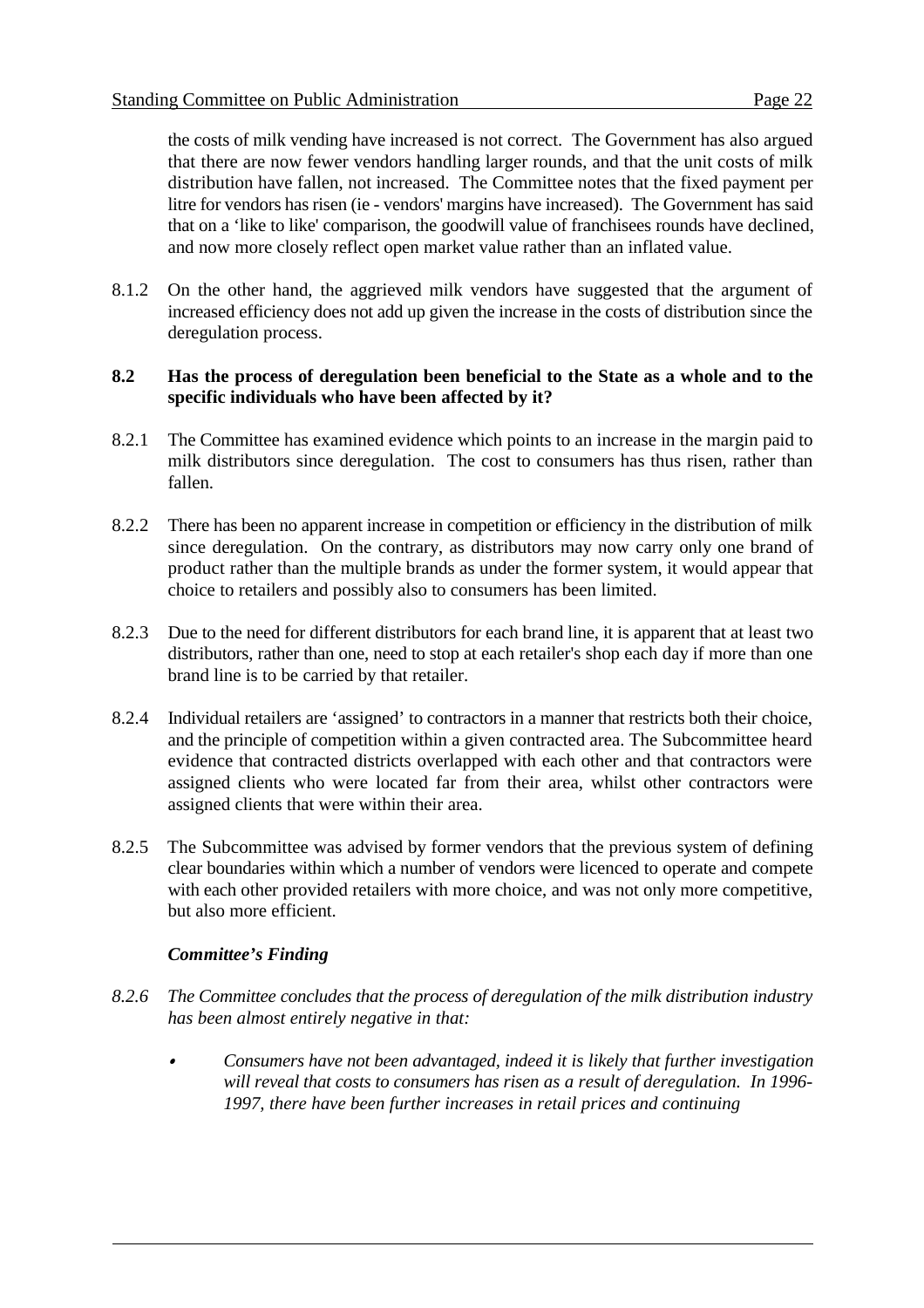*discounting by supermarkets which has caused difficulties for the household vendors who remain in the industry.33*

- & *Choice to retailers in the manner of their deliveries, and to consumers in the manner of the range of products that are available to them have at the very least, not been improved.*
- *There is no evidence that competition between distributors has been enhanced. Clients are now "assigned" to a distributor. Previously, dissatisfied clients could obtain the services from another provider from the same dairy company. This would now be a breach of contract under the new deregulated system.*

#### **9. OUTCOMES FOR INDIVIDUALS WHO HAVE PARTICIPATED IN DAAS**

- 9.1 In order to gain some retrospective insight into the effect of deregulation and the outcome of the measures put in place by the Parliament to facilitate adjustment, the Subcommittee took advice from individuals who had left the industry, and who had participated in the DAAS process. An informal meeting between a number of the former vendors and the Subcommittee was requested by Mr George Chapman on the former vendors' behalf. The full Committee agreed that the Subcommittee would meet with a delegation on Friday, 13 June 1997.
- 9.2 This date was some two and a half years following the proclamation of the Act.
- 9.3 The Subcommittee heard disturbing evidence of hardship and injustice from each of the persons who related their experiences since their businesses had been in effect, legislated out of existence.
- 9.4 Amongst the events recounted to the Subcommittee were;
	- Continuing debts to the dairy companies which are being aggressively pursued by those companies;
	- Loss of the family home;
	- Life savings and superannuation have been consumed in attempts to re-establish themselves and to repay debts. Significantly much of the vendors' indebtedness is to the dairy companies, Masters and Peters/Brownes;
	- Continuing unemployment for both the former vendors and in one case, for a disabled daughter of one of the former vendors;
	- An attempt to establish a new business was endangered by a dairy company which advised potential suppliers to the new business of the debts owed by the new business to the company;

 $33$  Dairy Industry Authority Annual Report 1996-1997, page 13.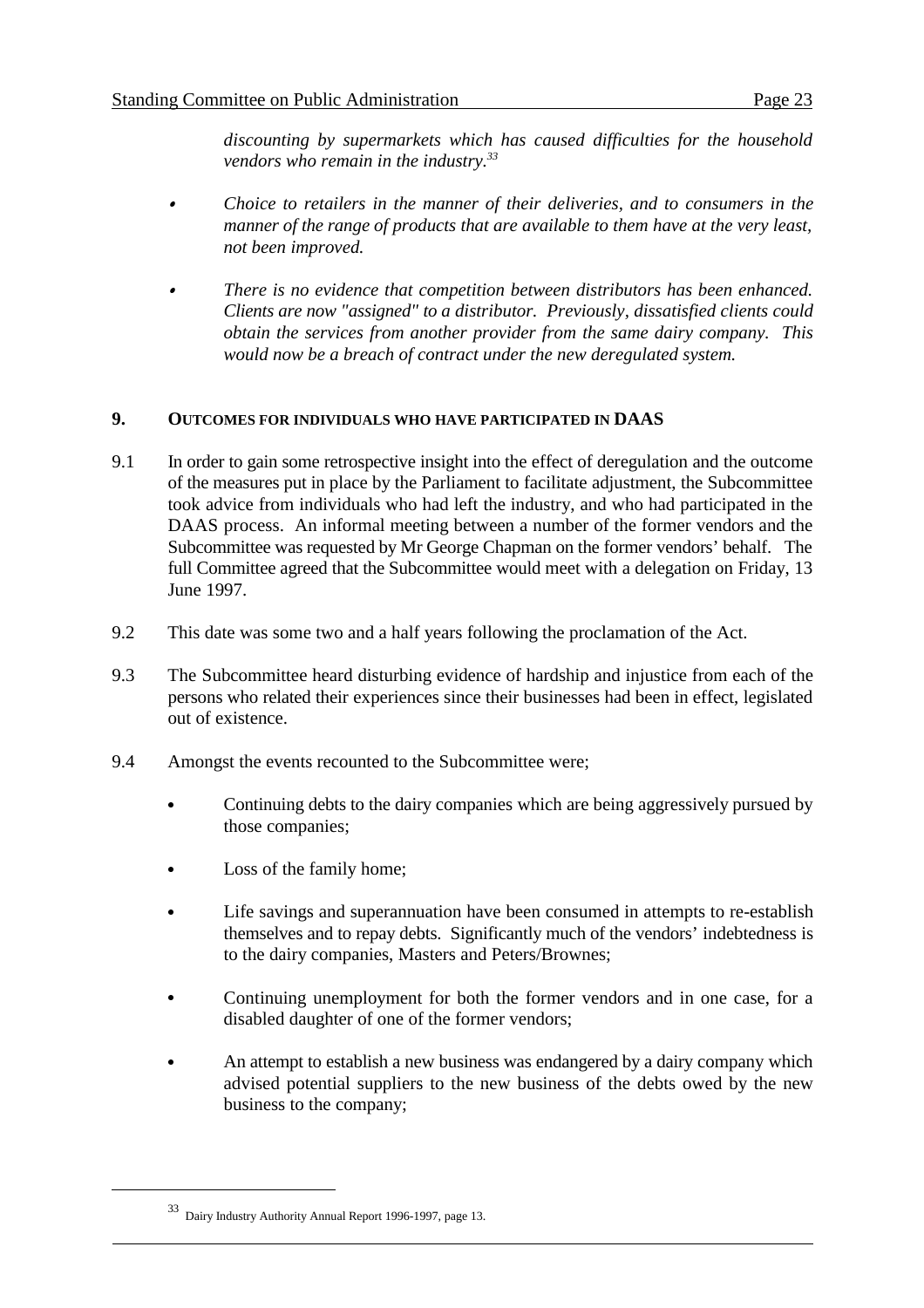- Business failures and stress-related ill health arising from a difficult financial position;
- Difficulties in obtaining credit;
- Significant reduction in family living standards and income, in one case a fall in income from \$1620 per week to \$260 per week;
- In the same case outlined above, the former vendor is repaying combined debts to the two dairy companies of \$31 500, at a rate of \$150 per month from a DSS payment of \$280 per week, which has now reduced to a \$260 per week payment under another arrangement. One dairy company has lodged a caveat on the former vendor's home to secure its position;
- In another case, it was reported that a former vendor whose business was turning over \$1 000 000 per year received \$99 000 in the DAAS payment, and on seeking relief from the arbitration process, an additional payment was denied by the arbitrator;
- A former vendor with a lifetime experience in the industry who received \$67 000 from DAAS was also denied additional assistance by the arbitrator on the grounds that as he owned some land, he was not suffering hardship, as he could sell the land to improve his financial position. This former vendor considered himself fortunate that he was able to get permission from the DIA to work for another vendor for two hours per day, for a short period;
- It appears that DAAS payments in most cases equated to a sum less than one years gross profit. Prior to deregulation, the market value for a round was generally equivalent to two years gross profit, and had previously been as high as four years gross profit. Evidence was provided that within weeks of the new deregulated 'contractual' system beginning, the contracted rounds were again being advertised at a price equal to two years gross profit;
- The Subcommittee was also told that the prices quoted for the contracted rounds were based on the trading figures of all commodities sold within the round-(ie) including products other than white milk. DAAS payments were based only on the regulated white milk component of their business. In some cases, this meant that vendors' payments through the DAAS represented only a fraction of the real worth of their business;
- The Subcommittee heard evidence that promises which had been made to the remaining home vendors that they would be allowed to service shops within their allocated district have not been honoured. Further, requests by retailers for a change in supplier due to unsatisfactory performance by their allocated contractor have been ignored by the dairy companies.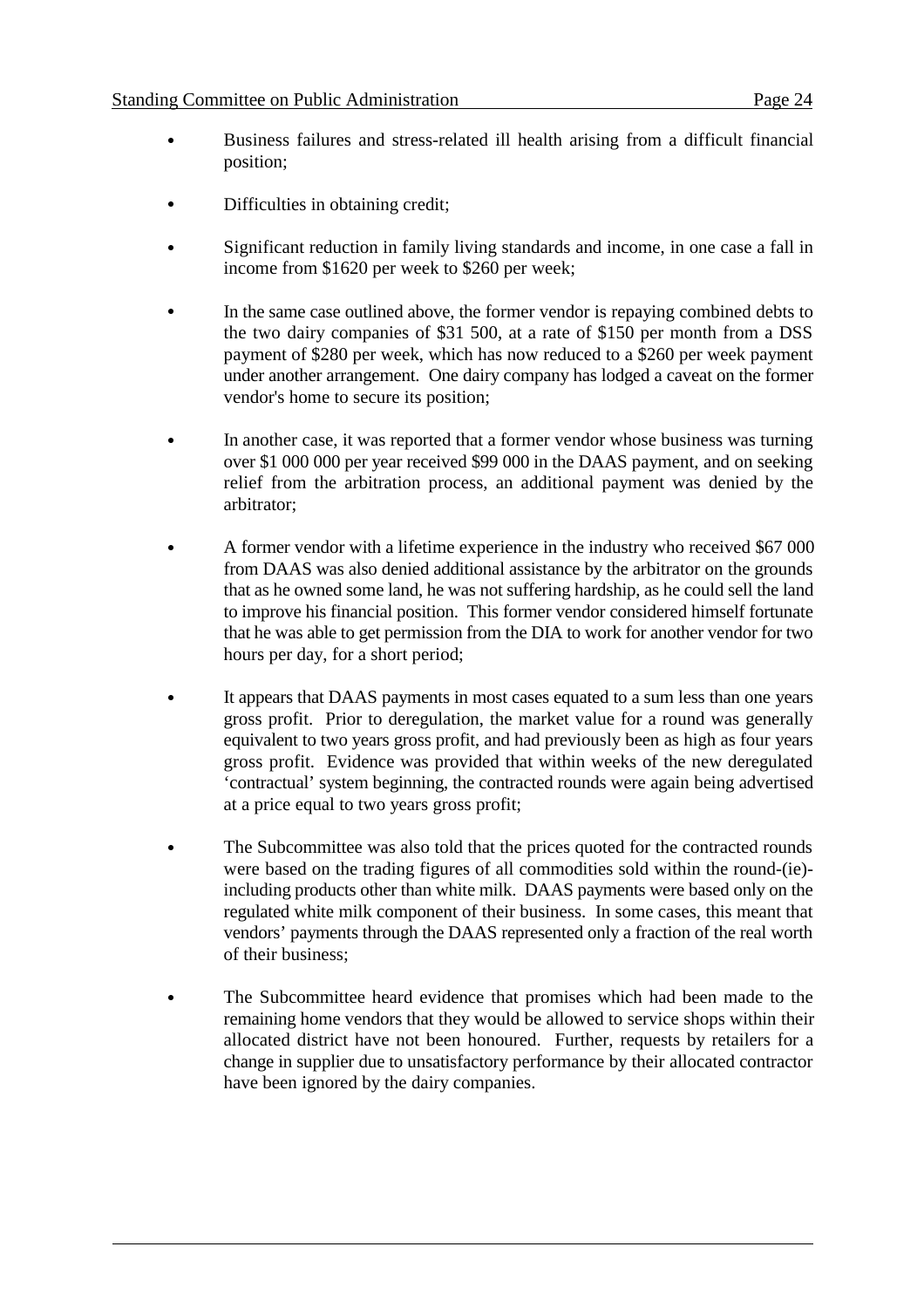#### **10. COMMITTEE'S OVERALL FINDINGS**

- *10.1 It is clear that some of the former vendors have suffered severe hardship as a direct consequence of the change in legislative arrangements. Even in cases where real hardship is not as evident, it is apparent to the Committee that very significant financial losses have been incurred by affected parties.*
- *10.2 The sense of injustice felt by the former vendors is strong and enduring, and in the Committee's opinion, warranted.*
- *10.3 This sense of injustice is heightened by the fact that the milk vendors, having lost their businesses to another entity, (the dairy companies - the new legal vehicle for carrying out their former function), now see contracts being traded at the same price that they believed their businesses were worth when the Act removed their rights.*<sup>34</sup>
- *10.4 Neither the DAAS arrangements, nor the arbitration process, have adequately addressed the financial and emotional losses that have occurred, and have not taken into account the property rights of the former licensed milk vendors. The Committee recommends that because some of the former licensed milk vendors encountered financial hardship as a result of the inadequacies of the DAAS, the Minister for Primary Industry should put in place a process whereby the former vendors are adequately recompensed. If the remaining DAAS funds are insufficient to properly recompense the former vendors, then the remaining DAAS funds should be supplemented by a continuation of the levy on milk, or recouped from the dairy companies, if it is possible to do so.*
- *10.5 The arbitration process, in particular, has caused disillusionment. Some of the former vendors felt they had been assured that the arbitrator could consider their position without constraint, but found subsequently that the arbitrator in making decisions on their cases, noted constraints in the form of both Government policy, and the total amount of funding available.35*
- *10.6 The Committee considers the Act is deficient given that it is silent on the issue of compensation. There is some uncertainty and confusion as to whether the adjustment assistance offered under DAAS is an exclusion to the former vendors to seek any other right at law to compensation. Parliament's intention in this regard is unclear, and the Committee considers it arguable that once assistance has been accepted by a former vendor pursuant to the Terms and Conditions of DAAS, this by implication means that any rights to claim further compensation at common law have been forfeited. The Committee acknowledges that the decision to pay compensation, regardless of whether assistance has been granted under DAAS or not, is a policy decision for the Government's consideration.*

See also paragraph 3.4.1 of this report.

Decision of Mr J.A Negus, Independent Arbitrator for Messrs Chapman (dated 19 March 1996), Messrs Lewis (dated 6 December <sup>35</sup> 1995).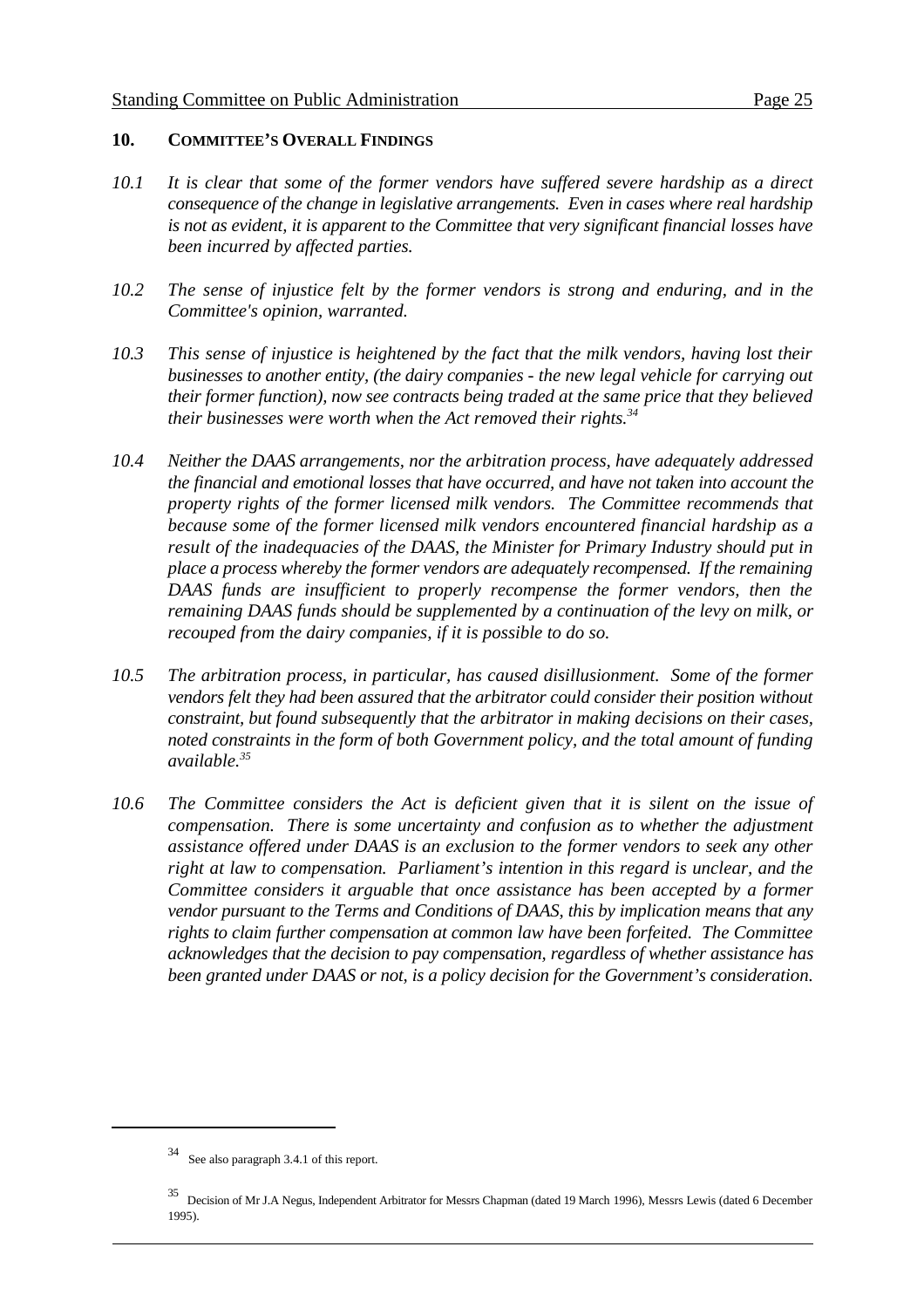- *10.7 The requirement for "just terms" under the Commonwealth Constitution for the acquisition of property in section 51 (xxxi) does not apply to the State Parliament as it is a sovereign power.*
- *10.8 The Committee considers there was a general failure by the DIA to examine the legal issues raised by the discontinuance of the milk vending scheme when the DAAS was created and implemented.*
- *10.9 The Committee finds that the deregulation process that occurred in the altered arrangements for milk distribution under the Act, has not been in the best interests of the State, and should be reviewed at an appropriate later date.*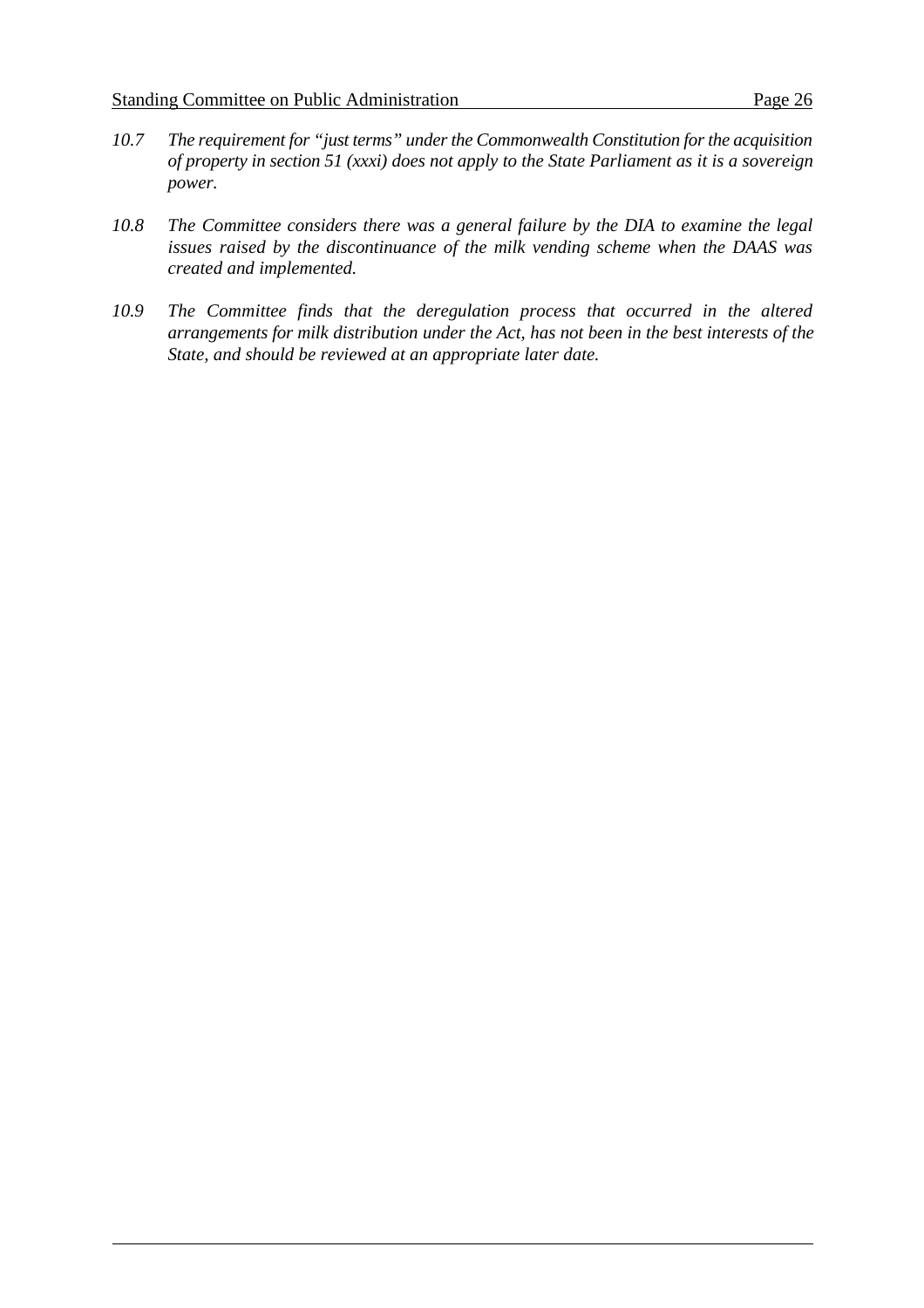#### **11. RECOMMENDATIONS**

- *11.1 It is the Committee's view that a clear moral and ethical duty exists to support the need for further assistance for some of the former licensed milk vendors, to an extent which fairly reflects the value of the loss of the rights which they held as licensees in the milk distribution industry. These property rights were lost as a direct consequence of the passage of the Act.*
	- *The Committee recommends that the Minister for Primary Industry consider that further assistance be paid to some of the former vendors as soon as is administratively possible.*
	- *Existing available funds amounting to over \$4 million in the DAAS provisions should be utilised to fund the further assistance payments.*
- *11.2 The precise extent of further adjustment assistance payable will need to be determined on a case by case basis, however, the financial straits of some former vendors are so severe that consideration may need to be given to according those vendors a higher priority for assessment.*
- *11.3 The means of calculation of a further adjustment assistance package is not an issue for the Committee to determine, although the Committee recommends that provision be made for a review of the arbitration system by the Government to assist those former vendors most aggrieved by the altered legislative arrangements.*
- *11.4 The Committee recommends that action should be taken by Government to recoup all or part of the cost of any additional assistance required from the beneficiaries of the altered arrangements.*
- *11.5 Dairy industry legislation should be reviewed in order to determine whether the regulation of distribution arrangements should remain with the private sector or be returned to the public through the DIA, (although this is is not a unanimous view of the Committee).*
- *11.6 The Committee recommends that whenever adjustment packages are created or reviewed, the issues raised in this report should be considered.*

**HON KIM CHANCE MLC CHAIRMAN**

**27 November 1997**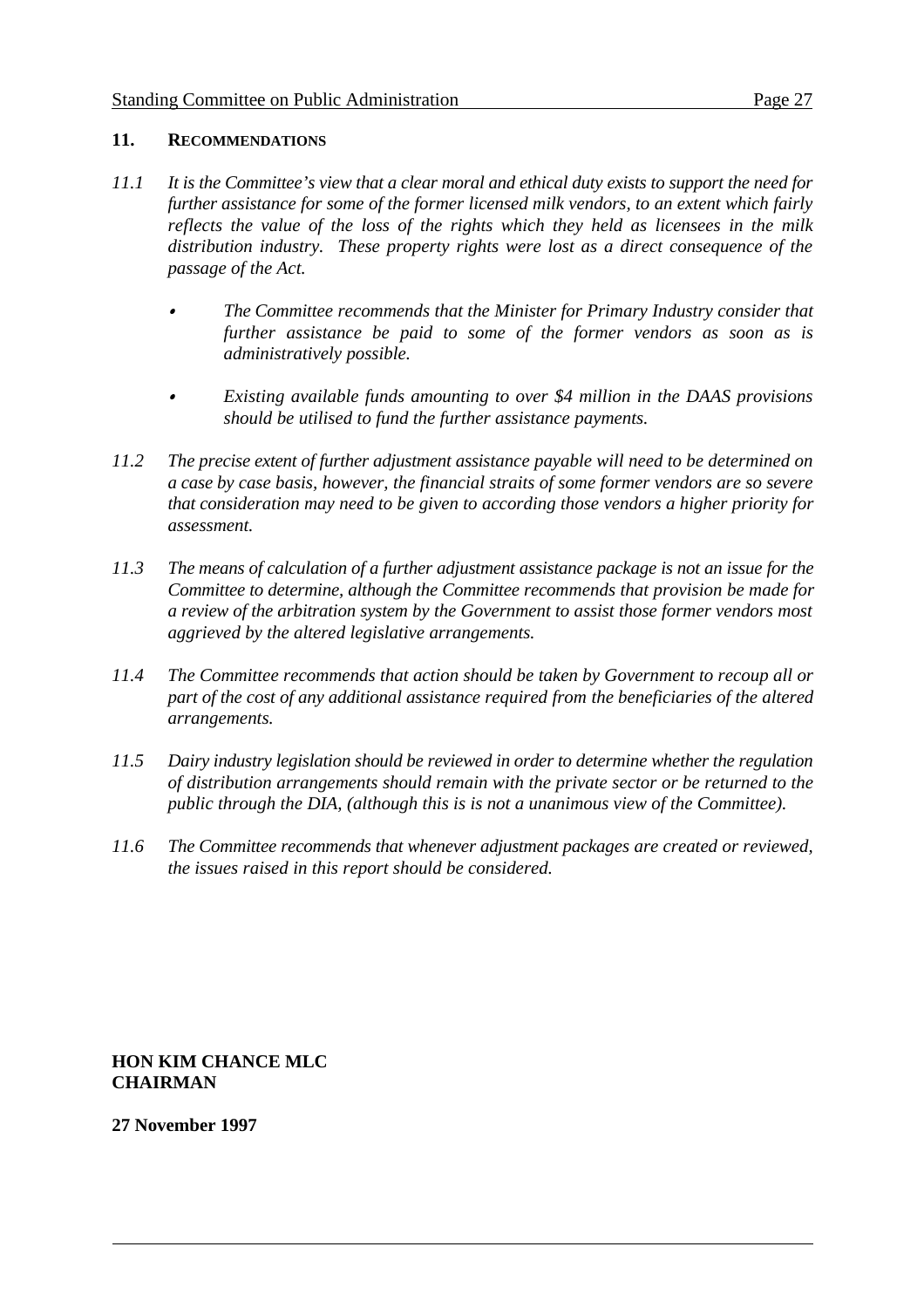# APPENDIX 1

# DAAS TERMS & CONDITIONS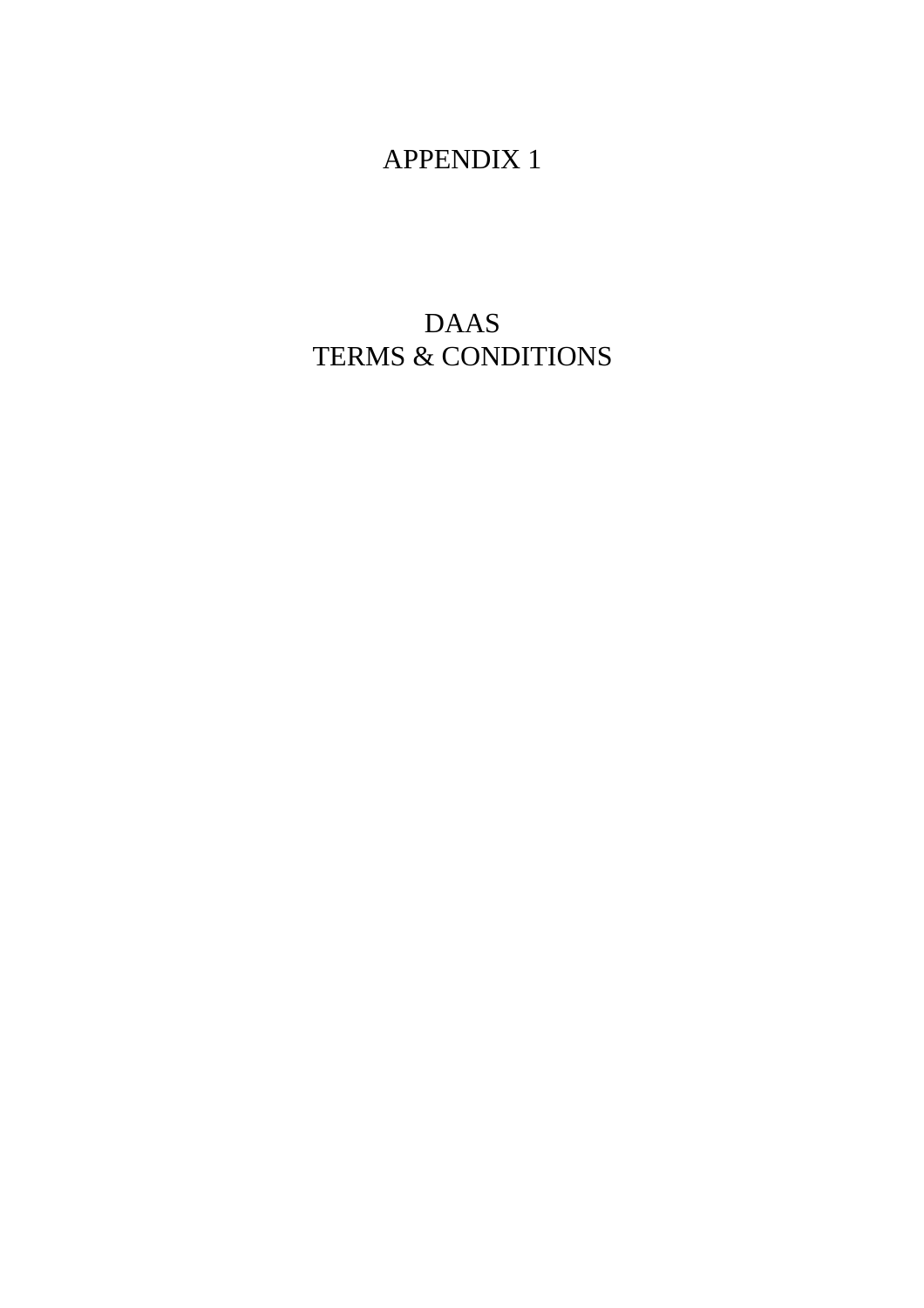## **DISTRIBUTION ADJUSTMENT ASSISTANCE SCHEME**



#### **INFORMATION FOR ApPLICANTS**

#### PURPOSE OF THE SCHEME

The purpose of the Distribution Adjustment Assistance Scheme (DAAS) is to assist the milk distribution sector adjust to the termination of licencing.

#### WHO IS ELIGIBLE?

The DAAS will only be made available to a milk distributor/vendor who does not enter a contract with a Licenced Dairy Produce Factory following the termination of licencing. The Scheme will operate for milk distributors/vendors who leave the industry after 3 February 1995. for 3 years or until the funds approved for the Scheme are fully utilised.

#### How TO ApPLY

An application form should be completed for all milk distributor/vendor trade operated by the business entity. The application form requires you to provide detailed information on sales of licenced products to households and retail trade outlets supplied by the milk distributor/vendor business for a consecutive 8 week qualifying period which you specify.

Only sales of licenced products (white wholemilk and Hi-Lo reduced fat .milk) will qualify for assistance and should be included on the application form.

Original records of sales of licenced milk products for the qualifying period should be retained to allow verification.

In the case of milk distributor trade, assistance will not be offered for licenced milk product trade to retail outlets not appearing on Authority licencing records as an endorsement on the milk distributor/vendor licence issued to the applicant on 1 July 1991.

In addition, any household vendor or shop distribution trade purchased or acquired after 1 July 1991 will be ineligible.

#### WHEN TO ApPLY

Owners of a milk distributor/vendor business can apply for DAAS assistance at any time after the deregulation of the distribution sector from 3 February 1995. DAAS application forms are available from the Authority and should be completed and forwarded to the Authority. Authority staff will be available upon your request to help you to complete the application form .

. J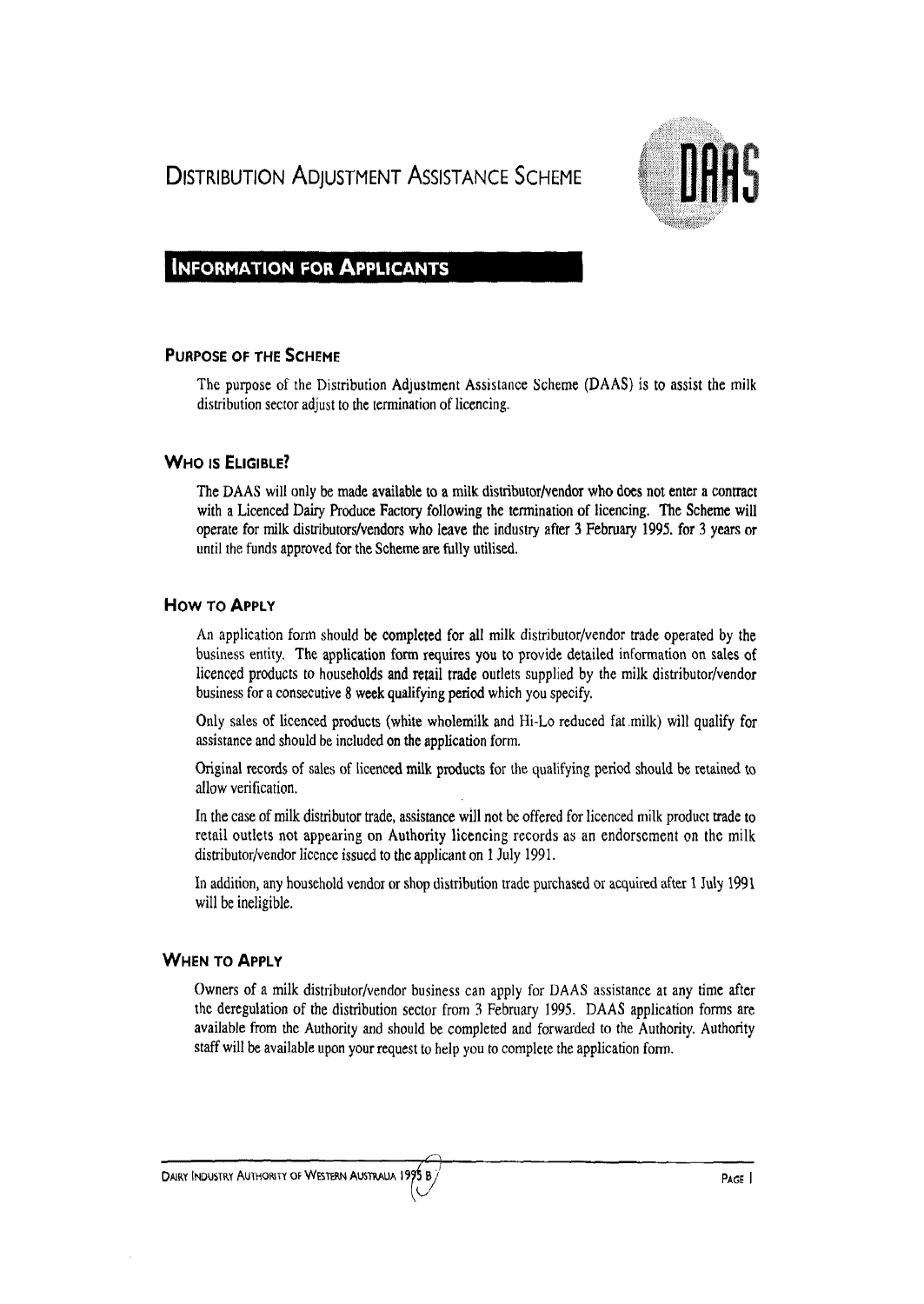

## **INFORMATION FOR APPLICANTS**

#### **ASSESSMENT OF ApPLICATIONS**

All applications will be assessed by a chartered accountant appointed by the Authority as the Independent Assessment Agent for the DAAS. The Independent Assessment Agent will report to the Authority on:

- 1. Whether assistance should be paid and, if so,
- 2. The amount to be paid.

The DAAS application form requires you to sign an agreement that you will accept the **decision** of the Authority in respect of the determination of your entitlement to and the amount of assistar payable under the DAAS.

#### **AMOUNT OF ASSISTANCE AVAILABLE**

DAAS payments will be calculated at a fixed rate for distributor (wholesale) and vendor (household) licenced milk trade in accordance with average daily deliveries during a consecutive eight week qualifying period between 1 April 1993 and 30 June 1993 or 1 April 1994 and 30 June 1994 the period to be specified by you.

Assistance will be provided on the following basis:

| Distributor (wholesale) trade | \$50 per litre of daily * eligible trade |
|-------------------------------|------------------------------------------|
| Vendor (household) trade      | \$20 per litre of daily * eligible trade |

,. (daily *litreage oj licenced product will be calculated on the basis of deliveries over a seven day* wppk).

Maximum levels of assistance which individual milk distributor/vendor businesses can receive are as follows:

| Milk Distributor (Wholesale) Businesses    |   | \$150,000 |
|--------------------------------------------|---|-----------|
| Milk Vendor (Household) Businesses         |   | \$20,000  |
| Mixed (Milk Distributor/Vendor Businesses) | ÷ | \$150.000 |

Appendix 1 on page 4 shows an example of how levels of assistance will be determined for a mixed household vending and wholesale distribution business.

As total funds available over the duration of DAAS are limited to \$7 million, applications will be processed and approved on a first-in first-out basis until funds are exhausted. Limits also apply to the proportion of these funds available to household vending and retail distribution.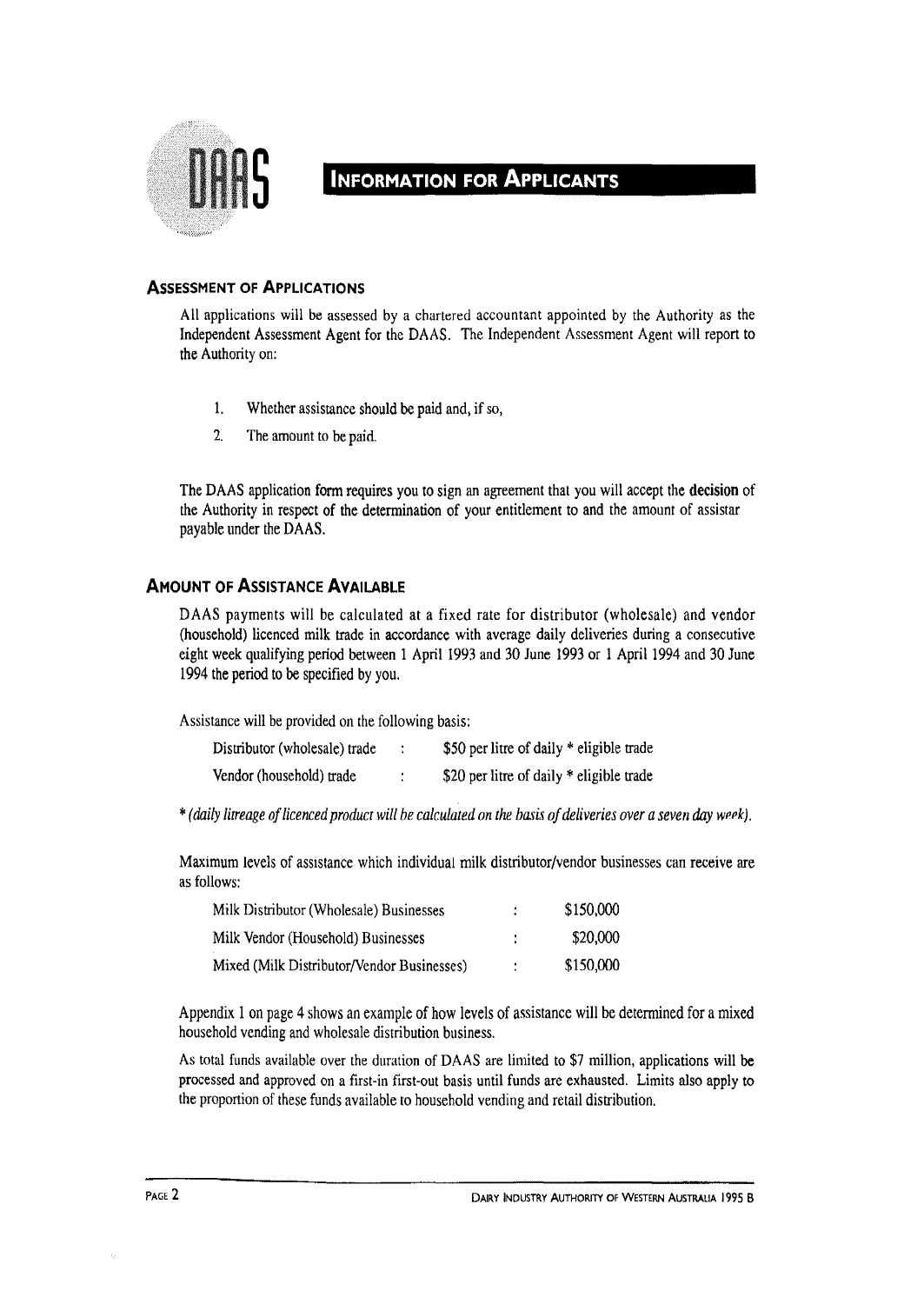## **INFORMATION FOR ApPLICANTS**



Payment of DAAS assistance will be made as an interest free loan as follows:

- 50% within 14 days of upon receipt of a signed Deed of Agreement.
- The remaining 50% of the principal sum by a date 3 months after the date of payment of the first portion.

The interest free loan will be converted to a grant after the expiry of three years assuming all conditions of the loan are satisfied. Please note that the loan will be immediately recoverable on demand by the Authority should the applicants or any associated person or persons comprising the business breach any of the conditions upon which assistance is granted. The Authority will pay the approved assistance directly to the applicant who will be required to agree with and represent to the Authority that he/she has the authority to receive such amount on behalf of all persons associated with the business which is the subject of the transfer. Any agreement reached between such persons as to the manner or means by which such amount is to be allocated between themselves is not the concern of the Authority.

#### **COUNTRY LICENCED MILK DISTRIBUTOR/VENDORS**

Country licencees will be considered for adjustment assistance on a case by case basis. Country based licencees not entering a contract with a Licenced Dairy Produce Factory, may find out more about the DAAS by calling the vending section of the Authority who will assist you with your enquiries.

#### **FURTHER INFORMATION**

Authority vending staff are available to assist the lodgement of applications for DAAS assistance, and you are encouraged to call the vending section with any enquiries.

The Minister for Primary Industry has announced that he will appoint an independent arbitrator to whom DAAS applicants may appeal if they consider that special circumstances apply in their case.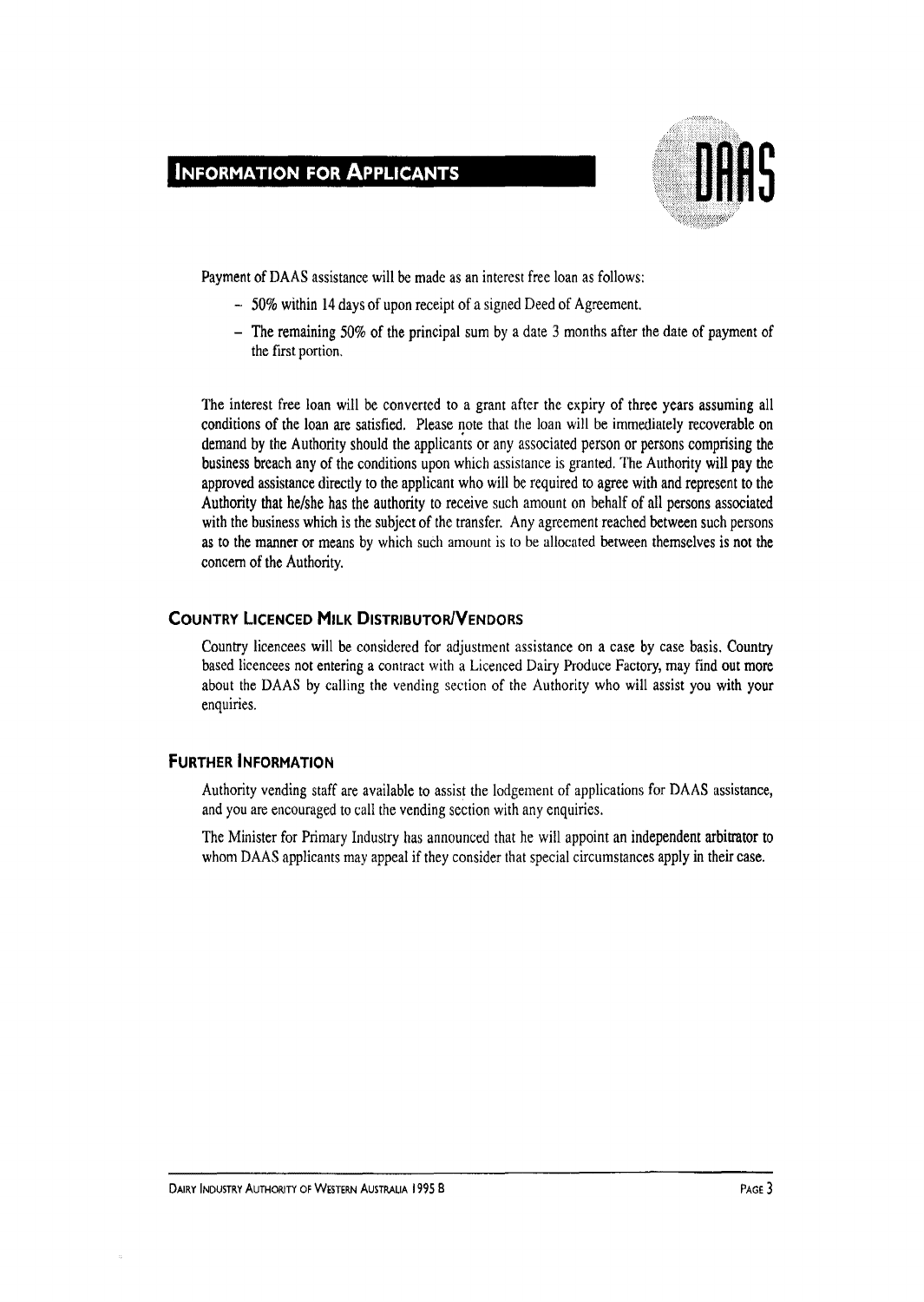

**APPENDIX** 

#### **EXAMPLE OF THE CALCULATION OF THE ELIGIBLE PAYMENT FOR A MIXED (DISTRIBUTOR!VENDOR) MILK DELIVERY BUSINESS**

A milk delivery business with both vendor (household) and distributor (wholesale) trade, and which qualifies for adjustment assistance is limited to a cap of \$150,000 per business.

If for example, a milk delivery business comprised:

- 900 Htres per day of vendor (household) trade in Wholemilk and Hi·Lo
	- for which the calculated adjustment assistance payment would be  $\overline{a}$ \$18,000 (900 litres x \$20/litre);
- 3,000 litres per day of shop distributor (wholesale) trade in Wholemilk and Hi-Lo
	- for which the calculated adjustment assistance payment would be j.
		- \$150,000 (3,000 litres x \$50/litre).

This totals \$168,000. However, despite each component of the milk delivery business being below the respective maximum caps, in combination the total is over \$150,000 and so this business would qualify for a total adjustment assistance of \$150,000.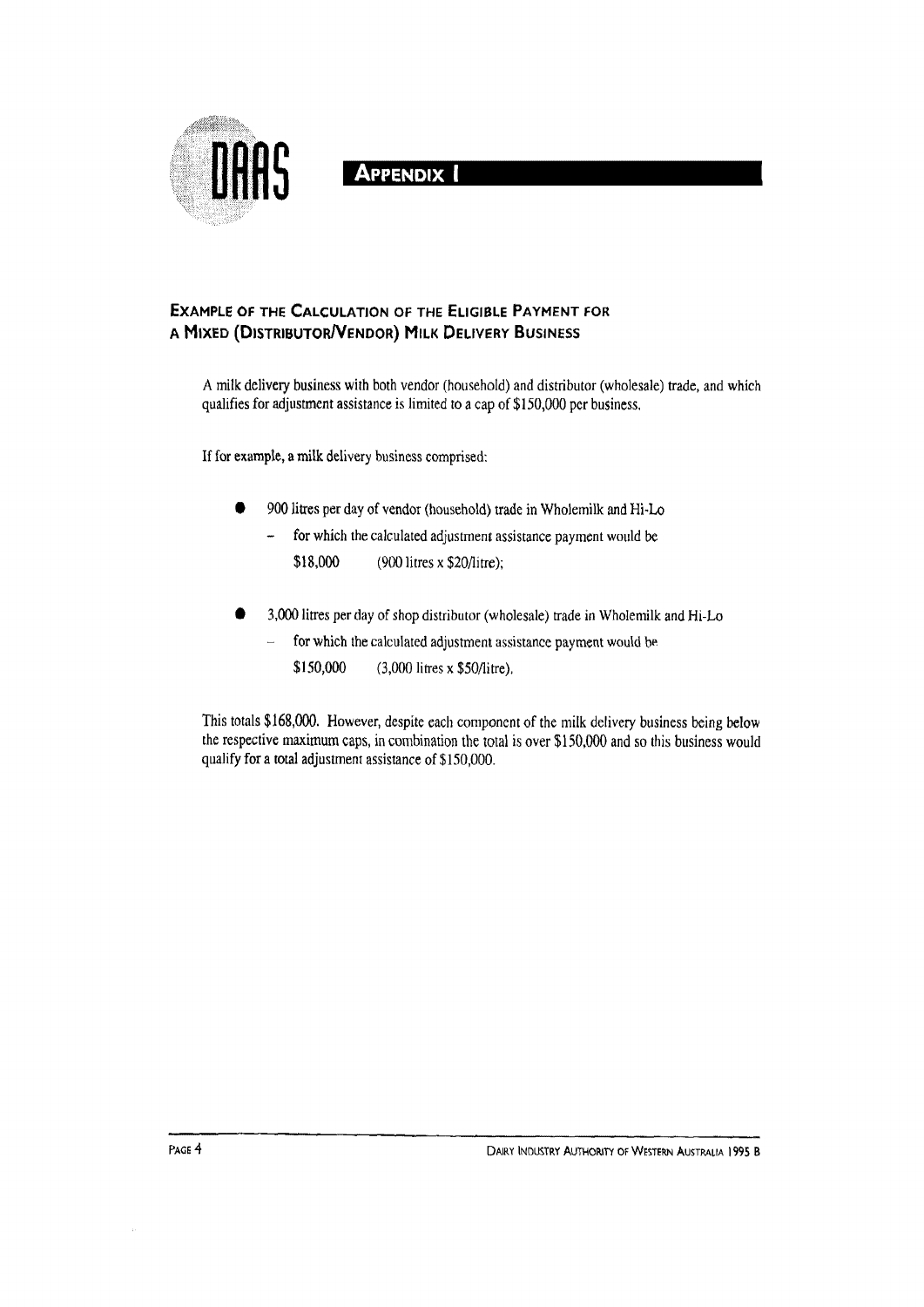# **DISTRIBUTION ADJUSTMENT ASSISTANCE SCHEME**



## **APPLICATION FORM**

#### **SECTION A CONTACT DETAILS**

| <b>Business Name:</b>   |  |
|-------------------------|--|
| Contact Person:         |  |
| <b>Contact Address:</b> |  |
|                         |  |
| Telephone No:           |  |
| Facsimile No:           |  |

#### **SECTION B LICENSEE DETAILS**

Adjustment assistance is only payable to a milk delivery business and payment will not be made to individual former licensees.

As a business or partnership what names werc used for all the separate associated licences formerly held by the business:

| 1. |  |
|----|--|
| 2. |  |
| 3. |  |
| 4. |  |
| 5. |  |
| 6. |  |

#### NoTE'.

*If there* is *insufficient room* in *any section of this applicarion please* attach sheets *oj paper referenced to the appropriate part of the application form*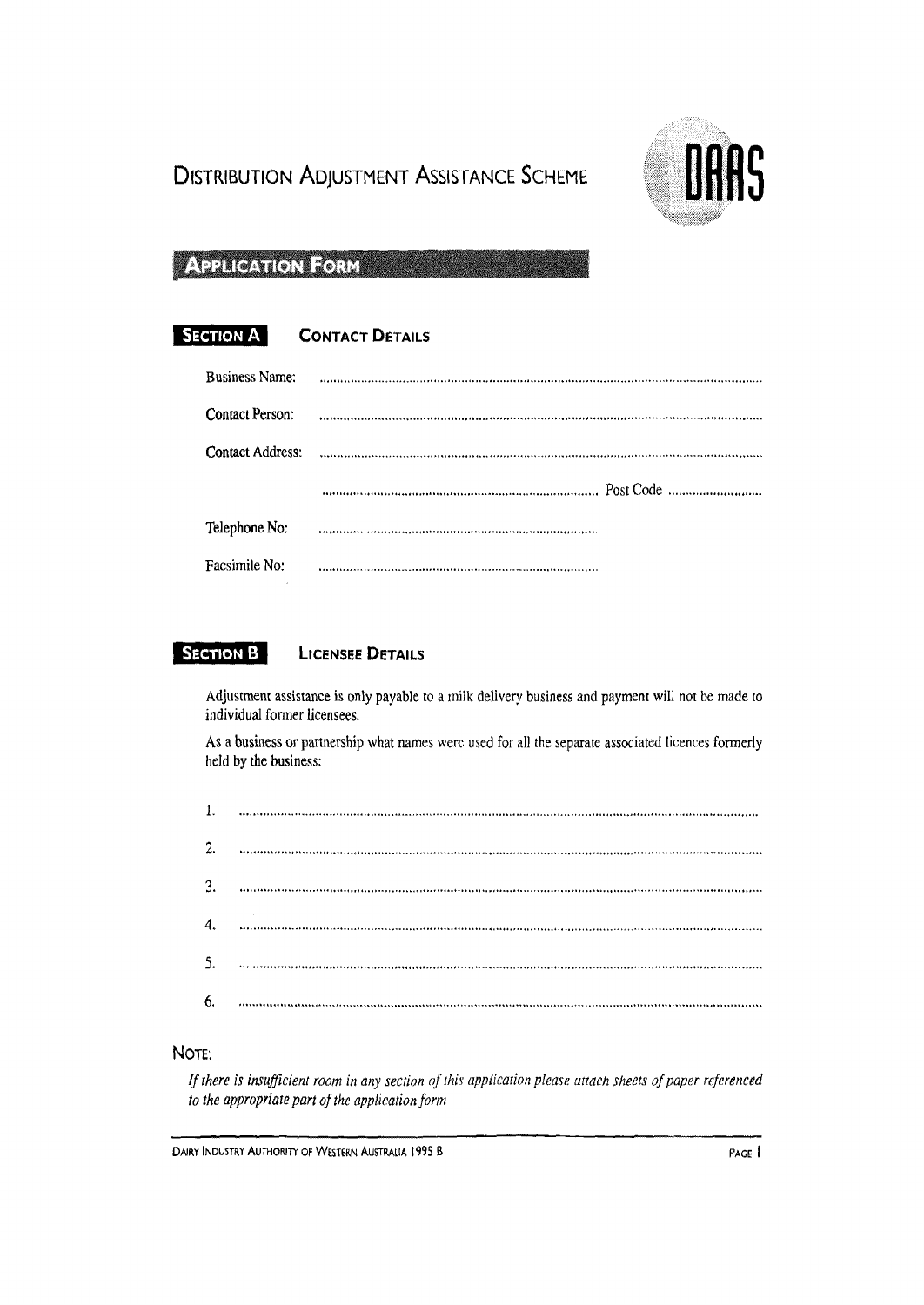

# **APPLICATION FORM**

#### **SECTION C MILK DELIVERY DETAILS FOR YOUR SPECIFIED QUALIFYING PERIOD**

Please provide details of the volume of licenced milk products sold (wholemilk and Hi-Lo reduced fat milk) for a consecutive eight week period between 1 April 1993 and 30 June 1993 or 1 April 1994 and 30 June 1994.

The inclusive 8 week period I wish to nominate (between 1 April 1993 and 30 June 1993 or 1 April 1994 and 30 June 1994) is as follows:

Start Date: ....................................................... Finish Date: ............................................................ .

For the Milk Distributor/Vendor Licences now held by your business complete the following details:

| Dist. No | Number<br>oľ.<br>Household<br>Outlets | Household<br>Vendor Trade<br>(litres per day) | Number of Distributor<br><b>Endorsements</b><br>(Shops) or<br>Commercial Outlets | <b>Wholesale</b><br>Distributor<br>Trade<br>(litres per day) |
|----------|---------------------------------------|-----------------------------------------------|----------------------------------------------------------------------------------|--------------------------------------------------------------|
|          |                                       |                                               |                                                                                  |                                                              |
|          |                                       |                                               |                                                                                  |                                                              |
|          |                                       |                                               |                                                                                  |                                                              |
|          |                                       |                                               |                                                                                  |                                                              |

#### **DETAILED LIST OF DELIVERIES**

*Please attach a list of individual customers and the quantity offormerly licenced product (wholemilk and Hi-Lo reducedfat milk) delivered to each OUlletfor the consecutive eight week period you have nominated above between* 1 *April 1993 to 30 June* 1993 *or 1 Apri/1994* 1030 *June 1994.* 

*A proforma recording sheet for making this list is included. Please photocopy this sheet* 10 *provide sufficient room to lisl all cuslomers. Alternatively, additional copies of the proforma sheet are available/rom the Dairy Industry Authority office. Records should be available from round books, copies of invoices and/or computer printouts. Please ensure you retain these original recordsJp support any application you make. However,* do *not send these records in with this application/orm.*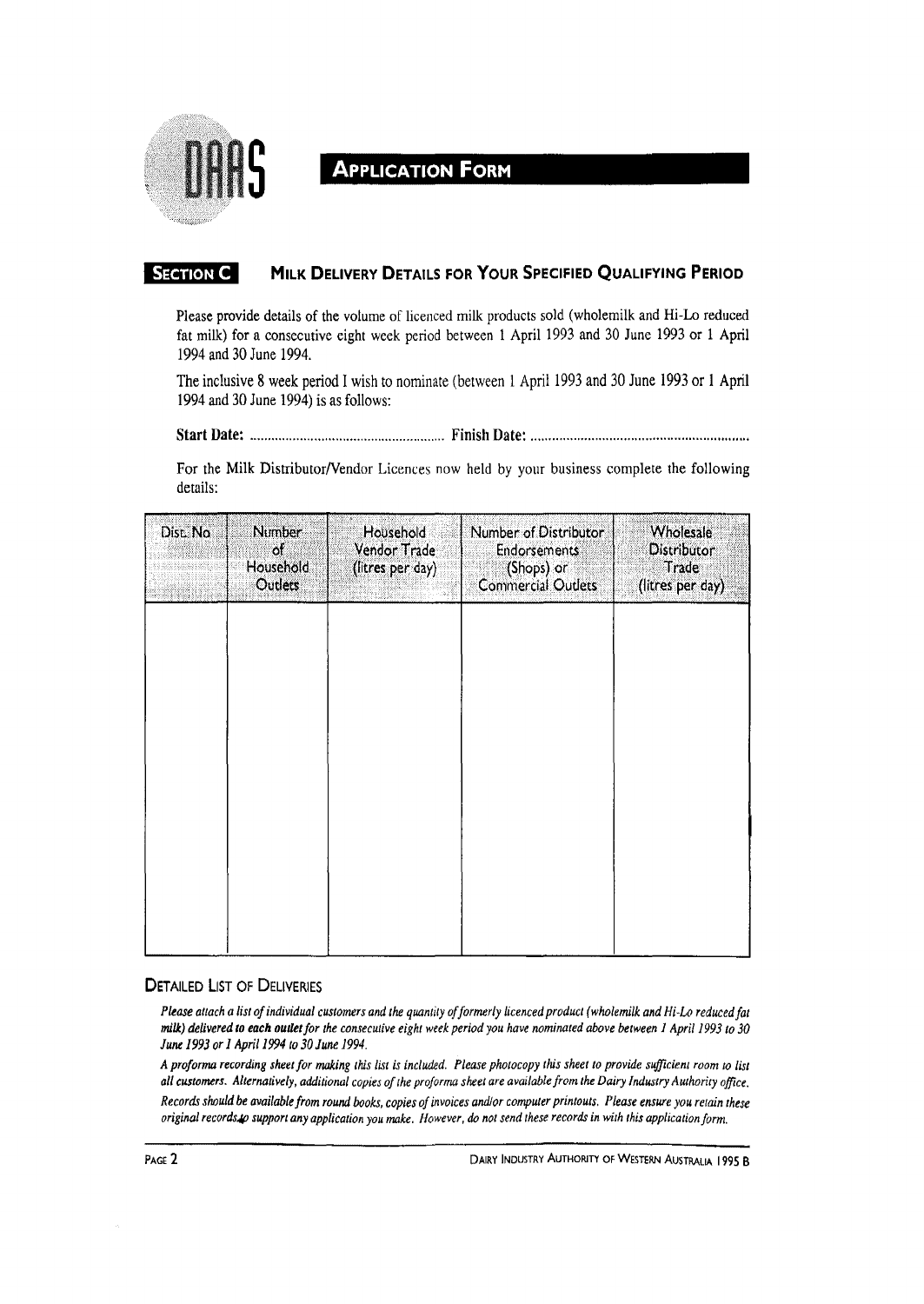## **ApPLICATION FORM**



#### **SECTION 0 TRADE PURCHASED SINCE 1 JULY 1991**

If no trade purchased or acquired from 1 July 1991, this section does not need to be completed.

Nominate all formerly licenced milk trade *purchased or acquired from I July 1991.* 

Only include details of the volume of formerly licenced milk products sold (wholemilk and Hi-Lo reduced fat milk) over the qualifying period for any new trade. The information provided should be for the same consecutive 8 week qualifying period nominated for total milk deliveries on the previous page.

| Dist. No. | <b>Number</b><br>οſ<br>Household<br>Outlets | Household<br>Vendor Trade<br>(litres per day) | Number of Distributor<br><b>Endorsements</b><br>(Shops) or<br>Commercial Outlets | <b>Wholesale</b><br>Distributor<br>Trade<br>(litres per day) |
|-----------|---------------------------------------------|-----------------------------------------------|----------------------------------------------------------------------------------|--------------------------------------------------------------|
|           |                                             |                                               |                                                                                  |                                                              |
|           |                                             |                                               |                                                                                  |                                                              |
|           |                                             |                                               |                                                                                  |                                                              |
|           |                                             |                                               |                                                                                  |                                                              |

#### NOTES FOR COMPLETING SECTION C AND D

- a. Trade should be calculated as the average litreage per day (i.e. over 56 days) for the consecutive eight week period selected between 1 April 1993 and 30 June 1993 or 1 April 1994 and 30 June 1994 used on the previous page for calculating total milk delivery details.
- b. Do no include any trade you deliver on behalf of other licenced milk distributor/vendors or Dairy Produce Factories on a lease basis as leased trade is ineligible.
- c. For distributor (wholesale) trade include only outlets endorsed on licences held by the business prior to 1 July 1991.

DAIRY INDUSTRY AUTHORITY OF WESTERN AUSTRALIA 1995 B PAGE 3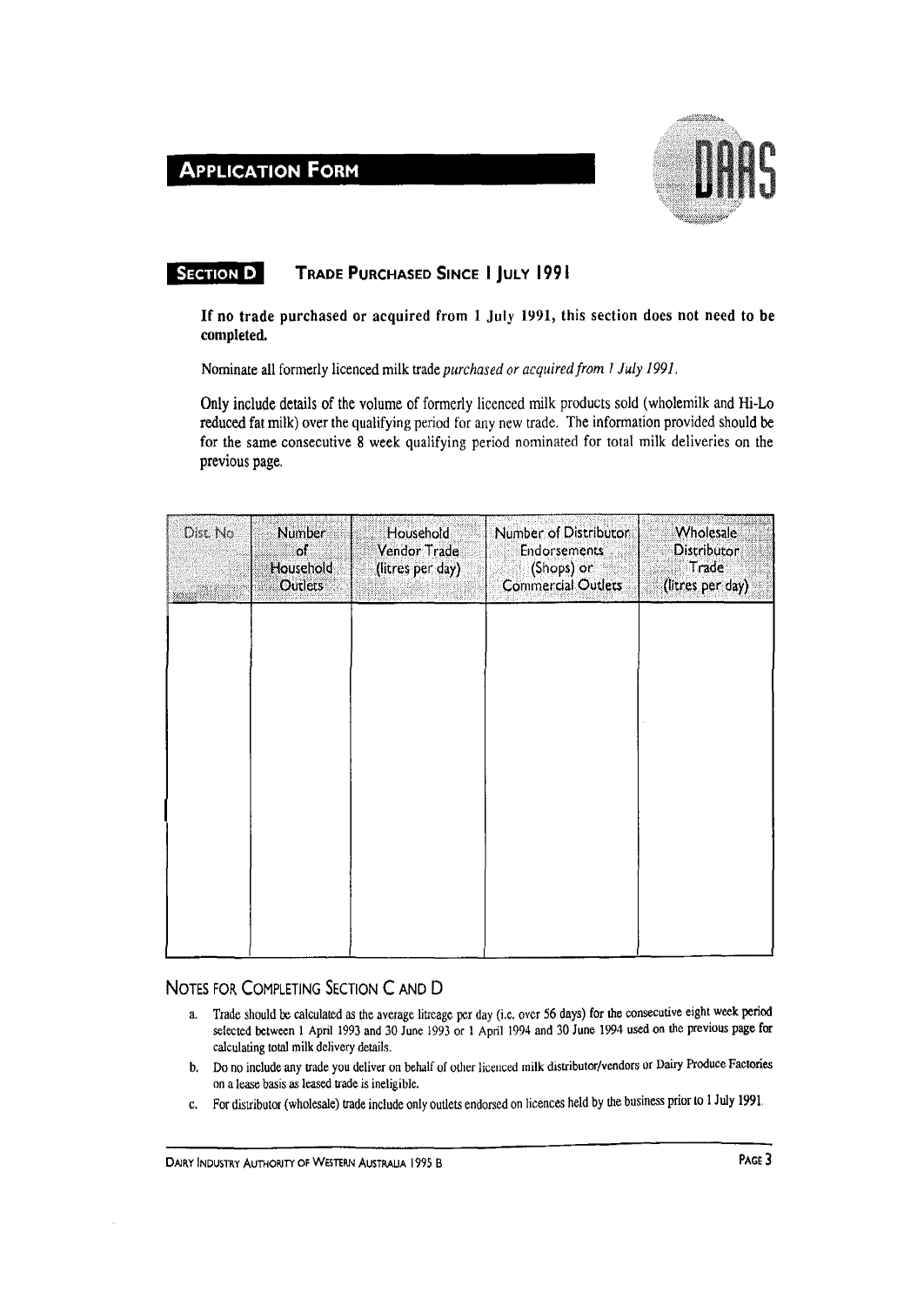

## **ApPLICATION FORM**

#### **SECTION E DISCLAIMER**

- 1. As the owner/s of the milk distributor/vendor business for which this application is made under the terms of the Distribution Adjustment Assistance Scheme, I/We agree to accept the decision of the Authority following advice from the Independent Assessment Agent, as to the eligibility for, and amount of, adjustment assistance for which the milk distributor/vendor business applies and the decision of the Authority with respect to this application.
- 2. The applicant hereby agrees with the Authority in consideration of the Authority accepting an application for assistance pursuant to the Distribution Adjustment Assistance Scheme I/We will not at any time subsequent to such acceptance commence legal proceedings for the purpose of seeking judicial review of the decision to be made by the Authority as to whether or not to grant assistance to the applicant.
- 3. The applicant hereby indemnifies the Authority against all costs, including legal costs, which<sup>1</sup> are incurred by it in respect of any and all proceedings which may be brought by the applicant on the subject of the agreement contained in Clause 1.

#### **SECTION F DECLARATION**

I/We confirm I/we have read and agree to abide by the Terms and Conditions for the Distribution Adjustment Assistance Scheme and that the detail on this application form is a true and accurate record of the milk distributor/vendor business for which assistance under the Distribution Adjustment Assistance Scheme is sought.

DAIRY INDUSTRY AUTHORITY OF WESTERN AUSTRALIA 1995 B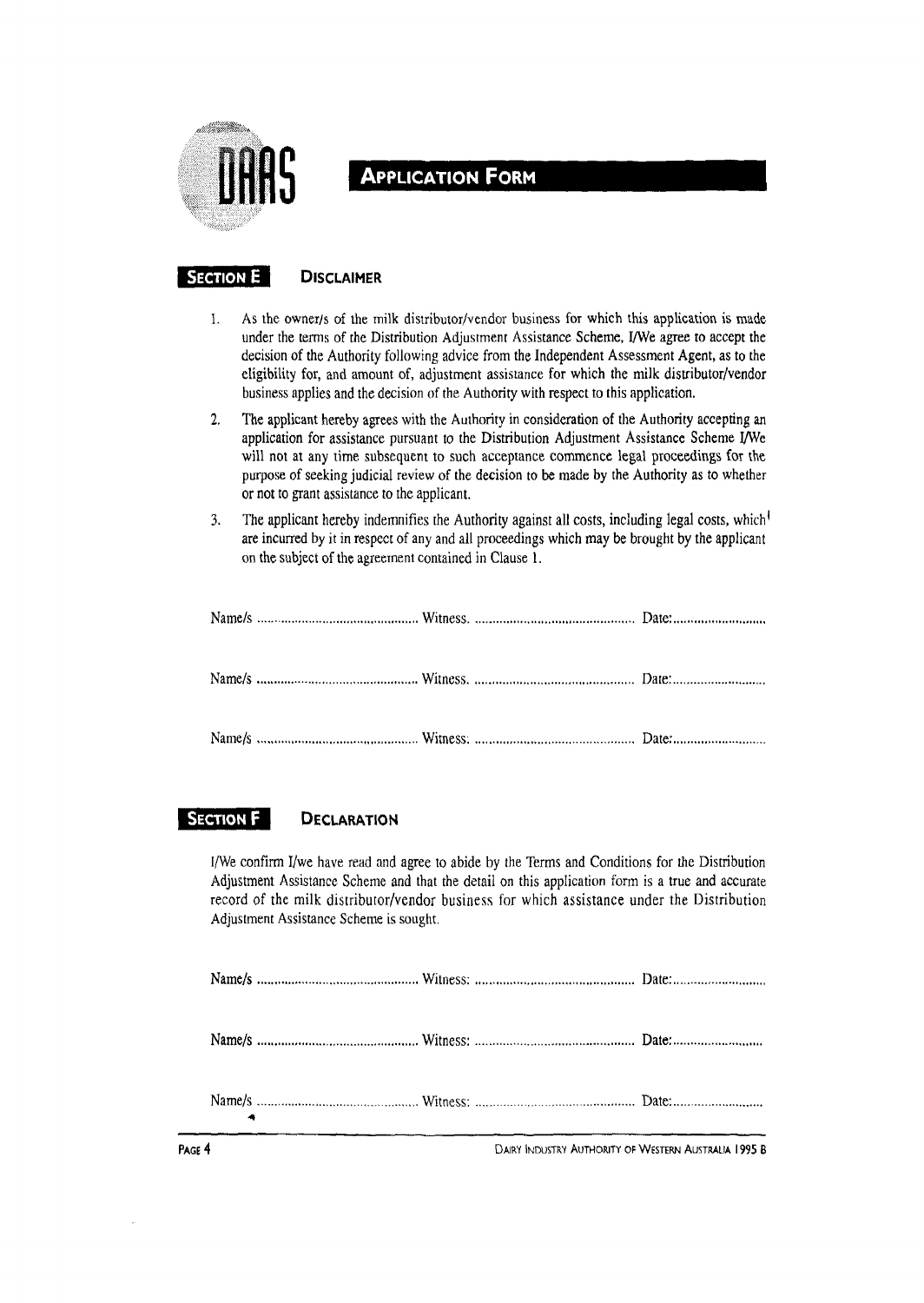**DISTRIBUTION ADJUSTMENT ASSISTANCE SCHEME** 



## **INFORMATION FOR APPLICANTS**

#### **PURPOSE OF THE SCHEME**

The purpose of the Distribution Adjustment Assistance Scheme (DAAS) is to assist the milk distribution sector adjust to the termination of licencing.

#### **WHO IS ELIGIBLE?**

DAAS will only be made available if milk trade is transferred to milk distributor/vendors licenced by the Authority at the 3 February 1995 and that person(s) is cun'ently contracted to a licenced dairy produce factory.

The scheme is scheduled to operate for registered milk distributor/vendors until 30 June 1998 or until the funds approved for the scheme are fully utilised.

#### How TO ApPLY

An application form should be completed for all milk distributor/vendor trade operated by the business entity. The application form requires you to provide detailed information on sales of licenced products to households and retail trade outlets supplied by the milk distributor/vendor business for a consecutive 8 week qualifying period which you specify.

Only sales of licenced products (white wholemilk and Hi-La reduced fat milk) will qualify for assistance and should be included on the application form.

Original records of sales of licenced milk products for the qualifying period should be retained to allow verification.

In the case of milk distributor trade, assistance will not be offered for licenced milk product trade to retail outlets not appearing on Authority licencing records as an endorsement on the milk distributor/vendor licence issued to the applicant on 1 July 1991.

In addition, any household vendor or shop distribution trade purchased or acquired after 1 July 1991 will be ineligible.

#### **WHEN TO ApPLY**

Owners of a milk distributor/vendor business can apply for DAAS assistance at any time after the deregulation of the distribution sector from 3 February 1995. DAAS application forms are available from the Authority and should be completed and forwarded to the Authority. Authority staff will be available upon your request to help you to complete the application form.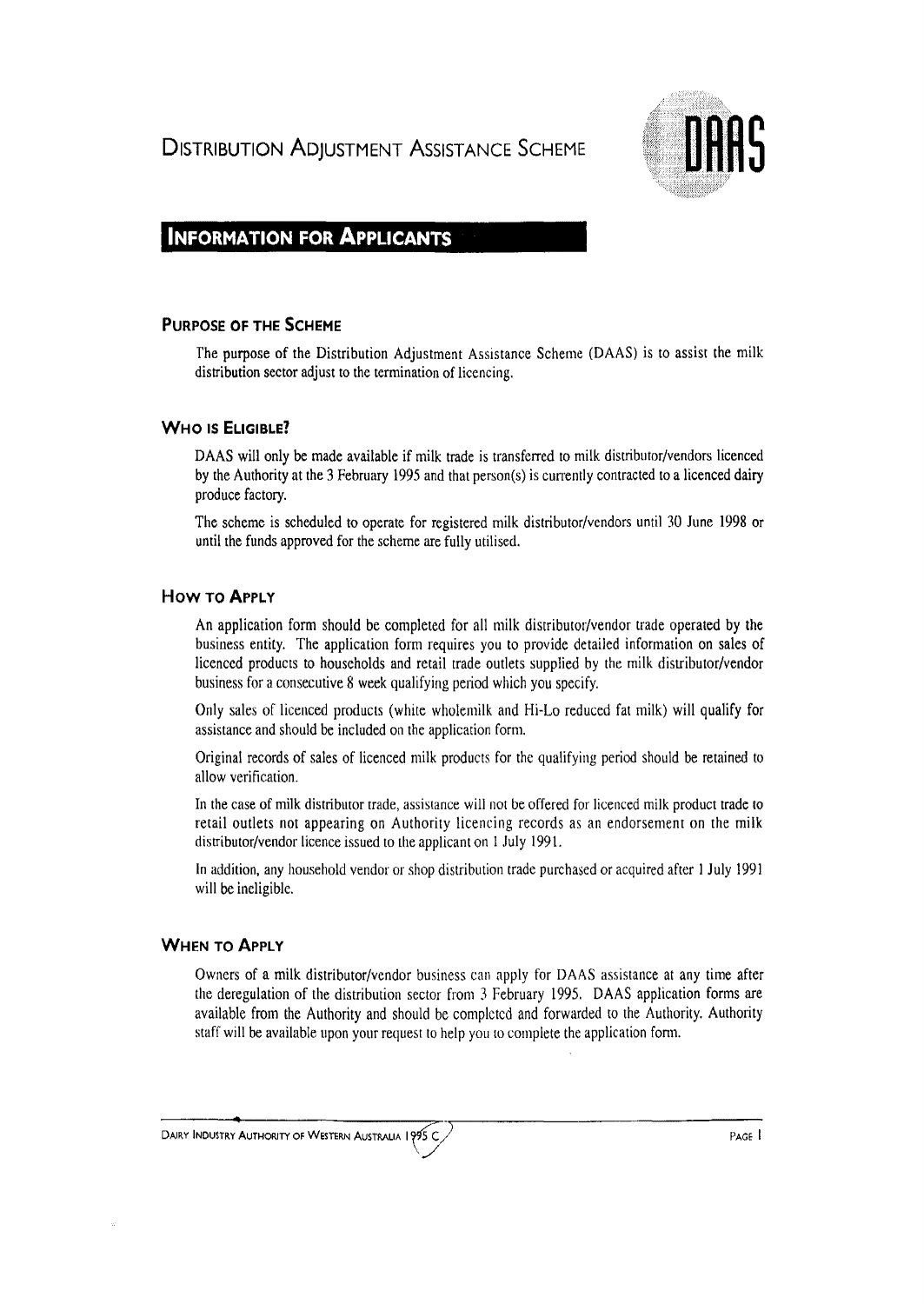

## **INFORMATION FOR APPLICANTS**

#### **ASSESSMENT OF ApPLICATIONS**

All applications will be assessed by a chartered accountant appointed by the Authority as the Independent Assessment Agent for the DAAS. The Independent Assessment Agent will report to the Authority on:

- 1. Whether assistance should be paid and, if so,
- 2. The amount to be paid.

The DAAS application form requires you to sign an agreement that you will accept the decision of the Authority in respect of the determination of your entitlement to and the amount of assistance payable under the DAAS.

#### **AMOUNT OF ASSISTANCE AVAILABLE**

DAAS payments will be calculated at a fixed rate for distributor (wholesale) and vendor (household) licenced milk trade in accordance with average daily deliveries during a consecutive eight week qualifying period between I April 1993 and 30 June 1993 or 1 April 1994 and 30 June 1994 the period to be specified by you.

Assistance will be provided on the following basis:

| Distributor (wholesale) trade | \$50 per litre of daily * eligible trade |
|-------------------------------|------------------------------------------|
| Vendor (household) trade      | \$20 per litre of daily * eligible trade |

\* *(daily lilreage of licenced product will be calculated on the basis of deliveries over a seven* day *week).* 

Maximum levels of assistance which individual milk distributor/vendor businesses can receive are as follows:

| Milk Distributor (Wholesale) Businesses    |   | \$150,000 |
|--------------------------------------------|---|-----------|
| Milk Vendor (Household) Businesses         |   | \$20,000  |
| Mixed (Milk Distributor/Vendor Businesses) | ٠ | \$150,000 |

Appendix 1 on page 4 shows an example of how levels of assistance will be determined for a mixed household vending and wholesale distribution business.

As total funds available over the duration of DAAS are limited to \$7 million, applications will be processed and approved on a first-in first-out basis until funds are exhausted. Limits also apply to the proportion of these funds available to household vending and retail distribution.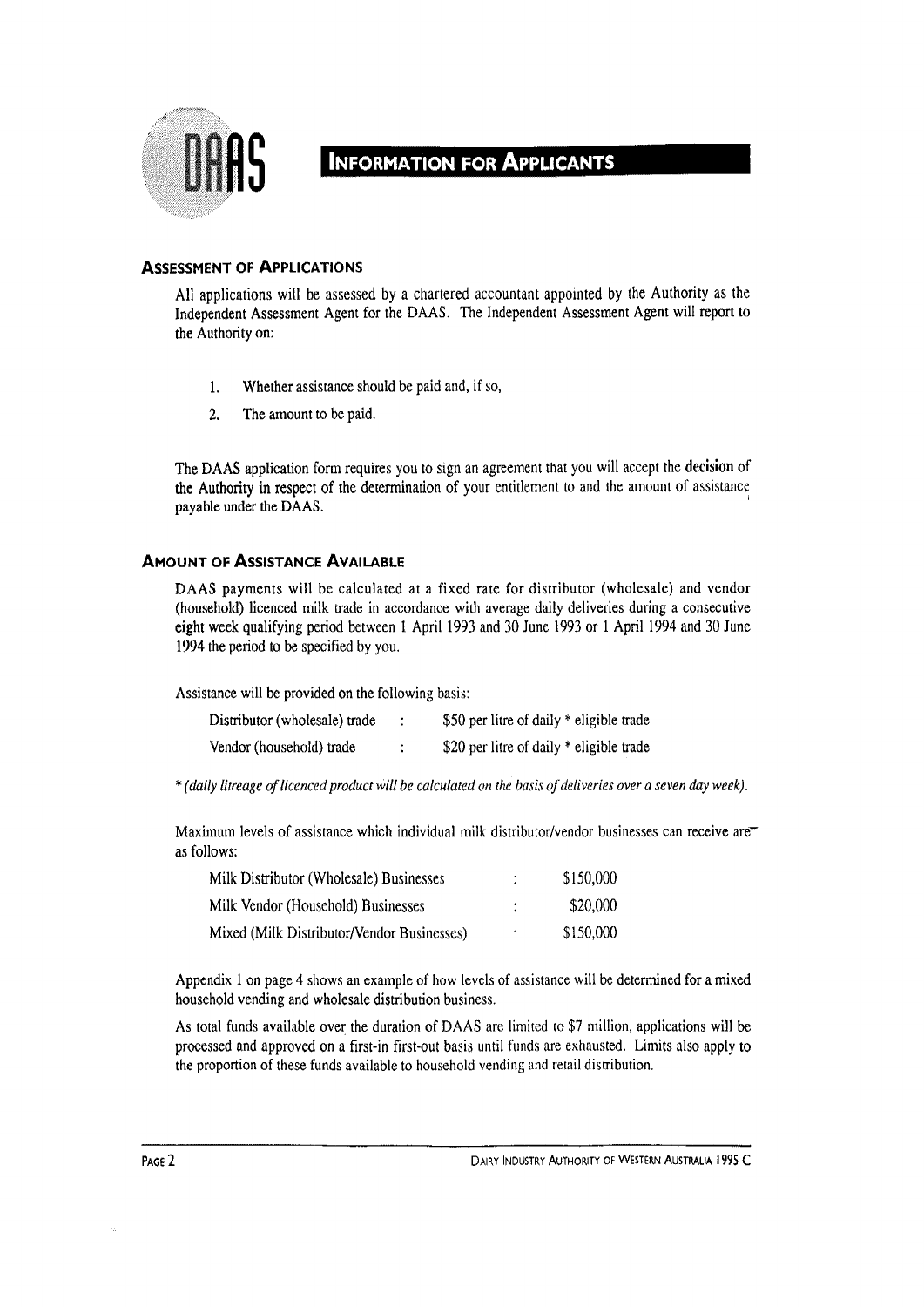### **INFORMATION FOR ApPLICANTS**



Payment of DAAS assistance will be made as an interest free loan as follows:

- 50% within 14 days of upon receipt of a signed Deed of Agreement.
- $-$  The remaining 50% of the principal sum by a date 3 months after the date of payment of the first portion.

The interest free loan will be converted to a grant after the expiry of three years assuming all conditions of the loan are satisfied. Please note that the loan will be immediately recoverable on demand by the Authority should the applicants or any associated person or persons comprising the business breach any of the conditions upon which assistance is granted. The Authority will pay the approved assistance directly to the applicant who will be required to agree with and represent to the Authority that he/she has the authority to receive such amount on behalf of all persons associated with the business which is the subject of the transfer. Any agreement reached between such persons as to the manner or means by which such amount is to be allocated between themselves is not the concem of the Authority.

#### **COUNTRY LICENCED MILK DISTRIBUTOR/VENDORS**

Country licencees will be considered for adjustment assistance on a case by case basis.

#### **FURTHER INFORMATION**

Authority vending staff are available to assist the lodgement of applications for DAAS assistance, and you are encouraged to call the vending section with any enquiries.

The Minister for Primary Industry has announced that he will appoint an independent arbitrator to whom DAAS applicants may appeal if they consider that special circumstances apply in their case.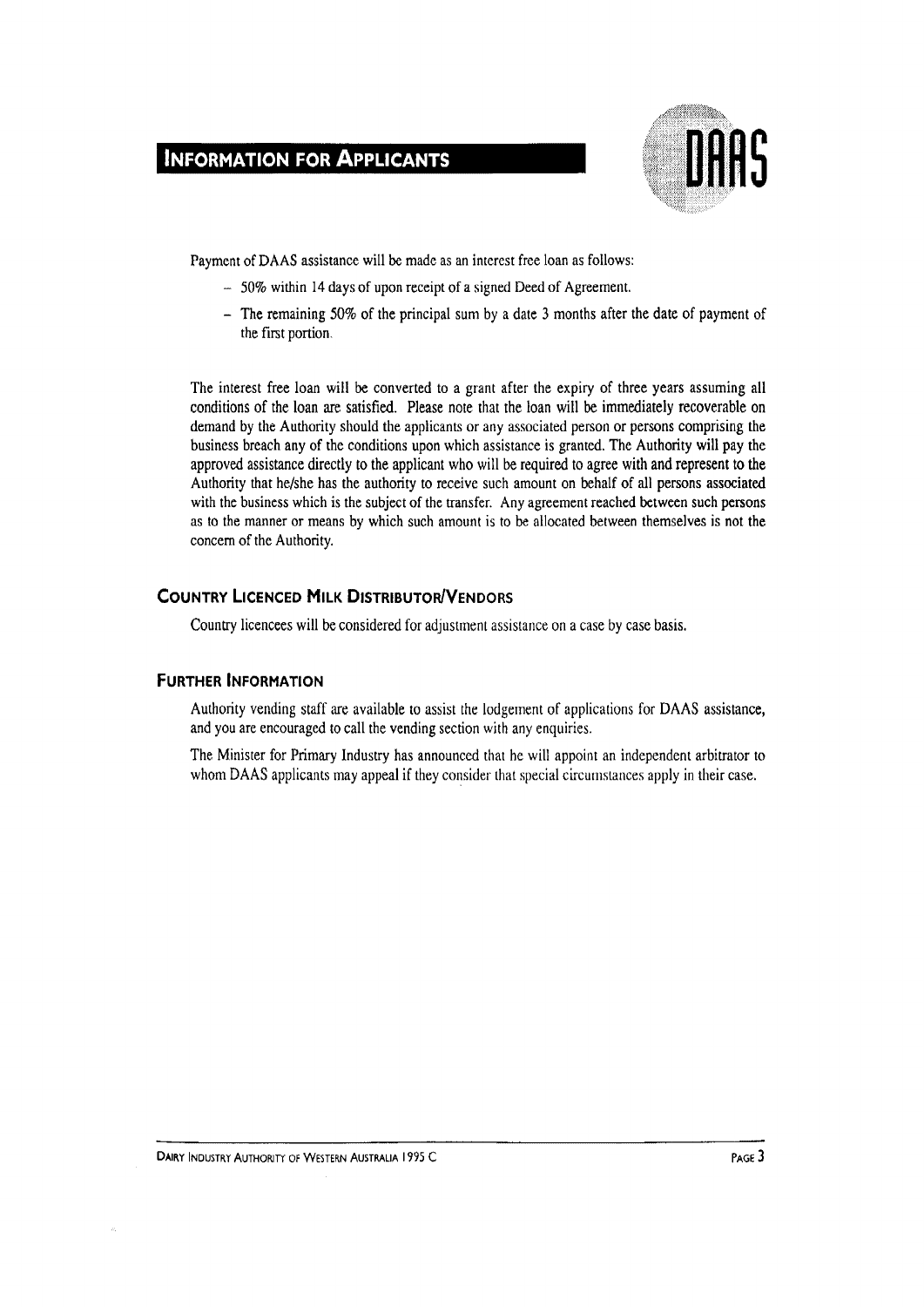

#### **EXAMPLE OF THE CALCULATION OF THE ELIGIBLE PAYMENT FOR A MIXED (DISTRIBUTORIVENDOR) MILK DELIVERY BUSINESS**

A milk delivery business with both vendor (household) and distributor (wholesale) trade, and which qualifies for adjustment assistance is limited to a cap of \$150,000 per business.

If for example, a milk delivery business comprised:

- 900 litres per day of vendor (household) trade in Wholemilk and Hi-Lo
	- for which the calculated adjustment assistance payment would be  $\overline{\phantom{0}}$ \$18,000 (900 litres x \$20/litre);
- 3,000 litres per day of shop distributor (wholesale) trade in Wholemilk and Hi-La
	- for which the calculated adjustment assistance payment would be  $\overline{\phantom{0}}$ 
		- \$150,000 (3,000 litres x \$50/litre).

This totals \$168,000. However, despite each component of the milk delivery business being below the respective maximum caps, in combination the total is over \$150,000 and so this business would qualify for a total adjustment assistance of \$150,000.

**..**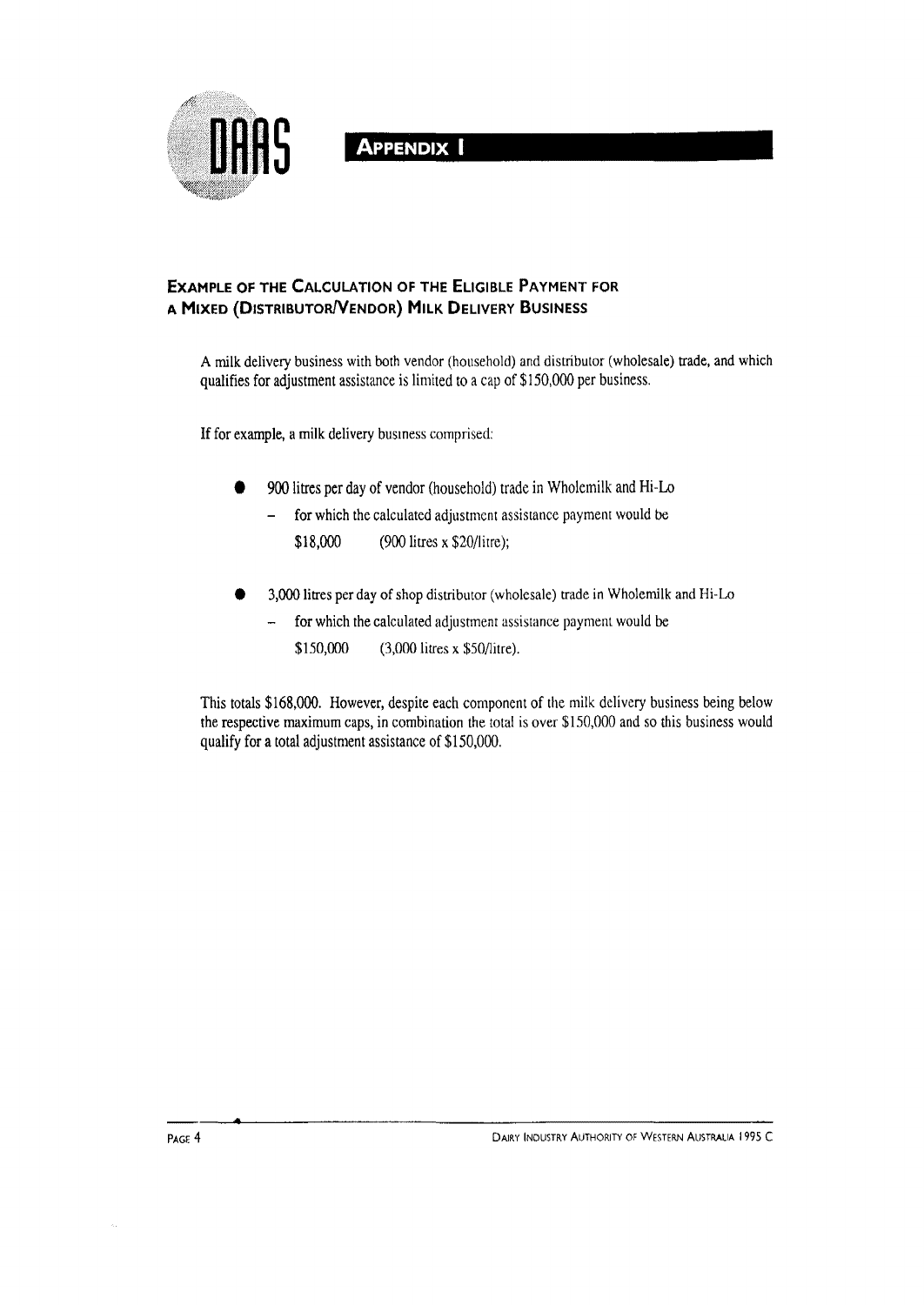# **DISTRIBUTION ADJUSTMENT ASSISTANCE SCHEME**



## **TERMS AND CONDITIONS**

The Distribution Adjustment Assistance Scheme (DAAS) will operate under a number of rules set by the Dairy Industry Authority of Western Australia (the Authority) which are designed to ensure that the provision of assistance operates smoothly and is equitable to all concerned.

1. In order to obtain DAAS assistance all people associated with a particular milk distributor/vendor business will be expected to leave the industry. For example, both a husband and wife operating a milk delivery business will be required to terminate their involvement in the industry. In the case of multiple milk distributor/vendor licences being held, it is expected that all milk distributor/vendor licences held by persons associated' with that business. will cease.

The decision as to whether or not a person is associated with an applicant so as to constitute a single business shall be at the Authority's absolute discretion, however, persons shall not be regarded as associated if the Authority is satisfied on representations made by one or more of them and after its own enquiries (if any) that they are commercially independent I in their respective enterprises.

2. Upon application the Authority will make its determmallon as 10 the persons considered to be associated with the milk distributor/vendor business. All persons determined to be associated with the exiting milk distributor/vendor business will be required to agree to a condition that, should assistance be granted, they will not be involved in a milk distributor/vendor delivery business until after the expiry of three years from the date of signing the Deed of Agreement.

The Authority may agree, under certain conditions, that this requirement may be waived, however this concession will be at the Authority's discretion.

- 3. Further, all persons determined by the Authority to be associated with an exiting business will on application for assistance be required to agree to accept the decision of the Authority following advice from the Independent Assessment Agent, whose function is described in the Information Paper for DAAS Applicants, as to the eligibility for, and if eligible, the amount of adjustment assistance payable in respect of such business and to waive any right or entitlement they may have to challenge the Authority's decision by way of judicial proceedings.
- 4. DAAS assistance is only available for milk trade which was previously covered by licensing requirements (wholemilk and Hi·Lo reduced fat milk), purchased from a registered produce factory or depot and conducted under milk distributor/vendor licences issued by this Authority to the applicants(s) prior to 1 July 1991. Leased trade, trade ~onducted on another Iicencees behalf or trade transported on account for a licencee is not eligible.
- 5. New entrants to the industry after 1 July 1991 are ineligible for DAAS assistance.
- 6. DAAS assistance is only available for the entire milk distributor/vendor businesses and not part milk distributor/vendor businesses.
- 7. Nothing contained in these TERMS AND CONDITIONS or any other documents or information provided by, or to be provided by, the Authority in connection with the DAAS Scheme is intended by the Authority to warrant or represent or should otherwise be understood as a warranty or representation on the part of the Authority that an application for adjustment assistance will be successful should the business cease as a result of not entering a Dairy Produce Factory Delivery Contract
- 8. The Authority would not wish the DAAS to cause a reduction in customer service. DAAS assistance will only be provided where a satisfactory milk supply continues to be made available to retailers and household customers previously serviced by the exiting milk distributor/vendor.
- 9. DAAS will only be made available if milk trade is transterred to milk distributor/vendors licenced by the Authority at the 3 February 1995 and that person(s) is currently contracted to a licenced dairy produce factory.

<sup>I</sup>*For a definition of an associated person see over* 

DAIRY INDUSTRY AUTHORITY OF WESTERN AUSTRALIA 1995 C<br>
PAGE 1